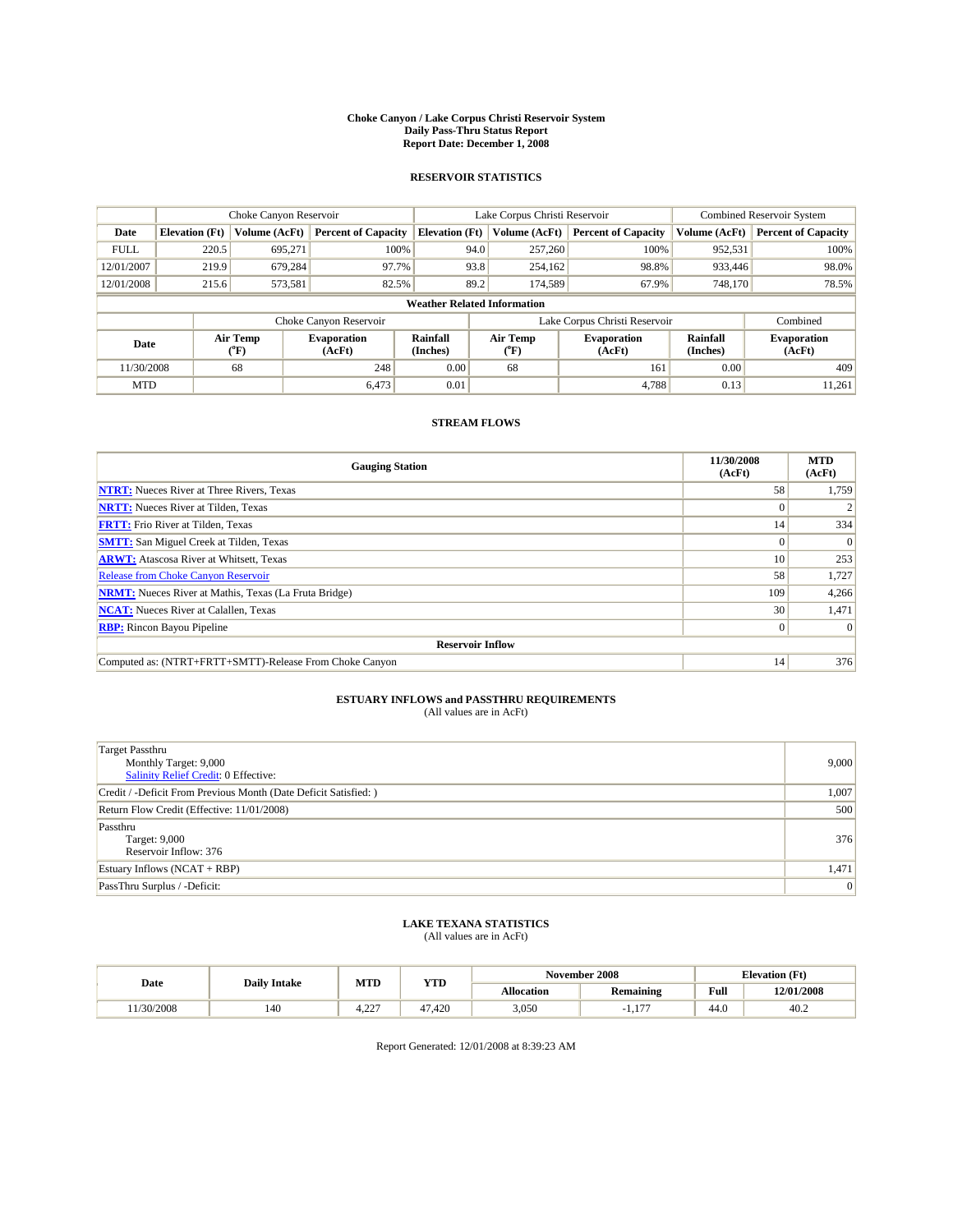#### **Choke Canyon / Lake Corpus Christi Reservoir System Daily Pass-Thru Status Report Report Date: December 2, 2008**

### **RESERVOIR STATISTICS**

|             |                                    | Choke Canyon Reservoir |                              |                             | Lake Corpus Christi Reservoir | <b>Combined Reservoir System</b> |                      |                              |  |
|-------------|------------------------------------|------------------------|------------------------------|-----------------------------|-------------------------------|----------------------------------|----------------------|------------------------------|--|
| Date        | <b>Elevation</b> (Ft)              | Volume (AcFt)          | <b>Percent of Capacity</b>   | <b>Elevation</b> (Ft)       | Volume (AcFt)                 | <b>Percent of Capacity</b>       | Volume (AcFt)        | <b>Percent of Capacity</b>   |  |
| <b>FULL</b> | 220.5                              | 695,271                | 100%                         | 94.0                        | 257,260                       | 100%                             | 952,531              | 100%                         |  |
| 12/02/2007  | 219.9                              | 679,027                | 97.7%                        | 93.9                        | 255,437                       | 99.3%                            | 934,464              | 98.1%                        |  |
| 12/02/2008  | 215.5                              | 573,113                | 82.4%                        | 89.2                        | 174,100                       | 67.7%                            | 747,213              | 78.4%                        |  |
|             | <b>Weather Related Information</b> |                        |                              |                             |                               |                                  |                      |                              |  |
|             |                                    |                        | Choke Canyon Reservoir       |                             |                               | Lake Corpus Christi Reservoir    |                      | Combined                     |  |
| Date        |                                    | Air Temp<br>(°F)       | <b>Evaporation</b><br>(AcFt) | <b>Rainfall</b><br>(Inches) | Air Temp<br>(°F)              | <b>Evaporation</b><br>(AcFt)     | Rainfall<br>(Inches) | <b>Evaporation</b><br>(AcFt) |  |
| 12/01/2008  |                                    | 69                     | 312                          | 0.00                        | 69                            | 190                              | 0.00                 | 502                          |  |
| <b>MTD</b>  |                                    |                        | 312                          | 0.00                        |                               | 190                              | 0.00                 | 502                          |  |

## **STREAM FLOWS**

| <b>Gauging Station</b>                                       | 12/01/2008<br>(AcFt) | <b>MTD</b><br>(AcFt) |  |  |  |  |  |
|--------------------------------------------------------------|----------------------|----------------------|--|--|--|--|--|
| <b>NTRT:</b> Nueces River at Three Rivers, Texas             | 60                   | 60                   |  |  |  |  |  |
| <b>NRTT:</b> Nueces River at Tilden, Texas                   | $\Omega$             | $\Omega$             |  |  |  |  |  |
| <b>FRTT:</b> Frio River at Tilden, Texas                     | 13                   | 13                   |  |  |  |  |  |
| <b>SMTT:</b> San Miguel Creek at Tilden, Texas               | $\theta$             | $\Omega$             |  |  |  |  |  |
| <b>ARWT:</b> Atascosa River at Whitsett, Texas               | 10 <sup>1</sup>      | 10                   |  |  |  |  |  |
| <b>Release from Choke Canyon Reservoir</b>                   | 58                   | 58                   |  |  |  |  |  |
| <b>NRMT:</b> Nueces River at Mathis, Texas (La Fruta Bridge) | 109                  | 109                  |  |  |  |  |  |
| <b>NCAT:</b> Nueces River at Calallen, Texas                 |                      | 11                   |  |  |  |  |  |
| <b>RBP:</b> Rincon Bayou Pipeline                            | $\overline{0}$       | $\Omega$             |  |  |  |  |  |
| <b>Reservoir Inflow</b>                                      |                      |                      |  |  |  |  |  |
| Computed as: (NTRT+FRTT+SMTT)-Release From Choke Canyon      | 15'                  | 15                   |  |  |  |  |  |

# **ESTUARY INFLOWS and PASSTHRU REQUIREMENTS**<br>(All values are in AcFt)

| <b>Target Passthru</b><br>Monthly Target: 4,500<br>Salinity Relief Credit: 0 Effective: | 4,500 |
|-----------------------------------------------------------------------------------------|-------|
| Credit / -Deficit From Previous Month (Date Deficit Satisfied: )                        | 1,471 |
| Return Flow Credit (Effective: 12/01/2008)                                              | 500   |
| Passthru<br>Target: 4,500<br>Reservoir Inflow: 15                                       | 15    |
| Estuary Inflows (NCAT + RBP)                                                            | 11    |
| PassThru Surplus / -Deficit:                                                            | 0     |

## **LAKE TEXANA STATISTICS** (All values are in AcFt)

| Date       | <b>Daily Intake</b> | MTD | <b>YTD</b> |            | December 2008    | <b>Elevation</b> (Ft)                       |            |
|------------|---------------------|-----|------------|------------|------------------|---------------------------------------------|------------|
|            |                     |     |            | Allocation | <b>Remaining</b> | Full<br>the contract of the contract of the | 12/02/2008 |
| 12/01/2008 | 140                 | 140 | 47.560     | 3,050      | 2.910            | 44.0                                        | 40.1       |

Report Generated: 12/02/2008 at 11:07:45 AM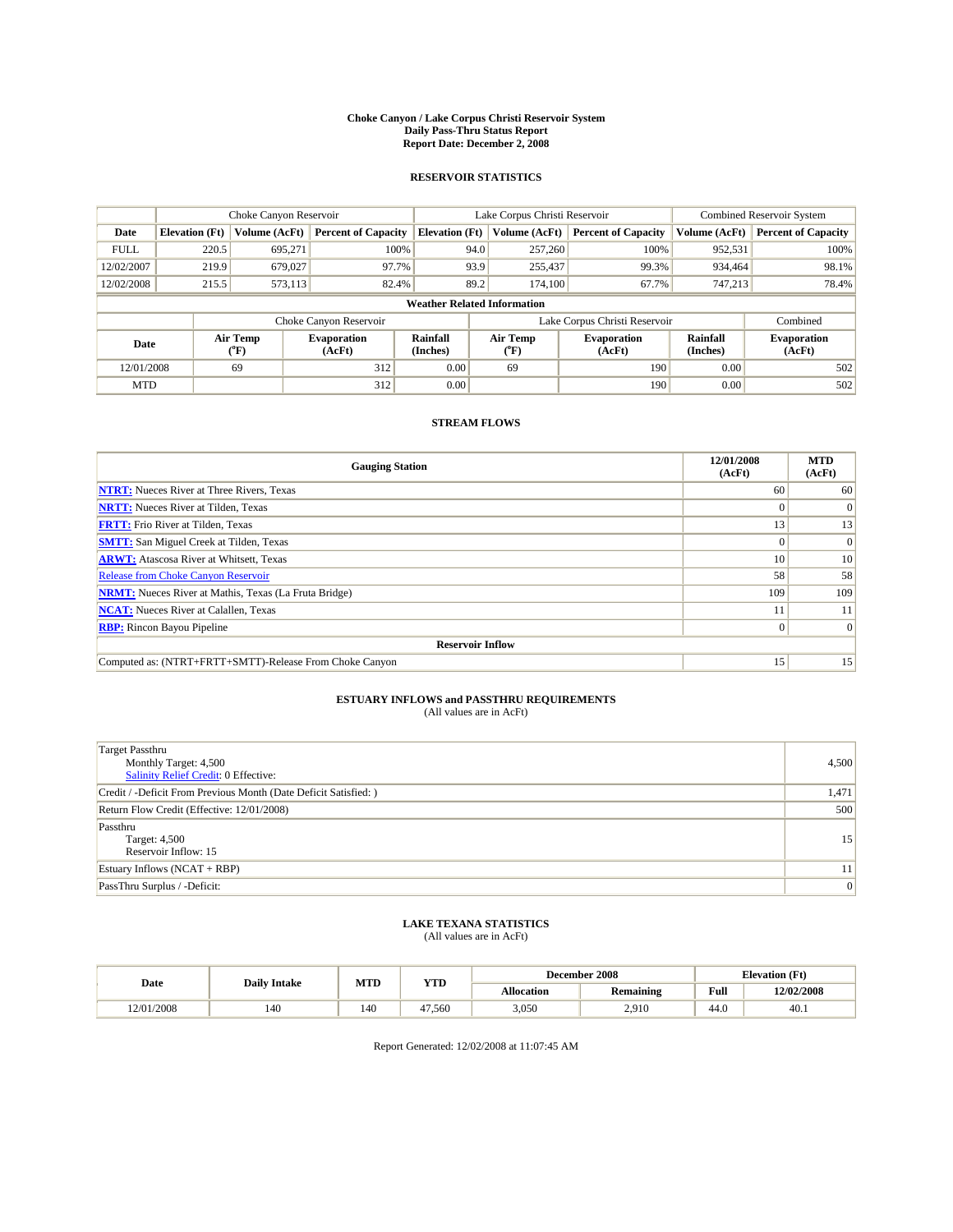#### **Choke Canyon / Lake Corpus Christi Reservoir System Daily Pass-Thru Status Report Report Date: December 3, 2008**

### **RESERVOIR STATISTICS**

|             |                                    | Choke Canyon Reservoir |                              |                             | Lake Corpus Christi Reservoir | Combined Reservoir System     |                      |                              |  |
|-------------|------------------------------------|------------------------|------------------------------|-----------------------------|-------------------------------|-------------------------------|----------------------|------------------------------|--|
| Date        | <b>Elevation</b> (Ft)              | Volume (AcFt)          | <b>Percent of Capacity</b>   | <b>Elevation</b> (Ft)       | Volume (AcFt)                 | <b>Percent of Capacity</b>    | Volume (AcFt)        | <b>Percent of Capacity</b>   |  |
| <b>FULL</b> | 220.5                              | 695,271                | 100%                         | 94.0                        | 257,260                       | 100%                          | 952,531              | 100%                         |  |
| 12/03/2007  | 219.9                              | 680,053                | 97.8%                        | 94.0                        | 256,530                       | 99.7%                         | 936,583              | 98.3%                        |  |
| 12/03/2008  | 215.5                              | 572,879                | 82.4%                        | 89.2                        | 173.288                       | 67.4%                         | 746,167              | 78.3%                        |  |
|             | <b>Weather Related Information</b> |                        |                              |                             |                               |                               |                      |                              |  |
|             |                                    |                        | Choke Canyon Reservoir       |                             |                               | Lake Corpus Christi Reservoir |                      | Combined                     |  |
| Date        |                                    | Air Temp<br>(°F)       | <b>Evaporation</b><br>(AcFt) | <b>Rainfall</b><br>(Inches) | Air Temp<br>(°F)              | <b>Evaporation</b><br>(AcFt)  | Rainfall<br>(Inches) | <b>Evaporation</b><br>(AcFt) |  |
| 12/02/2008  |                                    | 78                     | 244                          | 0.00                        | 77                            | 199                           | 0.00                 | 443                          |  |
| <b>MTD</b>  |                                    |                        | 556                          | 0.00                        |                               | 389                           | 0.00                 | 945                          |  |

## **STREAM FLOWS**

| <b>Gauging Station</b>                                       | 12/02/2008<br>(AcFt) | <b>MTD</b><br>(AcFt) |  |  |  |  |  |
|--------------------------------------------------------------|----------------------|----------------------|--|--|--|--|--|
| <b>NTRT:</b> Nueces River at Three Rivers, Texas             | 62                   | 121                  |  |  |  |  |  |
| <b>NRTT:</b> Nueces River at Tilden, Texas                   | $\theta$             |                      |  |  |  |  |  |
| <b>FRTT:</b> Frio River at Tilden, Texas                     | 14                   | 27                   |  |  |  |  |  |
| <b>SMTT:</b> San Miguel Creek at Tilden, Texas               | $\Omega$             | $\Omega$             |  |  |  |  |  |
| <b>ARWT:</b> Atascosa River at Whitsett, Texas               | 10 <sup>1</sup>      | 20                   |  |  |  |  |  |
| <b>Release from Choke Canyon Reservoir</b>                   | 58                   | 115                  |  |  |  |  |  |
| <b>NRMT:</b> Nueces River at Mathis, Texas (La Fruta Bridge) | 149                  | 258                  |  |  |  |  |  |
| <b>NCAT:</b> Nueces River at Calallen, Texas                 | $\Omega$             | 11                   |  |  |  |  |  |
| <b>RBP:</b> Rincon Bayou Pipeline                            | $\Omega$             | $\Omega$             |  |  |  |  |  |
| <b>Reservoir Inflow</b>                                      |                      |                      |  |  |  |  |  |
| Computed as: (NTRT+FRTT+SMTT)-Release From Choke Canyon      | 18                   | 33                   |  |  |  |  |  |

# **ESTUARY INFLOWS and PASSTHRU REQUIREMENTS**<br>(All values are in AcFt)

| <b>Target Passthru</b><br>Monthly Target: 4,500<br>Salinity Relief Credit: 0 Effective: | 4,500           |
|-----------------------------------------------------------------------------------------|-----------------|
| Credit / -Deficit From Previous Month (Date Deficit Satisfied: )                        | 1,471           |
| Return Flow Credit (Effective: 12/01/2008)                                              | 500             |
| Passthru<br>Target: 4,500<br>Reservoir Inflow: 33                                       | 33              |
| Estuary Inflows $(NCAT + RBP)$                                                          | 11 <sup>1</sup> |
| PassThru Surplus / -Deficit:                                                            | 0               |

## **LAKE TEXANA STATISTICS** (All values are in AcFt)

|            | <b>Daily Intake</b> | MTD | <b>YTD</b> |            | December 2008    | <b>Elevation</b> (Ft)                       |            |
|------------|---------------------|-----|------------|------------|------------------|---------------------------------------------|------------|
| Date       |                     |     |            | Allocation | <b>Remaining</b> | Full<br>the contract of the contract of the | 12/03/2008 |
| 12/02/2008 | 140                 | 280 | 47.701     | 3,050      | 770<br><u>.</u>  | 44.0                                        | 40.0       |

Report Generated: 12/03/2008 at 8:30:57 AM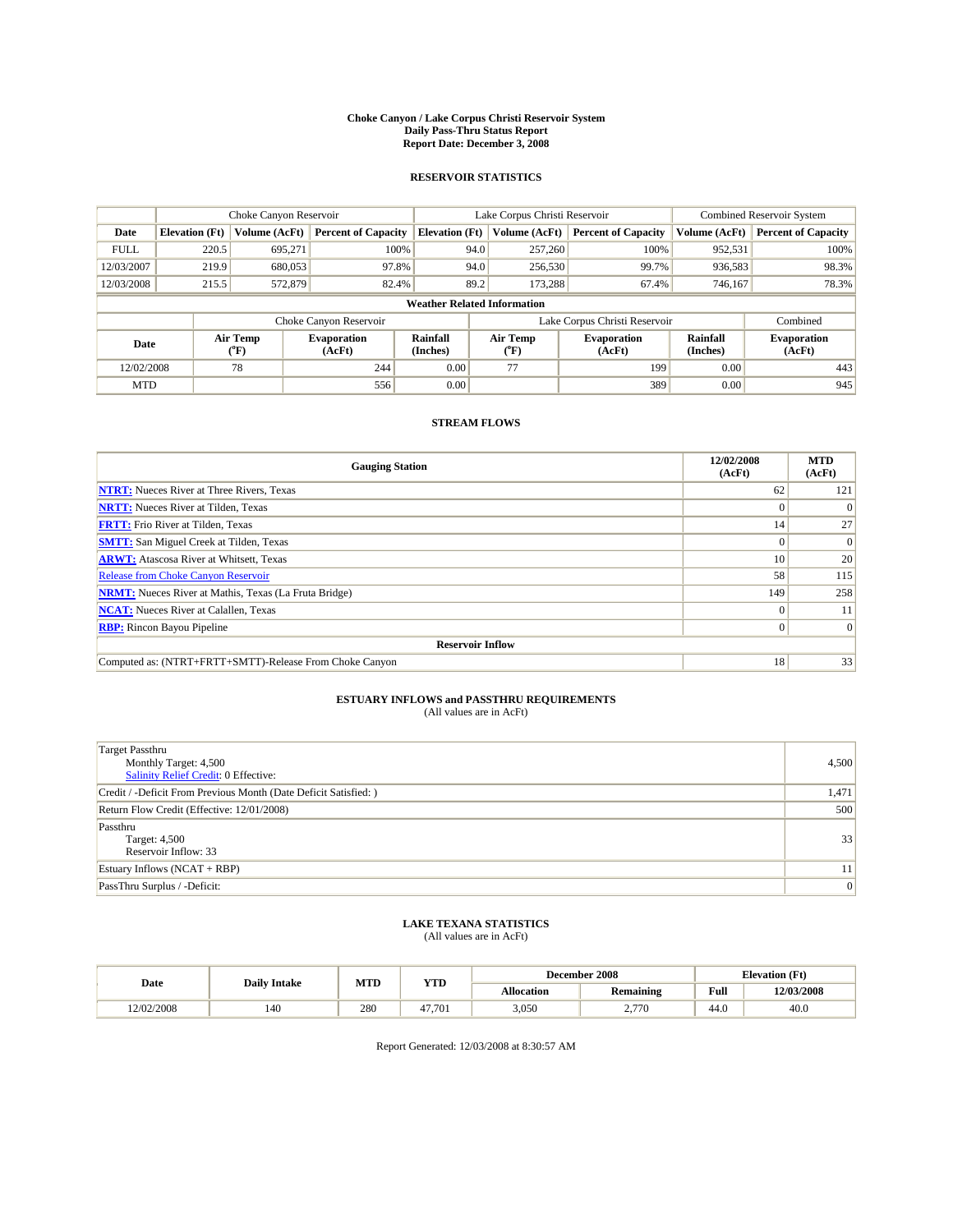#### **Choke Canyon / Lake Corpus Christi Reservoir System Daily Pass-Thru Status Report Report Date: December 4, 2008**

### **RESERVOIR STATISTICS**

|                                    |                       | Choke Canyon Reservoir |                              |                             | Lake Corpus Christi Reservoir | <b>Combined Reservoir System</b> |                      |                              |
|------------------------------------|-----------------------|------------------------|------------------------------|-----------------------------|-------------------------------|----------------------------------|----------------------|------------------------------|
| Date                               | <b>Elevation</b> (Ft) | Volume (AcFt)          | <b>Percent of Capacity</b>   | <b>Elevation</b> (Ft)       | Volume (AcFt)                 | <b>Percent of Capacity</b>       | Volume (AcFt)        | <b>Percent of Capacity</b>   |
| <b>FULL</b>                        | 220.5                 | 695,271                | 100%                         | 94.0                        | 257,260                       | 100%                             | 952,531              | 100%                         |
| 12/04/2007                         | 219.9                 | 679,541                | 97.7%                        | 93.9                        | 254,890                       | 99.1%                            | 934,431              | 98.1%                        |
| 12/04/2008                         | 215.5                 | 572,410                | 82.3%                        | 89.3                        | 175,404                       | 68.2%                            | 747,814              | 78.5%                        |
| <b>Weather Related Information</b> |                       |                        |                              |                             |                               |                                  |                      |                              |
|                                    |                       |                        | Choke Canyon Reservoir       |                             |                               | Lake Corpus Christi Reservoir    |                      | Combined                     |
| Date                               |                       | Air Temp<br>(°F)       | <b>Evaporation</b><br>(AcFt) | <b>Rainfall</b><br>(Inches) | Air Temp<br>(°F)              | <b>Evaporation</b><br>(AcFt)     | Rainfall<br>(Inches) | <b>Evaporation</b><br>(AcFt) |
| 12/03/2008                         |                       | 85                     | 326                          | 0.00                        | 85                            | 266                              | 0.00                 | 592                          |
| <b>MTD</b>                         |                       |                        | 882                          | 0.00                        |                               | 655                              | 0.00                 | 1,537                        |

## **STREAM FLOWS**

| <b>Gauging Station</b>                                       | 12/03/2008<br>(AcFt) | <b>MTD</b><br>(AcFt) |  |  |  |  |  |
|--------------------------------------------------------------|----------------------|----------------------|--|--|--|--|--|
| <b>NTRT:</b> Nueces River at Three Rivers, Texas             | 62                   | 183                  |  |  |  |  |  |
| <b>NRTT:</b> Nueces River at Tilden, Texas                   |                      |                      |  |  |  |  |  |
| <b>FRTT:</b> Frio River at Tilden, Texas                     | 16                   | 43                   |  |  |  |  |  |
| <b>SMTT:</b> San Miguel Creek at Tilden, Texas               |                      | $\vert 0 \vert$      |  |  |  |  |  |
| <b>ARWT:</b> Atascosa River at Whitsett, Texas               | 10                   | 30 <sub>1</sub>      |  |  |  |  |  |
| <b>Release from Choke Canyon Reservoir</b>                   | 58                   | 173                  |  |  |  |  |  |
| <b>NRMT:</b> Nueces River at Mathis, Texas (La Fruta Bridge) | 143                  | 401                  |  |  |  |  |  |
| <b>NCAT:</b> Nueces River at Calallen, Texas                 |                      | 11                   |  |  |  |  |  |
| <b>RBP:</b> Rincon Bayou Pipeline                            | 0                    | $\Omega$             |  |  |  |  |  |
| <b>Reservoir Inflow</b>                                      |                      |                      |  |  |  |  |  |
| Computed as: (NTRT+FRTT+SMTT)-Release From Choke Canyon      | 20                   | 53                   |  |  |  |  |  |

# **ESTUARY INFLOWS and PASSTHRU REQUIREMENTS**<br>(All values are in AcFt)

| <b>Target Passthru</b><br>Monthly Target: 4,500<br><b>Salinity Relief Credit: 0 Effective:</b> | 4,500           |
|------------------------------------------------------------------------------------------------|-----------------|
| Credit / -Deficit From Previous Month (Date Deficit Satisfied: )                               | 1,471           |
| Return Flow Credit (Effective: 12/01/2008)                                                     | 500             |
| Passthru<br>Target: 4,500<br>Reservoir Inflow: 53                                              | 53              |
| Estuary Inflows $(NCAT + RBP)$                                                                 | 11 <sup>1</sup> |
| PassThru Surplus / -Deficit:                                                                   | 0               |

## **LAKE TEXANA STATISTICS** (All values are in AcFt)

|            | <b>Daily Intake</b> | MTD | <b>YTD</b> |            | December 2008    | <b>Elevation</b> (Ft)                       |            |
|------------|---------------------|-----|------------|------------|------------------|---------------------------------------------|------------|
| Date       |                     |     |            | Allocation | <b>Remaining</b> | Full<br>the contract of the contract of the | 12/04/2008 |
| 12/03/2008 | 140                 | 420 | 47.840     | 3,050      | 2.630            | 44.0                                        | 40.0       |

Report Generated: 12/04/2008 at 8:51:11 AM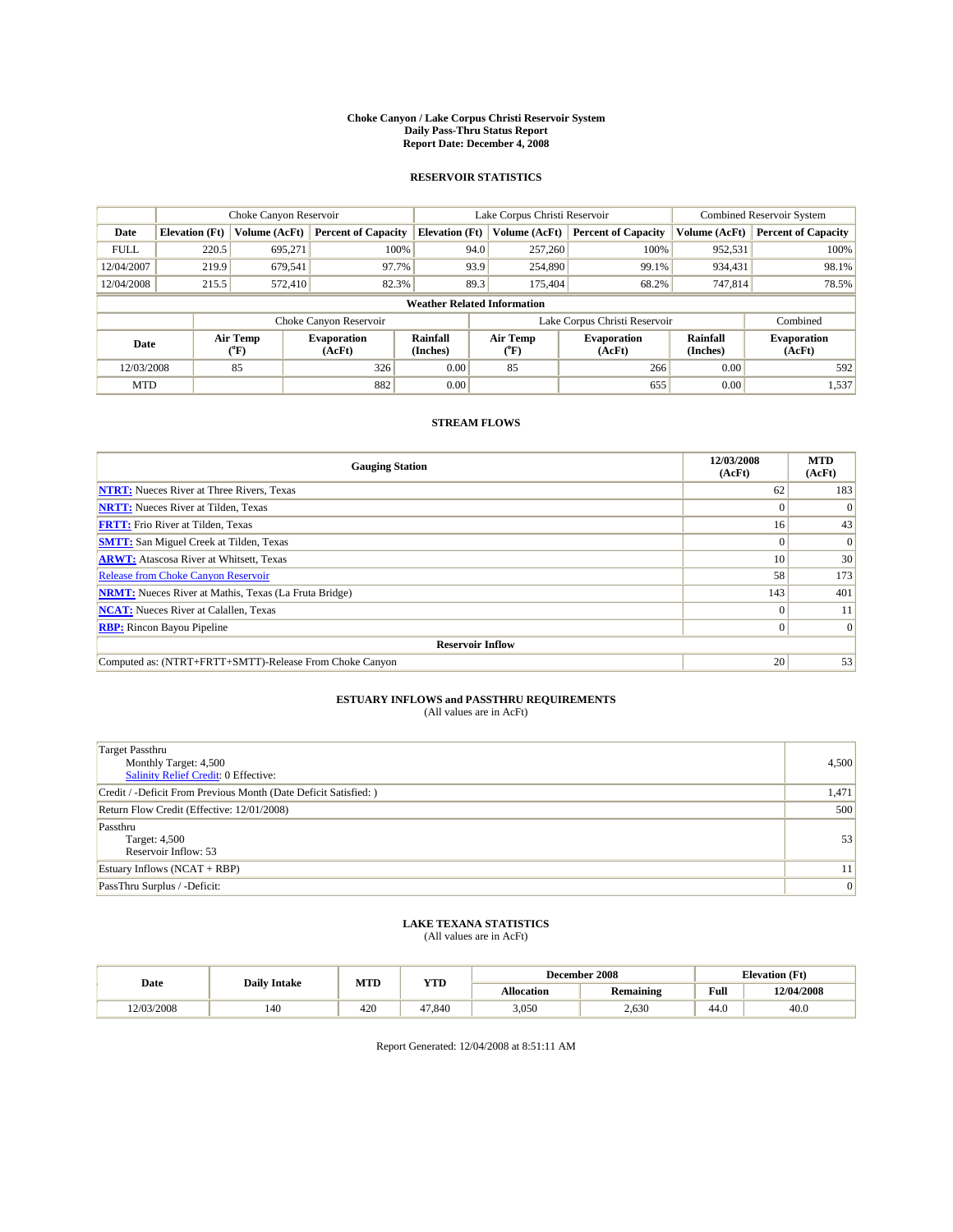#### **Choke Canyon / Lake Corpus Christi Reservoir System Daily Pass-Thru Status Report Report Date: December 5, 2008**

### **RESERVOIR STATISTICS**

|             |                                    | Choke Canyon Reservoir |                              |                       | Lake Corpus Christi Reservoir | <b>Combined Reservoir System</b> |                      |                              |  |
|-------------|------------------------------------|------------------------|------------------------------|-----------------------|-------------------------------|----------------------------------|----------------------|------------------------------|--|
| Date        | <b>Elevation</b> (Ft)              | Volume (AcFt)          | <b>Percent of Capacity</b>   | <b>Elevation</b> (Ft) | Volume (AcFt)                 | <b>Percent of Capacity</b>       | Volume (AcFt)        | <b>Percent of Capacity</b>   |  |
| <b>FULL</b> | 220.5                              | 695,271                | 100%                         | 94.0                  | 257,260                       | 100%                             | 952,531              | 100%                         |  |
| 12/05/2007  | 219.9                              | 679,284                | 97.7%                        | 93.9                  | 254,526                       | 98.9%                            | 933,810              | 98.0%                        |  |
| 12/05/2008  | 215.5                              | 571,944                | 82.3%                        | 89.2                  | 174,100                       | 67.7%                            | 746,044              | 78.3%                        |  |
|             | <b>Weather Related Information</b> |                        |                              |                       |                               |                                  |                      |                              |  |
|             |                                    |                        | Choke Canyon Reservoir       |                       |                               | Lake Corpus Christi Reservoir    |                      | Combined                     |  |
| Date        |                                    | Air Temp<br>(°F)       | <b>Evaporation</b><br>(AcFt) | Rainfall<br>(Inches)  | Air Temp<br>("F)              | <b>Evaporation</b><br>(AcFt)     | Rainfall<br>(Inches) | <b>Evaporation</b><br>(AcFt) |  |
| 12/04/2008  |                                    | 58                     | 298                          | 0.00                  | 58                            | 171                              | 0.00                 | 469                          |  |
| <b>MTD</b>  |                                    |                        | 1.180                        | 0.00                  |                               | 826                              | 0.00                 | 2,006                        |  |

## **STREAM FLOWS**

| <b>Gauging Station</b>                                       | 12/04/2008<br>(AcFt) | <b>MTD</b><br>(AcFt) |  |  |  |  |  |
|--------------------------------------------------------------|----------------------|----------------------|--|--|--|--|--|
| <b>NTRT:</b> Nueces River at Three Rivers, Texas             | 62                   | 244                  |  |  |  |  |  |
| <b>NRTT:</b> Nueces River at Tilden, Texas                   | $\Omega$             |                      |  |  |  |  |  |
| <b>FRTT:</b> Frio River at Tilden, Texas                     | 18                   | 61                   |  |  |  |  |  |
| <b>SMTT:</b> San Miguel Creek at Tilden, Texas               | $\Omega$             | $\Omega$             |  |  |  |  |  |
| <b>ARWT:</b> Atascosa River at Whitsett, Texas               | 10 <sup>1</sup>      | 39                   |  |  |  |  |  |
| <b>Release from Choke Canyon Reservoir</b>                   | 58                   | 230                  |  |  |  |  |  |
| <b>NRMT:</b> Nueces River at Mathis, Texas (La Fruta Bridge) | 137                  | 538                  |  |  |  |  |  |
| <b>NCAT:</b> Nueces River at Calallen, Texas                 | $\Omega$             | 11                   |  |  |  |  |  |
| <b>RBP:</b> Rincon Bayou Pipeline                            | $\Omega$             | $\Omega$             |  |  |  |  |  |
| <b>Reservoir Inflow</b>                                      |                      |                      |  |  |  |  |  |
| Computed as: (NTRT+FRTT+SMTT)-Release From Choke Canyon      | 22                   | 75                   |  |  |  |  |  |

# **ESTUARY INFLOWS and PASSTHRU REQUIREMENTS**<br>(All values are in AcFt)

| <b>Target Passthru</b><br>Monthly Target: 4,500<br><b>Salinity Relief Credit: 0 Effective:</b> | 4,500 |
|------------------------------------------------------------------------------------------------|-------|
| Credit / -Deficit From Previous Month (Date Deficit Satisfied: )                               | 1,471 |
| Return Flow Credit (Effective: 12/01/2008)                                                     | 500   |
| Passthru<br>Target: 4,500<br>Reservoir Inflow: 75                                              | 75    |
| Estuary Inflows (NCAT + RBP)                                                                   | 11    |
| PassThru Surplus / -Deficit:                                                                   | 0     |

## **LAKE TEXANA STATISTICS** (All values are in AcFt)

|            | <b>Daily Intake</b> | MTD | <b>YTD</b> |            | December 2008    | <b>Elevation</b> (Ft)                       |            |
|------------|---------------------|-----|------------|------------|------------------|---------------------------------------------|------------|
| Date       |                     |     |            | Allocation | <b>Remaining</b> | Full<br>the contract of the contract of the | 12/05/2008 |
| 12/04/2008 | 140                 | 560 | 47.980     | 3,050      | 2.490            | 44.0                                        | 40.3       |

Report Generated: 12/05/2008 at 8:42:53 AM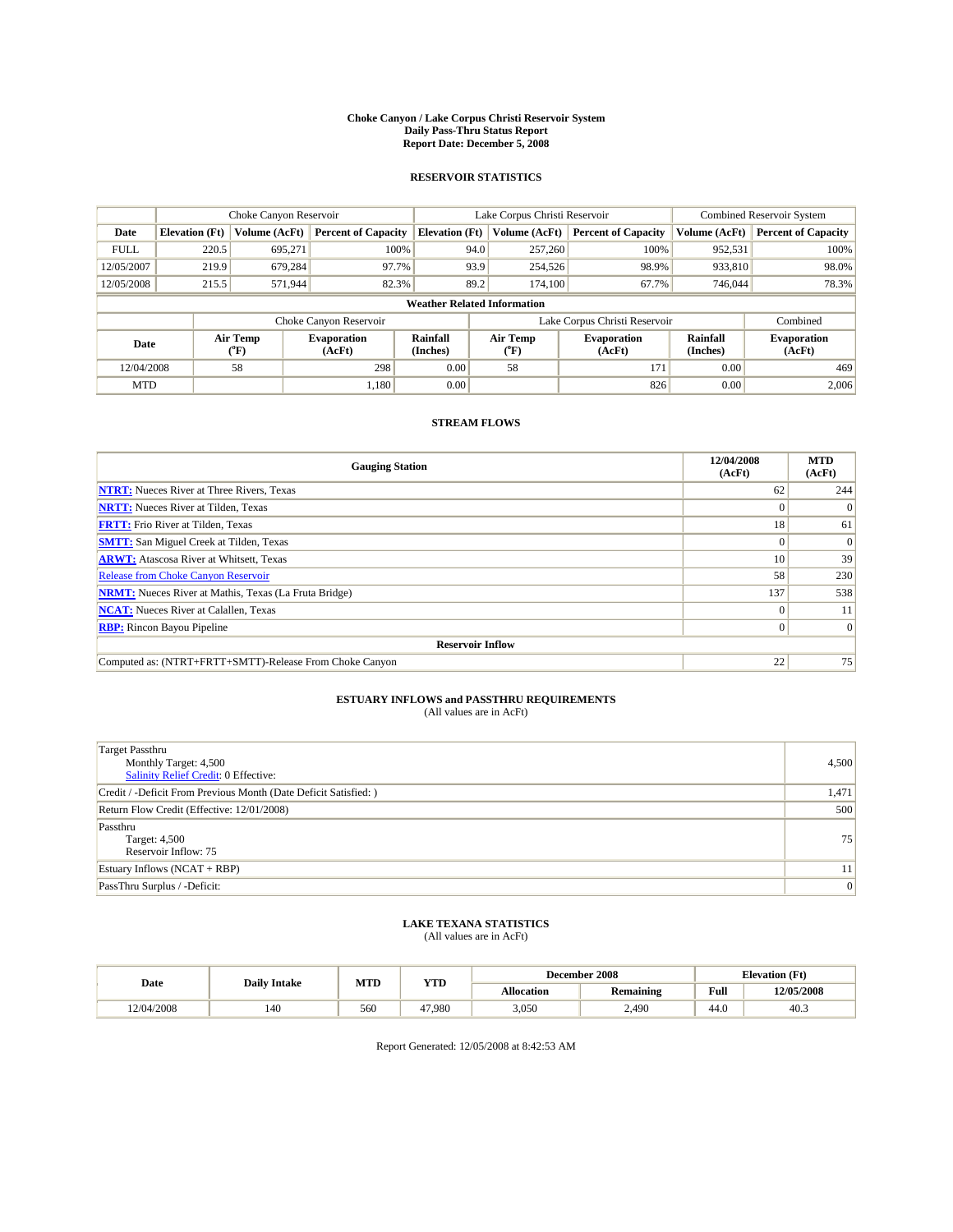#### **Choke Canyon / Lake Corpus Christi Reservoir System Daily Pass-Thru Status Report Report Date: December 6, 2008**

### **RESERVOIR STATISTICS**

|             |                                    | Choke Canyon Reservoir   |                              |                       | Lake Corpus Christi Reservoir | <b>Combined Reservoir System</b> |                      |                              |  |
|-------------|------------------------------------|--------------------------|------------------------------|-----------------------|-------------------------------|----------------------------------|----------------------|------------------------------|--|
| Date        | <b>Elevation</b> (Ft)              | Volume (AcFt)            | <b>Percent of Capacity</b>   | <b>Elevation (Ft)</b> | Volume (AcFt)                 | <b>Percent of Capacity</b>       | Volume (AcFt)        | <b>Percent of Capacity</b>   |  |
| <b>FULL</b> | 220.5                              | 695,271                  | 100%                         |                       | 257,260<br>94.0               | 100%                             | 952,531              | 100%                         |  |
| 12/06/2007  | 219.9                              | 679,284                  | 97.7%                        |                       | 93.9<br>254,890               | 99.1%                            | 934,174              | 98.1%                        |  |
| 12/06/2008  | 215.5                              | 571,481                  | 82.2%                        | 89.1                  | 172,801                       | 67.2%                            | 744,282              | 78.1%                        |  |
|             | <b>Weather Related Information</b> |                          |                              |                       |                               |                                  |                      |                              |  |
|             |                                    |                          | Choke Canyon Reservoir       |                       |                               | Lake Corpus Christi Reservoir    |                      | Combined                     |  |
| Date        |                                    | Air Temp<br>$\rm ^{o}F)$ | <b>Evaporation</b><br>(AcFt) | Rainfall<br>(Inches)  | Air Temp<br>("F)              | <b>Evaporation</b><br>(AcFt)     | Rainfall<br>(Inches) | <b>Evaporation</b><br>(AcFt) |  |
| 12/05/2008  |                                    | 50                       | 122                          | 0.00                  | 49                            | 76                               | 0.00                 | 198                          |  |
| <b>MTD</b>  |                                    |                          | 1,302                        | 0.00                  |                               | 902                              | 0.00                 | 2,204                        |  |

## **STREAM FLOWS**

| <b>Gauging Station</b>                                       | 12/05/2008<br>(AcFt) | <b>MTD</b><br>(AcFt) |  |  |  |  |  |
|--------------------------------------------------------------|----------------------|----------------------|--|--|--|--|--|
| <b>NTRT:</b> Nueces River at Three Rivers, Texas             | 62                   | 306                  |  |  |  |  |  |
| <b>NRTT:</b> Nueces River at Tilden, Texas                   |                      |                      |  |  |  |  |  |
| <b>FRTT:</b> Frio River at Tilden, Texas                     | 17                   | 78                   |  |  |  |  |  |
| <b>SMTT:</b> San Miguel Creek at Tilden, Texas               |                      | $\vert 0 \vert$      |  |  |  |  |  |
| <b>ARWT:</b> Atascosa River at Whitsett, Texas               | 10                   | 49                   |  |  |  |  |  |
| <b>Release from Choke Canyon Reservoir</b>                   | 58                   | 288                  |  |  |  |  |  |
| <b>NRMT:</b> Nueces River at Mathis, Texas (La Fruta Bridge) | 133                  | 671                  |  |  |  |  |  |
| <b>NCAT:</b> Nueces River at Calallen, Texas                 |                      | 11                   |  |  |  |  |  |
| <b>RBP:</b> Rincon Bayou Pipeline                            | 0                    | $\Omega$             |  |  |  |  |  |
| <b>Reservoir Inflow</b>                                      |                      |                      |  |  |  |  |  |
| Computed as: (NTRT+FRTT+SMTT)-Release From Choke Canyon      | 21                   | 96                   |  |  |  |  |  |

# **ESTUARY INFLOWS and PASSTHRU REQUIREMENTS**<br>(All values are in AcFt)

| <b>Target Passthru</b><br>Monthly Target: 4,500<br>Salinity Relief Credit: 0 Effective: | 4,500 |
|-----------------------------------------------------------------------------------------|-------|
| Credit / -Deficit From Previous Month (Date Deficit Satisfied: )                        | 1,471 |
| Return Flow Credit (Effective: 12/01/2008)                                              | 500   |
| Passthru<br>Target: 4,500<br>Reservoir Inflow: 96                                       | 96    |
| Estuary Inflows (NCAT + RBP)                                                            | 11    |
| PassThru Surplus / -Deficit:                                                            | 0     |

## **LAKE TEXANA STATISTICS** (All values are in AcFt)

|           | <b>Daily Intake</b> | MTD | <b>YTD</b>   |            | December 2008    | <b>Elevation</b> (Ft)                       |            |
|-----------|---------------------|-----|--------------|------------|------------------|---------------------------------------------|------------|
| Date      |                     |     |              | Allocation | <b>Remaining</b> | Full<br>the contract of the contract of the | 12/06/2008 |
| 2/05/2008 | 139                 | 699 | 48.1<br>11 G | 3,050      | 1.25<br>⊥ ب∠د ک  | 44.0                                        | 40.0       |

Report Generated: 12/06/2008 at 8:27:52 AM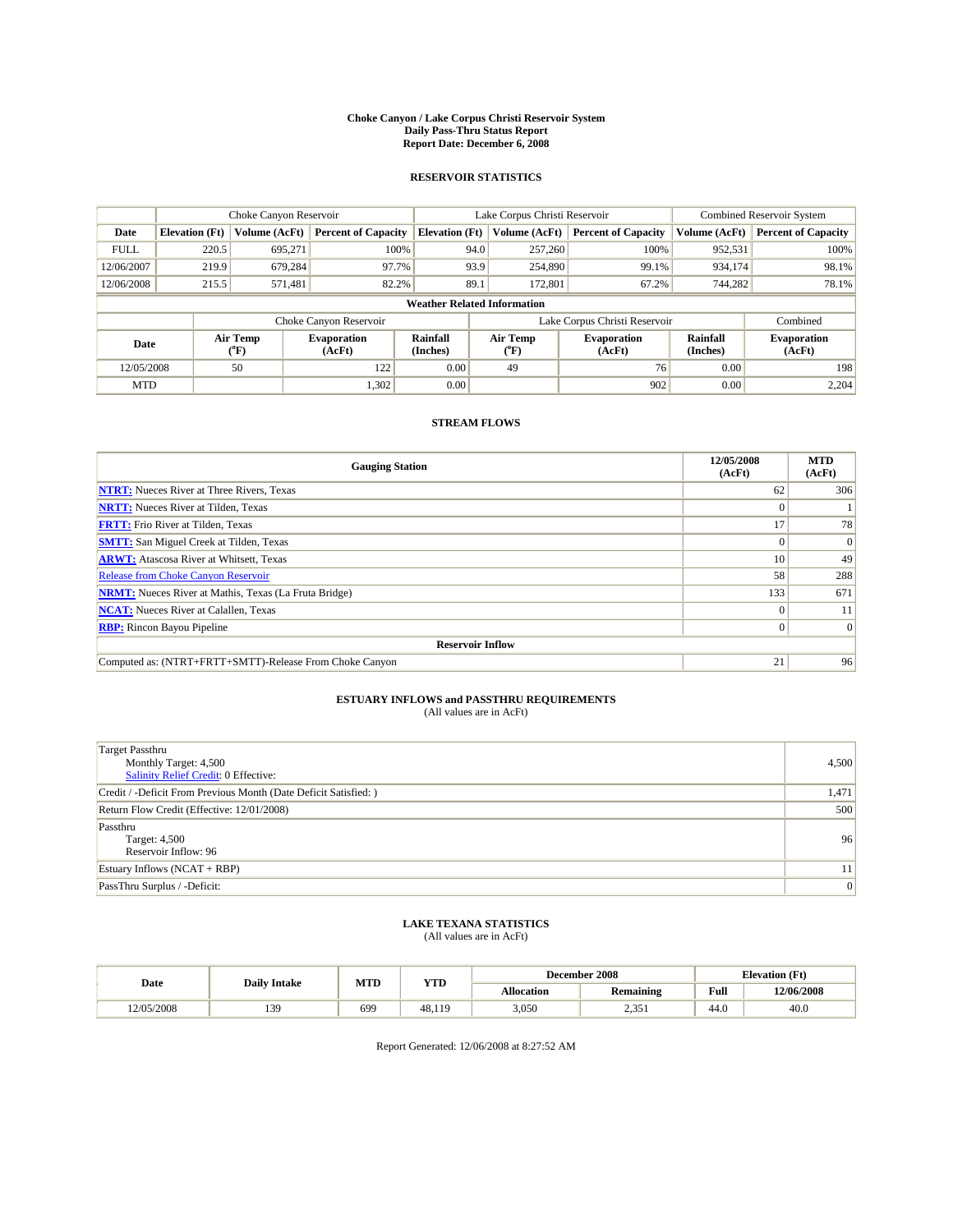#### **Choke Canyon / Lake Corpus Christi Reservoir System Daily Pass-Thru Status Report Report Date: December 7, 2008**

### **RESERVOIR STATISTICS**

|             |                                    | Choke Canyon Reservoir |                              |                             | Lake Corpus Christi Reservoir | Combined Reservoir System     |                      |                              |  |
|-------------|------------------------------------|------------------------|------------------------------|-----------------------------|-------------------------------|-------------------------------|----------------------|------------------------------|--|
| Date        | <b>Elevation</b> (Ft)              | Volume (AcFt)          | <b>Percent of Capacity</b>   | <b>Elevation</b> (Ft)       | Volume (AcFt)                 | <b>Percent of Capacity</b>    | Volume (AcFt)        | <b>Percent of Capacity</b>   |  |
| <b>FULL</b> | 220.5                              | 695,271                | 100%                         | 94.0                        | 257,260                       | 100%                          | 952,531              | 100%                         |  |
| 12/07/2007  | 219.9                              | 679,284                | 97.7%                        | 93.9                        | 254,890                       | 99.1%                         | 934,174              | 98.1%                        |  |
| 12/07/2008  | 215.5                              | 571,249                | 82.2%                        | 89.1                        | 172,638                       | 67.1%                         | 743,887              | 78.1%                        |  |
|             | <b>Weather Related Information</b> |                        |                              |                             |                               |                               |                      |                              |  |
|             |                                    |                        | Choke Canyon Reservoir       |                             |                               | Lake Corpus Christi Reservoir |                      | Combined                     |  |
| Date        |                                    | Air Temp<br>(°F)       | <b>Evaporation</b><br>(AcFt) | <b>Rainfall</b><br>(Inches) | Air Temp<br>(°F)              | <b>Evaporation</b><br>(AcFt)  | Rainfall<br>(Inches) | <b>Evaporation</b><br>(AcFt) |  |
| 12/06/2008  |                                    | 66                     | 108                          | 0.00                        | 66                            | 113                           | 0.00                 | 221                          |  |
| <b>MTD</b>  |                                    |                        | 1.410                        | 0.00                        |                               | 1,015                         | 0.00                 | 2,425                        |  |

## **STREAM FLOWS**

| <b>Gauging Station</b>                                       | 12/06/2008<br>(AcFt) | <b>MTD</b><br>(AcFt) |  |  |  |  |  |
|--------------------------------------------------------------|----------------------|----------------------|--|--|--|--|--|
| <b>NTRT:</b> Nueces River at Three Rivers, Texas             | 62                   | 367                  |  |  |  |  |  |
| <b>NRTT:</b> Nueces River at Tilden, Texas                   | $\Omega$             |                      |  |  |  |  |  |
| <b>FRTT:</b> Frio River at Tilden, Texas                     | 16 <sup>1</sup>      | 94                   |  |  |  |  |  |
| <b>SMTT:</b> San Miguel Creek at Tilden, Texas               | $\theta$             | $\Omega$             |  |  |  |  |  |
| <b>ARWT:</b> Atascosa River at Whitsett, Texas               | 9                    | 59                   |  |  |  |  |  |
| <b>Release from Choke Canyon Reservoir</b>                   | 58                   | 345                  |  |  |  |  |  |
| <b>NRMT:</b> Nueces River at Mathis, Texas (La Fruta Bridge) | 137                  | 808                  |  |  |  |  |  |
| <b>NCAT:</b> Nueces River at Calallen, Texas                 | 17                   | 29                   |  |  |  |  |  |
| <b>RBP:</b> Rincon Bayou Pipeline                            |                      |                      |  |  |  |  |  |
| <b>Reservoir Inflow</b>                                      |                      |                      |  |  |  |  |  |
| Computed as: (NTRT+FRTT+SMTT)-Release From Choke Canyon      | 20                   | 116                  |  |  |  |  |  |

# **ESTUARY INFLOWS and PASSTHRU REQUIREMENTS**<br>(All values are in AcFt)

| <b>Target Passthru</b><br>Monthly Target: 4,500<br>Salinity Relief Credit: 0 Effective: | 4,500 |
|-----------------------------------------------------------------------------------------|-------|
| Credit / -Deficit From Previous Month (Date Deficit Satisfied: )                        | 1,471 |
| Return Flow Credit (Effective: 12/01/2008)                                              | 500   |
| Passthru<br>Target: 4,500<br>Reservoir Inflow: 116                                      | 116   |
| Estuary Inflows (NCAT + RBP)                                                            | 29    |
| PassThru Surplus / -Deficit:                                                            | 0     |

## **LAKE TEXANA STATISTICS** (All values are in AcFt)

|            | <b>Daily Intake</b> | MTD | <b>YTD</b> |                   | December 2008    | <b>Elevation</b> (Ft) |            |
|------------|---------------------|-----|------------|-------------------|------------------|-----------------------|------------|
| Date       |                     |     |            | <b>Allocation</b> | <b>Remaining</b> | Full                  | 12/07/2008 |
| 12/06/2008 | 139                 | 838 | 48.259     | 3,050             | 0.010<br>----    | 44.0                  | 40.0       |

Report Generated: 12/07/2008 at 8:27:34 AM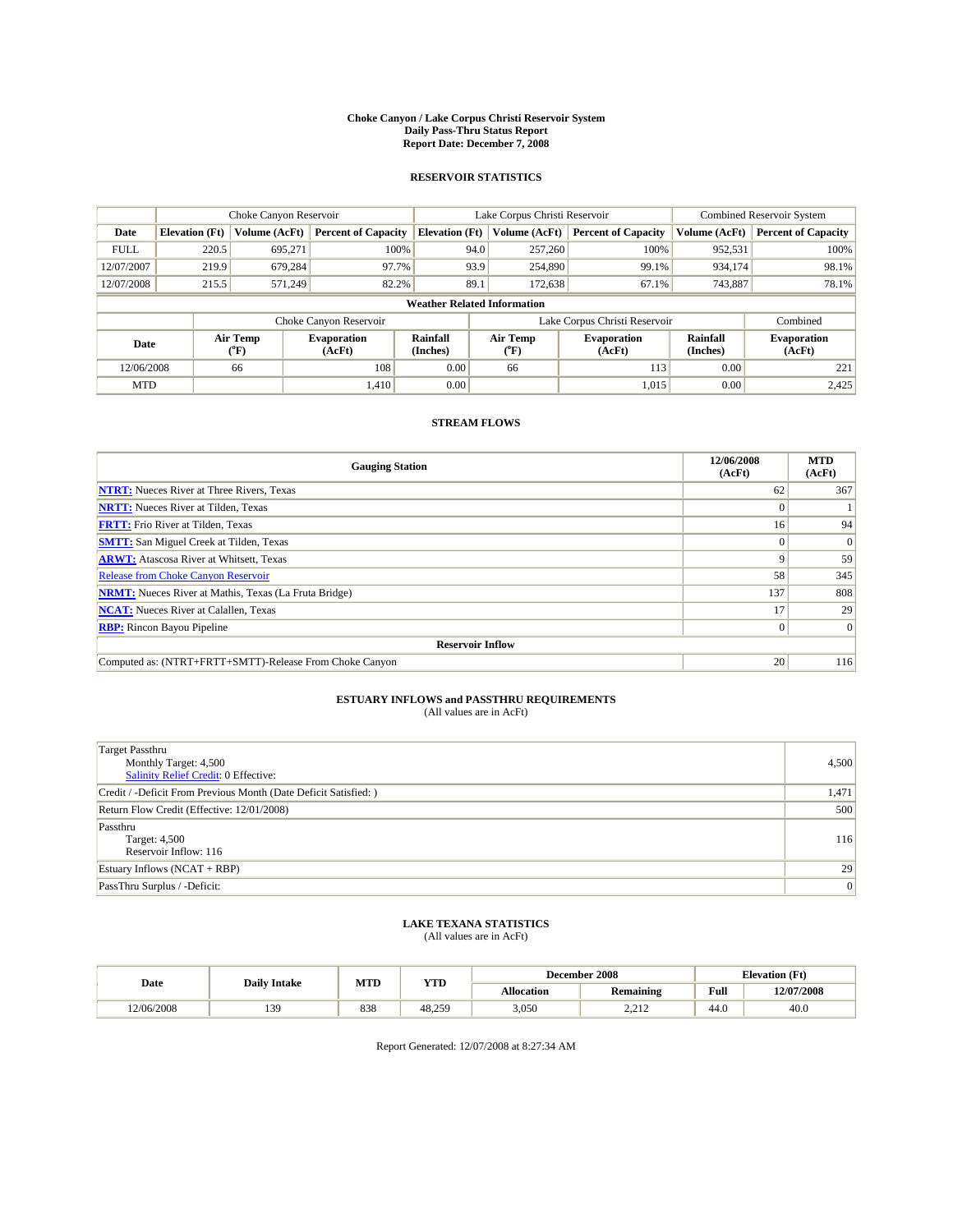#### **Choke Canyon / Lake Corpus Christi Reservoir System Daily Pass-Thru Status Report Report Date: December 8, 2008**

### **RESERVOIR STATISTICS**

|             |                                    | Choke Canyon Reservoir |                              |                             | Lake Corpus Christi Reservoir | Combined Reservoir System     |                      |                              |  |
|-------------|------------------------------------|------------------------|------------------------------|-----------------------------|-------------------------------|-------------------------------|----------------------|------------------------------|--|
| Date        | <b>Elevation</b> (Ft)              | Volume (AcFt)          | <b>Percent of Capacity</b>   | <b>Elevation</b> (Ft)       | Volume (AcFt)                 | <b>Percent of Capacity</b>    | Volume (AcFt)        | <b>Percent of Capacity</b>   |  |
| <b>FULL</b> | 220.5                              | 695,271                | 100%                         | 94.0                        | 257,260                       | 100%                          | 952,531              | 100%                         |  |
| 12/08/2007  | 219.9                              | 679,541                | 97.7%                        | 93.9                        | 254,890                       | 99.1%                         | 934,431              | 98.1%                        |  |
| 12/08/2008  | 215.5                              | 571,017                | 82.1%                        | 89.1                        | 172,152                       | 66.9%                         | 743,169              | 78.0%                        |  |
|             | <b>Weather Related Information</b> |                        |                              |                             |                               |                               |                      |                              |  |
|             |                                    |                        | Choke Canyon Reservoir       |                             |                               | Lake Corpus Christi Reservoir |                      | Combined                     |  |
| Date        |                                    | Air Temp<br>(°F)       | <b>Evaporation</b><br>(AcFt) | <b>Rainfall</b><br>(Inches) | Air Temp<br>(°F)              | <b>Evaporation</b><br>(AcFt)  | Rainfall<br>(Inches) | <b>Evaporation</b><br>(AcFt) |  |
| 12/07/2008  |                                    | 73                     | 217                          | 0.00                        | 73                            | 142                           | 0.00                 | 359                          |  |
| <b>MTD</b>  |                                    |                        | 1,627                        | 0.00                        |                               | 1,157                         | 0.00                 | 2.784                        |  |

## **STREAM FLOWS**

| <b>Gauging Station</b>                                       | 12/07/2008<br>(AcFt) | <b>MTD</b><br>(AcFt) |  |  |  |  |  |
|--------------------------------------------------------------|----------------------|----------------------|--|--|--|--|--|
| <b>NTRT:</b> Nueces River at Three Rivers, Texas             | 62                   | 429                  |  |  |  |  |  |
| <b>NRTT:</b> Nueces River at Tilden, Texas                   | $\Omega$             |                      |  |  |  |  |  |
| <b>FRTT:</b> Frio River at Tilden, Texas                     | 16 <sup>1</sup>      | 109                  |  |  |  |  |  |
| <b>SMTT:</b> San Miguel Creek at Tilden, Texas               | $\theta$             | $\Omega$             |  |  |  |  |  |
| <b>ARWT:</b> Atascosa River at Whitsett, Texas               | 9                    | 68                   |  |  |  |  |  |
| <b>Release from Choke Canyon Reservoir</b>                   | 58                   | 403                  |  |  |  |  |  |
| <b>NRMT:</b> Nueces River at Mathis, Texas (La Fruta Bridge) | 137                  | 945                  |  |  |  |  |  |
| <b>NCAT:</b> Nueces River at Calallen, Texas                 | 16 <sup>1</sup>      | 44                   |  |  |  |  |  |
| <b>RBP:</b> Rincon Bayou Pipeline                            | $\overline{0}$       | $\Omega$             |  |  |  |  |  |
| <b>Reservoir Inflow</b>                                      |                      |                      |  |  |  |  |  |
| Computed as: (NTRT+FRTT+SMTT)-Release From Choke Canyon      | 20                   | 135                  |  |  |  |  |  |

# **ESTUARY INFLOWS and PASSTHRU REQUIREMENTS**<br>(All values are in AcFt)

| <b>Target Passthru</b><br>Monthly Target: 4,500<br>Salinity Relief Credit: 0 Effective: | 4,500 |
|-----------------------------------------------------------------------------------------|-------|
| Credit / -Deficit From Previous Month (Date Deficit Satisfied: )                        | 1,471 |
| Return Flow Credit (Effective: 12/01/2008)                                              | 500   |
| Passthru<br>Target: 4,500<br>Reservoir Inflow: 135                                      | 135   |
| Estuary Inflows $(NCAT + RBP)$                                                          | 44    |
| PassThru Surplus / -Deficit:                                                            | 0     |

## **LAKE TEXANA STATISTICS** (All values are in AcFt)

|            | <b>Daily Intake</b> | MTD | <b>YTD</b> |            | December 2008    | <b>Elevation</b> (Ft)                       |            |
|------------|---------------------|-----|------------|------------|------------------|---------------------------------------------|------------|
| Date       |                     |     |            | Allocation | <b>Remaining</b> | Full<br>the contract of the contract of the | 12/08/2008 |
| 12/07/2008 | 139                 | 077 | 48.398     | 3,050      | 2,073            | 44.0                                        | 40.0       |

Report Generated: 12/08/2008 at 8:32:55 AM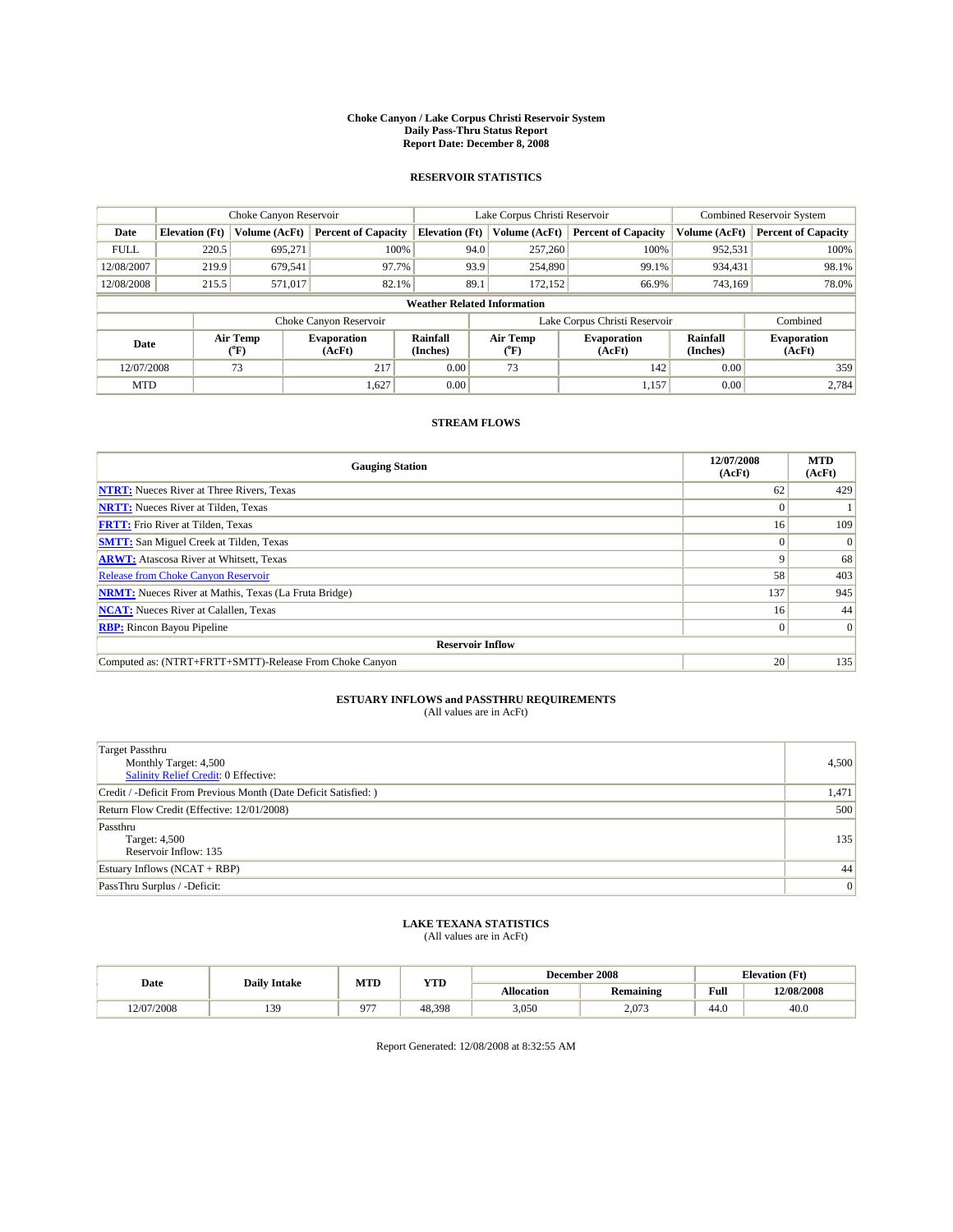#### **Choke Canyon / Lake Corpus Christi Reservoir System Daily Pass-Thru Status Report Report Date: December 9, 2008**

### **RESERVOIR STATISTICS**

|             |                                    | Choke Canyon Reservoir |                              |                             | Lake Corpus Christi Reservoir | Combined Reservoir System     |                      |                              |  |
|-------------|------------------------------------|------------------------|------------------------------|-----------------------------|-------------------------------|-------------------------------|----------------------|------------------------------|--|
| Date        | <b>Elevation</b> (Ft)              | Volume (AcFt)          | <b>Percent of Capacity</b>   | <b>Elevation</b> (Ft)       | Volume (AcFt)                 | <b>Percent of Capacity</b>    | Volume (AcFt)        | <b>Percent of Capacity</b>   |  |
| <b>FULL</b> | 220.5                              | 695,271                | 100%                         | 94.0                        | 257,260                       | 100%                          | 952,531              | 100%                         |  |
| 12/09/2007  | 219.9                              | 679,798                | 97.8%                        | 93.9                        | 254,890                       | 99.1%                         | 934,688              | 98.1%                        |  |
| 12/09/2008  | 215.5                              | 571,249                | 82.2%                        | 89.1                        | 171,666                       | 66.7%                         | 742,915              | 78.0%                        |  |
|             | <b>Weather Related Information</b> |                        |                              |                             |                               |                               |                      |                              |  |
|             |                                    |                        | Choke Canyon Reservoir       |                             |                               | Lake Corpus Christi Reservoir |                      | Combined                     |  |
| Date        |                                    | Air Temp<br>(°F)       | <b>Evaporation</b><br>(AcFt) | <b>Rainfall</b><br>(Inches) | Air Temp<br>(°F)              | <b>Evaporation</b><br>(AcFt)  | Rainfall<br>(Inches) | <b>Evaporation</b><br>(AcFt) |  |
| 12/08/2008  |                                    | 80                     | 108                          | 0.00                        | 79                            | 85                            | 0.00                 | 193                          |  |
| <b>MTD</b>  |                                    |                        | 1,735                        | 0.00                        |                               | 1,242                         | 0.00                 | 2.977                        |  |

## **STREAM FLOWS**

| <b>Gauging Station</b>                                       | 12/08/2008<br>(AcFt) | <b>MTD</b><br>(AcFt) |  |  |  |  |  |
|--------------------------------------------------------------|----------------------|----------------------|--|--|--|--|--|
| <b>NTRT:</b> Nueces River at Three Rivers, Texas             | 64                   | 492                  |  |  |  |  |  |
| <b>NRTT:</b> Nueces River at Tilden, Texas                   |                      |                      |  |  |  |  |  |
| <b>FRTT:</b> Frio River at Tilden, Texas                     | 17                   | 126                  |  |  |  |  |  |
| <b>SMTT:</b> San Miguel Creek at Tilden, Texas               | $\theta$             | $\Omega$             |  |  |  |  |  |
| <b>ARWT:</b> Atascosa River at Whitsett, Texas               | 10                   | 77                   |  |  |  |  |  |
| <b>Release from Choke Canyon Reservoir</b>                   | 58                   | 461                  |  |  |  |  |  |
| <b>NRMT:</b> Nueces River at Mathis, Texas (La Fruta Bridge) | 151                  | 1,096                |  |  |  |  |  |
| <b>NCAT:</b> Nueces River at Calallen, Texas                 | $\Omega$             | 45                   |  |  |  |  |  |
| <b>RBP:</b> Rincon Bayou Pipeline                            | $\overline{0}$       | $\Omega$             |  |  |  |  |  |
| <b>Reservoir Inflow</b>                                      |                      |                      |  |  |  |  |  |
| Computed as: (NTRT+FRTT+SMTT)-Release From Choke Canyon      | 23                   | 158                  |  |  |  |  |  |

# **ESTUARY INFLOWS and PASSTHRU REQUIREMENTS**<br>(All values are in AcFt)

| <b>Target Passthru</b><br>Monthly Target: 4,500<br>Salinity Relief Credit: 0 Effective: | 4,500          |
|-----------------------------------------------------------------------------------------|----------------|
| Credit / -Deficit From Previous Month (Date Deficit Satisfied: )                        | 1,471          |
| Return Flow Credit (Effective: 12/01/2008)                                              | 500            |
| Passthru<br>Target: 4,500<br>Reservoir Inflow: 158                                      | 158            |
| Estuary Inflows $(NCAT + RBP)$                                                          | 45             |
| PassThru Surplus / -Deficit:                                                            | $\overline{0}$ |

## **LAKE TEXANA STATISTICS** (All values are in AcFt)

|            | <b>Daily Intake</b> | MTD      | <b>YTD</b> |            | December 2008    | <b>Elevation</b> (Ft)                       |            |
|------------|---------------------|----------|------------|------------|------------------|---------------------------------------------|------------|
| Date       |                     |          |            | Allocation | <b>Remaining</b> | Full<br>the contract of the contract of the | 12/09/2008 |
| 12/08/2008 | 139                 | 117<br>. | 48.537     | 3,050      | .933             | 44.0                                        | 39.8       |

Report Generated: 12/09/2008 at 9:00:52 AM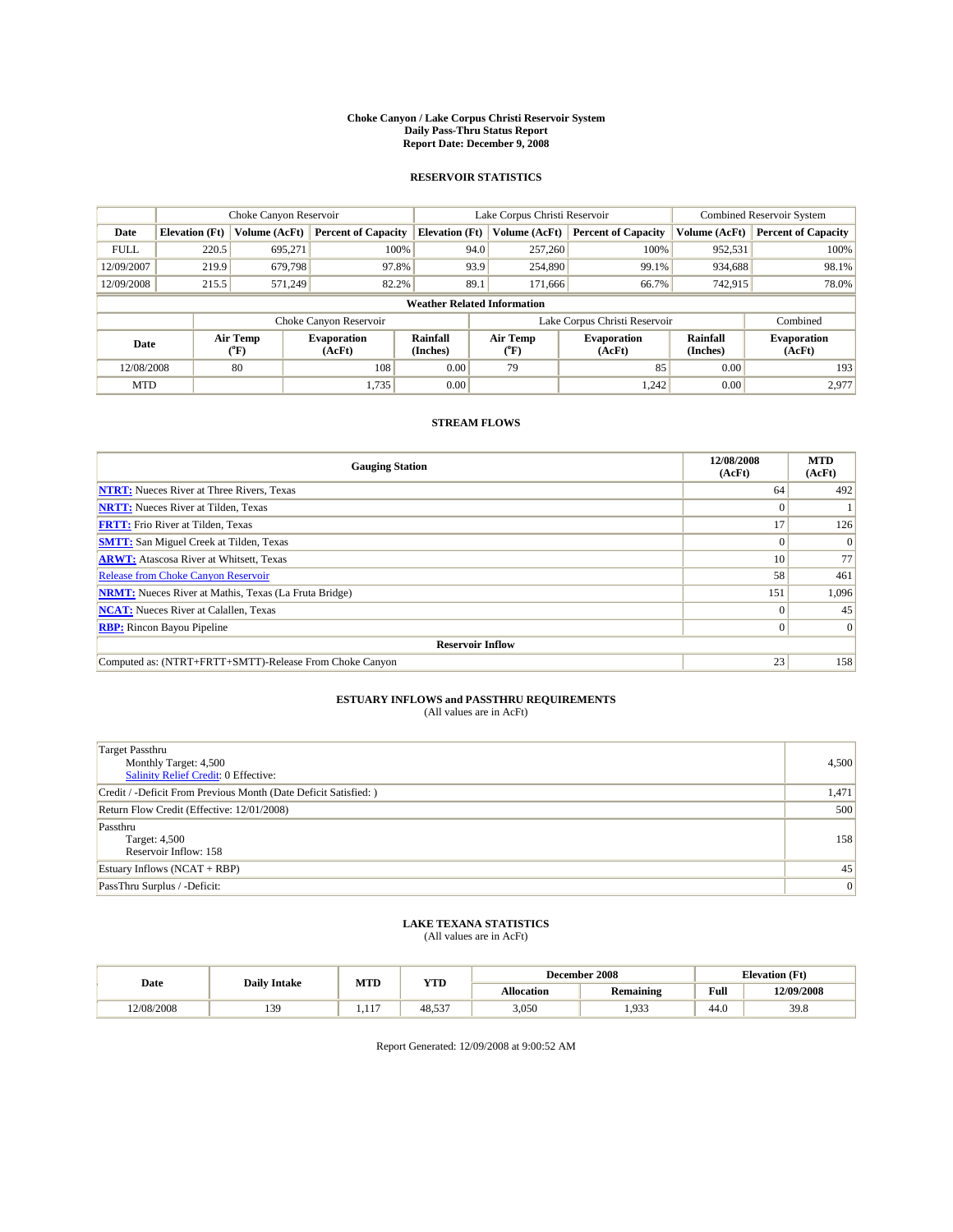#### **Choke Canyon / Lake Corpus Christi Reservoir System Daily Pass-Thru Status Report Report Date: December 10, 2008**

### **RESERVOIR STATISTICS**

|             | Choke Canyon Reservoir             |                          |                              |                       | Lake Corpus Christi Reservoir | <b>Combined Reservoir System</b> |                      |                              |  |
|-------------|------------------------------------|--------------------------|------------------------------|-----------------------|-------------------------------|----------------------------------|----------------------|------------------------------|--|
| Date        | <b>Elevation</b> (Ft)              | Volume (AcFt)            | <b>Percent of Capacity</b>   | <b>Elevation (Ft)</b> | Volume (AcFt)                 | <b>Percent of Capacity</b>       | Volume (AcFt)        | <b>Percent of Capacity</b>   |  |
| <b>FULL</b> | 220.5                              | 695,271                  | 100%                         | 94.0                  | 257,260                       | 100%                             | 952,531              | 100%                         |  |
| 12/10/2007  | 219.9                              | 680,053                  | 97.8%                        | 93.9                  | 255,619                       | 99.4%                            | 935,672              | 98.2%                        |  |
| 12/10/2008  | 215.5                              | 571.249                  | 82.2%                        | 89.1                  | 172,638                       | 67.1%                            | 743,887              | 78.1%                        |  |
|             | <b>Weather Related Information</b> |                          |                              |                       |                               |                                  |                      |                              |  |
|             |                                    |                          | Choke Canyon Reservoir       |                       | Lake Corpus Christi Reservoir |                                  | Combined             |                              |  |
| Date        |                                    | Air Temp<br>$\rm ^{o}F)$ | <b>Evaporation</b><br>(AcFt) | Rainfall<br>(Inches)  | Air Temp<br>("F)              | <b>Evaporation</b><br>(AcFt)     | Rainfall<br>(Inches) | <b>Evaporation</b><br>(AcFt) |  |
| 12/09/2008  |                                    | 80                       | 366                          | 0.36                  | 80                            | 312                              | 0.26                 | 678                          |  |
| <b>MTD</b>  |                                    |                          | 2,101                        | 0.36                  |                               | 1,554                            | 0.26                 | 3,655                        |  |

## **STREAM FLOWS**

| <b>Gauging Station</b>                                       | 12/09/2008<br>(AcFt) | <b>MTD</b><br>(AcFt) |  |  |  |  |  |
|--------------------------------------------------------------|----------------------|----------------------|--|--|--|--|--|
| <b>NTRT:</b> Nueces River at Three Rivers, Texas             | 89                   | 582                  |  |  |  |  |  |
| <b>NRTT:</b> Nueces River at Tilden, Texas                   |                      |                      |  |  |  |  |  |
| <b>FRTT:</b> Frio River at Tilden, Texas                     | 18                   | 145                  |  |  |  |  |  |
| <b>SMTT:</b> San Miguel Creek at Tilden, Texas               | $\Omega$             | $\Omega$             |  |  |  |  |  |
| <b>ARWT:</b> Atascosa River at Whitsett, Texas               | 10                   | 88                   |  |  |  |  |  |
| <b>Release from Choke Canyon Reservoir</b>                   | 58                   | 518                  |  |  |  |  |  |
| <b>NRMT:</b> Nueces River at Mathis, Texas (La Fruta Bridge) | 147                  | 1,243                |  |  |  |  |  |
| <b>NCAT:</b> Nueces River at Calallen, Texas                 |                      | 46                   |  |  |  |  |  |
| <b>RBP:</b> Rincon Bayou Pipeline                            | $\Omega$             | $\Omega$             |  |  |  |  |  |
| <b>Reservoir Inflow</b>                                      |                      |                      |  |  |  |  |  |
| Computed as: (NTRT+FRTT+SMTT)-Release From Choke Canyon      | 50                   | 208                  |  |  |  |  |  |

# **ESTUARY INFLOWS and PASSTHRU REQUIREMENTS**<br>(All values are in AcFt)

| <b>Target Passthru</b><br>Monthly Target: 4,500<br>Salinity Relief Credit: 0 Effective: | 4,500 |
|-----------------------------------------------------------------------------------------|-------|
| Credit / -Deficit From Previous Month (Date Deficit Satisfied: )                        | 1,471 |
| Return Flow Credit (Effective: 12/01/2008)                                              | 500   |
| Passthru<br>Target: 4,500<br>Reservoir Inflow: 208                                      | 208   |
| Estuary Inflows (NCAT + RBP)                                                            | 46    |
| PassThru Surplus / -Deficit:                                                            | 0     |

## **LAKE TEXANA STATISTICS** (All values are in AcFt)

|            | <b>Daily Intake</b> | MTD  | <b>YTD</b> |            | December 2008    | <b>Elevation</b> (Ft)                       |            |
|------------|---------------------|------|------------|------------|------------------|---------------------------------------------|------------|
| Date       |                     |      |            | Allocation | <b>Remaining</b> | Full<br>the contract of the contract of the | 12/10/2008 |
| 12/09/2008 | 139                 | .256 | 48.676     | 3,050      | 794              | 44.0                                        | 39.8       |

Report Generated: 12/10/2008 at 8:19:19 AM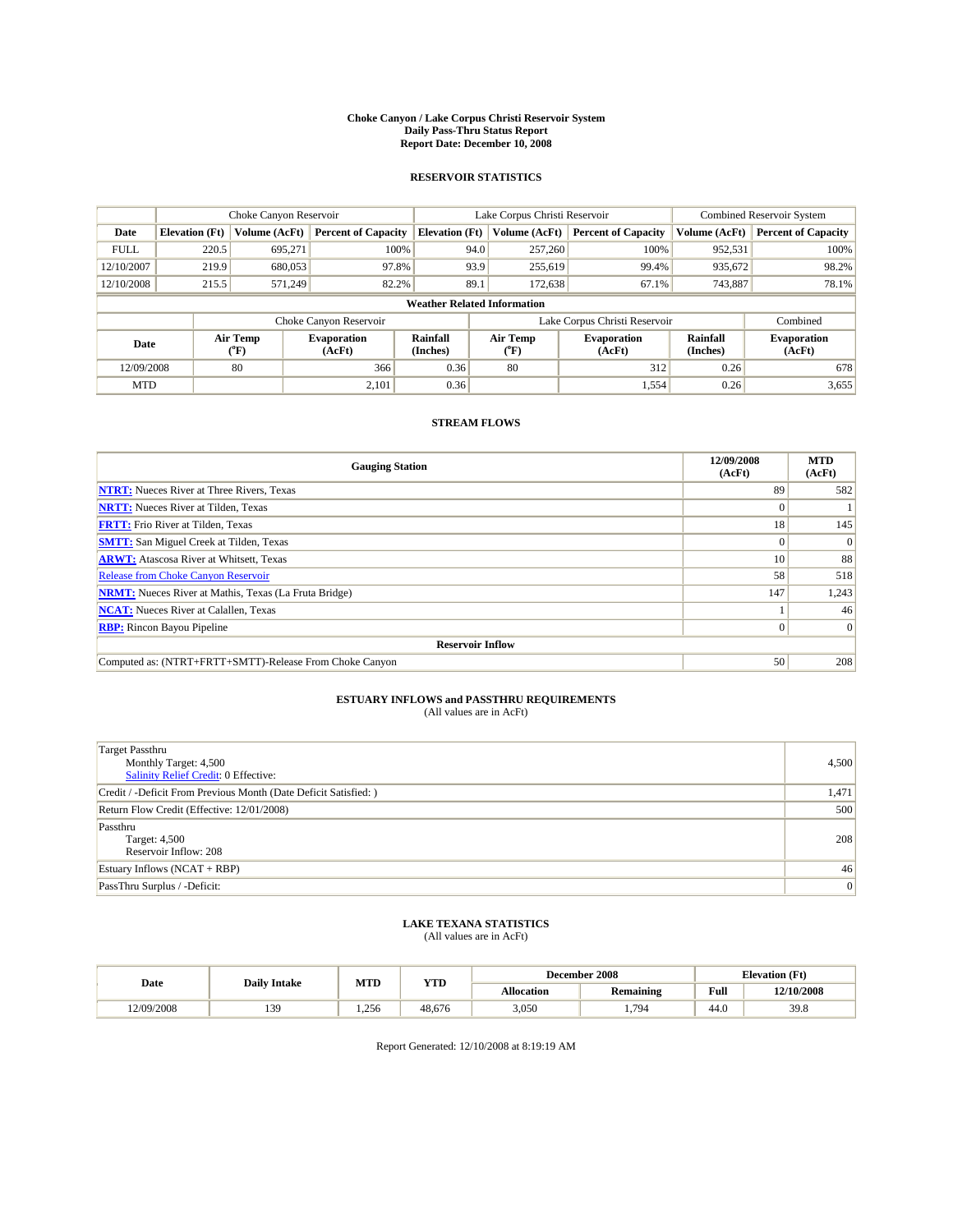#### **Choke Canyon / Lake Corpus Christi Reservoir System Daily Pass-Thru Status Report Report Date: December 11, 2008**

### **RESERVOIR STATISTICS**

|             |                                    | Choke Canyon Reservoir |                              |                             | Lake Corpus Christi Reservoir | <b>Combined Reservoir System</b> |                      |                              |  |
|-------------|------------------------------------|------------------------|------------------------------|-----------------------------|-------------------------------|----------------------------------|----------------------|------------------------------|--|
| Date        | <b>Elevation</b> (Ft)              | Volume (AcFt)          | <b>Percent of Capacity</b>   | <b>Elevation</b> (Ft)       | Volume (AcFt)                 | <b>Percent of Capacity</b>       | Volume (AcFt)        | <b>Percent of Capacity</b>   |  |
| <b>FULL</b> | 220.5                              | 695,271                | 100%                         | 94.0                        | 257,260                       | 100%                             | 952,531              | 100%                         |  |
| 12/11/2007  | 219.9                              | 679,798                | 97.8%                        | 93.8                        | 253,798                       | 98.7%                            | 933,596              | 98.0%                        |  |
| 12/11/2008  | 215.4                              | 570,553                | 82.1%                        | 89.1                        | 172,314                       | 67.0%                            | 742,867              | 78.0%                        |  |
|             | <b>Weather Related Information</b> |                        |                              |                             |                               |                                  |                      |                              |  |
|             |                                    |                        | Choke Canyon Reservoir       |                             |                               | Lake Corpus Christi Reservoir    |                      | Combined                     |  |
| Date        |                                    | Air Temp<br>(°F)       | <b>Evaporation</b><br>(AcFt) | <b>Rainfall</b><br>(Inches) | Air Temp<br>(°F)              | <b>Evaporation</b><br>(AcFt)     | Rainfall<br>(Inches) | <b>Evaporation</b><br>(AcFt) |  |
| 12/10/2008  |                                    | 53                     | 203                          | 0.00                        | 53                            | 113                              | 0.00                 | 316                          |  |
| <b>MTD</b>  |                                    |                        | 2.304                        | 0.36                        |                               | 1,667                            | 0.26                 | 3,971                        |  |

## **STREAM FLOWS**

| <b>Gauging Station</b>                                       | 12/10/2008<br>(AcFt) | <b>MTD</b><br>(AcFt) |  |  |  |  |  |
|--------------------------------------------------------------|----------------------|----------------------|--|--|--|--|--|
| <b>NTRT:</b> Nueces River at Three Rivers, Texas             | 77                   | 659                  |  |  |  |  |  |
| <b>NRTT:</b> Nueces River at Tilden, Texas                   |                      |                      |  |  |  |  |  |
| <b>FRTT:</b> Frio River at Tilden, Texas                     | 20                   | 164                  |  |  |  |  |  |
| <b>SMTT:</b> San Miguel Creek at Tilden, Texas               | $\theta$             | $\Omega$             |  |  |  |  |  |
| <b>ARWT:</b> Atascosa River at Whitsett, Texas               | 12                   | 99                   |  |  |  |  |  |
| <b>Release from Choke Canyon Reservoir</b>                   | 58                   | 576                  |  |  |  |  |  |
| <b>NRMT:</b> Nueces River at Mathis, Texas (La Fruta Bridge) | 151                  | 1,393                |  |  |  |  |  |
| <b>NCAT:</b> Nueces River at Calallen, Texas                 | $\Omega$             | 46                   |  |  |  |  |  |
| <b>RBP:</b> Rincon Bayou Pipeline                            | $\overline{0}$       | $\Omega$             |  |  |  |  |  |
| <b>Reservoir Inflow</b>                                      |                      |                      |  |  |  |  |  |
| Computed as: (NTRT+FRTT+SMTT)-Release From Choke Canyon      | 40                   | 248                  |  |  |  |  |  |

# **ESTUARY INFLOWS and PASSTHRU REQUIREMENTS**<br>(All values are in AcFt)

| <b>Target Passthru</b><br>Monthly Target: 4,500<br>Salinity Relief Credit: 0 Effective: | 4,500 |
|-----------------------------------------------------------------------------------------|-------|
| Credit / -Deficit From Previous Month (Date Deficit Satisfied: )                        | 1,471 |
| Return Flow Credit (Effective: 12/01/2008)                                              | 500   |
| Passthru<br>Target: 4,500<br>Reservoir Inflow: 248                                      | 248   |
| Estuary Inflows $(NCAT + RBP)$                                                          | 46    |
| PassThru Surplus / -Deficit:                                                            | 0     |

## **LAKE TEXANA STATISTICS** (All values are in AcFt)

|            | <b>Daily Intake</b> | MTD  | <b>YTD</b> |            | December 2008    | <b>Elevation</b> (Ft)                       |            |
|------------|---------------------|------|------------|------------|------------------|---------------------------------------------|------------|
| Date       |                     |      |            | Allocation | <b>Remaining</b> | Full<br>the contract of the contract of the | 12/11/2008 |
| 12/10/2008 | 139                 | .394 | 48.815     | 3,050      | .656             | 44.0                                        | 39.9       |

Report Generated: 12/11/2008 at 9:01:10 AM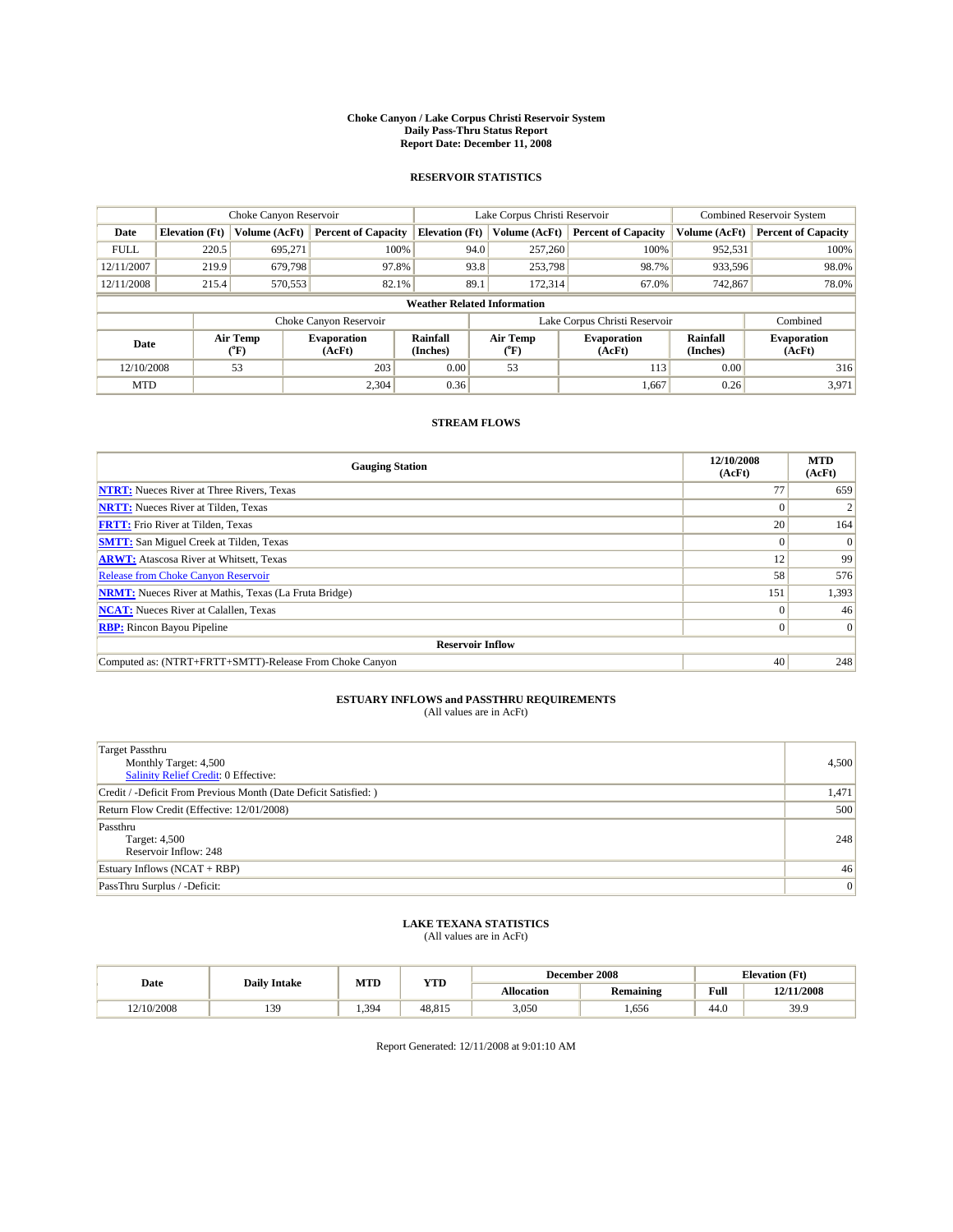#### **Choke Canyon / Lake Corpus Christi Reservoir System Daily Pass-Thru Status Report Report Date: December 12, 2008**

### **RESERVOIR STATISTICS**

|             |                                    | Choke Canyon Reservoir |                              |                             | Lake Corpus Christi Reservoir | <b>Combined Reservoir System</b> |                      |                              |  |
|-------------|------------------------------------|------------------------|------------------------------|-----------------------------|-------------------------------|----------------------------------|----------------------|------------------------------|--|
| Date        | <b>Elevation</b> (Ft)              | Volume (AcFt)          | <b>Percent of Capacity</b>   | <b>Elevation</b> (Ft)       | Volume (AcFt)                 | <b>Percent of Capacity</b>       | Volume (AcFt)        | <b>Percent of Capacity</b>   |  |
| <b>FULL</b> | 220.5                              | 695,271                | 100%                         | 94.0                        | 257,260                       | 100%                             | 952,531              | 100%                         |  |
| 12/12/2007  | 219.9                              | 679,541                | 97.7%                        | 93.9                        | 255,619                       | 99.4%                            | 935,160              | 98.2%                        |  |
| 12/12/2008  | 215.4                              | 569,626                | 81.9%                        | 89.1                        | 171,666                       | 66.7%                            | 741,292              | 77.8%                        |  |
|             | <b>Weather Related Information</b> |                        |                              |                             |                               |                                  |                      |                              |  |
|             |                                    |                        | Choke Canyon Reservoir       |                             |                               | Lake Corpus Christi Reservoir    |                      | Combined                     |  |
| Date        |                                    | Air Temp<br>(°F)       | <b>Evaporation</b><br>(AcFt) | <b>Rainfall</b><br>(Inches) | Air Temp<br>(°F)              | <b>Evaporation</b><br>(AcFt)     | Rainfall<br>(Inches) | <b>Evaporation</b><br>(AcFt) |  |
| 12/11/2008  |                                    | 66                     | 122                          | 0.00                        | 63                            | 94                               | 0.00                 | 216                          |  |
| <b>MTD</b>  |                                    |                        | 2.426                        | 0.36                        |                               | 1.761                            | 0.26                 | 4,187                        |  |

## **STREAM FLOWS**

| <b>Gauging Station</b>                                       | 12/11/2008<br>(AcFt) | <b>MTD</b><br>(AcFt) |  |  |  |  |  |
|--------------------------------------------------------------|----------------------|----------------------|--|--|--|--|--|
| <b>NTRT:</b> Nueces River at Three Rivers, Texas             | 67                   | 727                  |  |  |  |  |  |
| <b>NRTT:</b> Nueces River at Tilden, Texas                   | $\Omega$             |                      |  |  |  |  |  |
| <b>FRTT:</b> Frio River at Tilden, Texas                     | 22                   | 186                  |  |  |  |  |  |
| <b>SMTT:</b> San Miguel Creek at Tilden, Texas               | $\Omega$             | $\Omega$             |  |  |  |  |  |
| <b>ARWT:</b> Atascosa River at Whitsett, Texas               | 12                   | 111                  |  |  |  |  |  |
| <b>Release from Choke Canyon Reservoir</b>                   | 58                   | 633                  |  |  |  |  |  |
| <b>NRMT:</b> Nueces River at Mathis, Texas (La Fruta Bridge) | 137                  | 1,530                |  |  |  |  |  |
| <b>NCAT:</b> Nueces River at Calallen, Texas                 | 36                   | 81                   |  |  |  |  |  |
| <b>RBP:</b> Rincon Bayou Pipeline                            | $\overline{0}$       | $\Omega$             |  |  |  |  |  |
| <b>Reservoir Inflow</b>                                      |                      |                      |  |  |  |  |  |
| Computed as: (NTRT+FRTT+SMTT)-Release From Choke Canyon      | 32                   | 279                  |  |  |  |  |  |

# **ESTUARY INFLOWS and PASSTHRU REQUIREMENTS**<br>(All values are in AcFt)

| <b>Target Passthru</b><br>Monthly Target: 4,500<br>Salinity Relief Credit: 0 Effective: | 4,500 |
|-----------------------------------------------------------------------------------------|-------|
| Credit / -Deficit From Previous Month (Date Deficit Satisfied: )                        | 1,471 |
| Return Flow Credit (Effective: 12/01/2008)                                              | 500   |
| Passthru<br>Target: 4,500<br>Reservoir Inflow: 279                                      | 279   |
| Estuary Inflows $(NCAT + RBP)$                                                          | 81    |
| PassThru Surplus / -Deficit:                                                            | 0     |

## **LAKE TEXANA STATISTICS** (All values are in AcFt)

|            | <b>Daily Intake</b> | MTD   | <b>YTD</b> |                   | December 2008    | <b>Elevation</b> (Ft)                       |            |
|------------|---------------------|-------|------------|-------------------|------------------|---------------------------------------------|------------|
| Date       |                     |       |            | <b>Allocation</b> | <b>Remaining</b> | Full<br>the contract of the contract of the | 12/12/2008 |
| 12/11/2008 | 139                 | 1.533 | 48.954     | 3,050             | 517<br>.         | 44.0                                        | 39.9       |

Report Generated: 12/12/2008 at 8:49:32 AM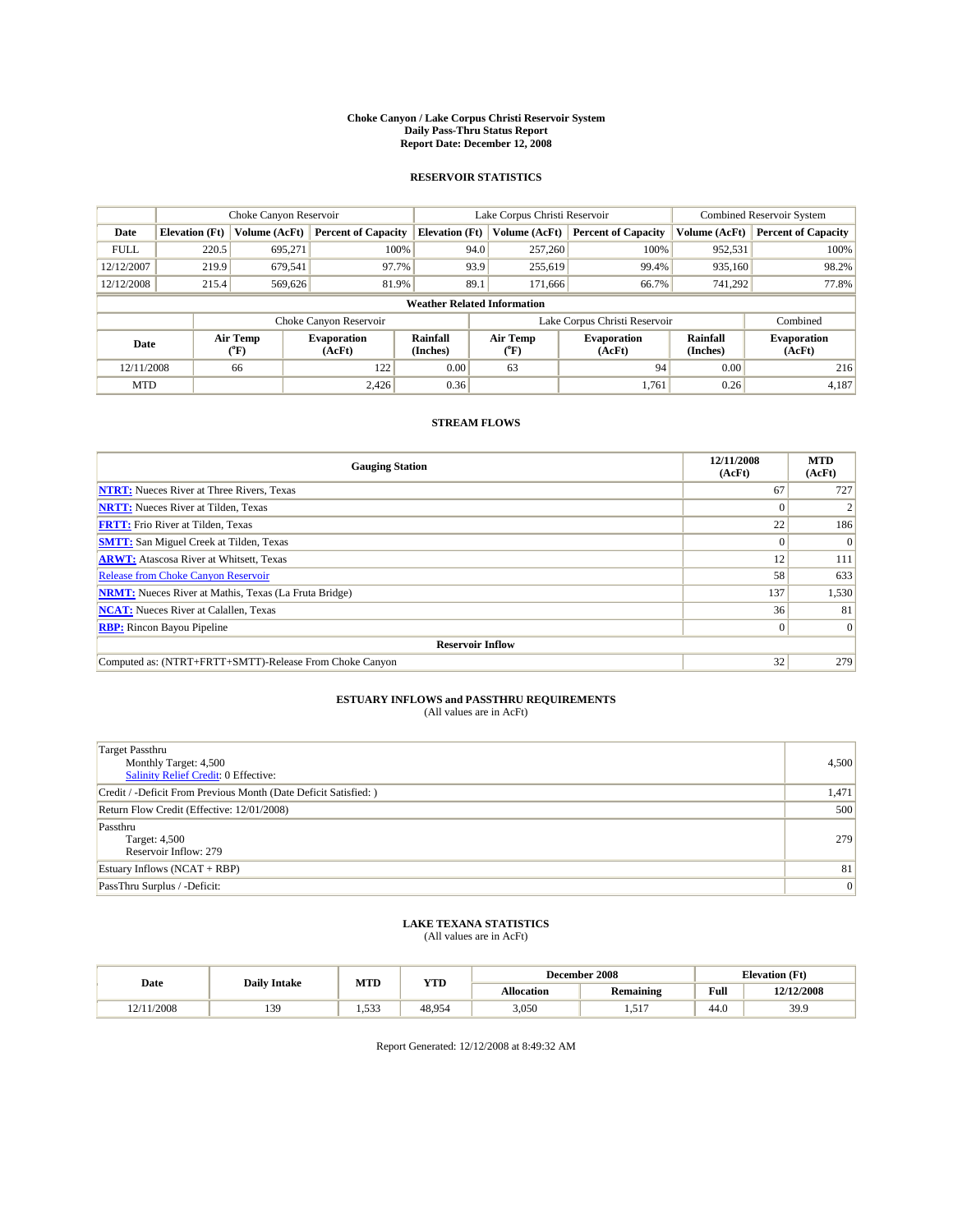#### **Choke Canyon / Lake Corpus Christi Reservoir System Daily Pass-Thru Status Report Report Date: December 13, 2008**

### **RESERVOIR STATISTICS**

|             | Choke Canyon Reservoir             |                  |                              |                             | Lake Corpus Christi Reservoir | <b>Combined Reservoir System</b> |                      |                              |  |
|-------------|------------------------------------|------------------|------------------------------|-----------------------------|-------------------------------|----------------------------------|----------------------|------------------------------|--|
| Date        | <b>Elevation</b> (Ft)              | Volume (AcFt)    | <b>Percent of Capacity</b>   | <b>Elevation (Ft)</b>       | Volume (AcFt)                 | <b>Percent of Capacity</b>       | Volume (AcFt)        | <b>Percent of Capacity</b>   |  |
| <b>FULL</b> | 220.5                              | 695,271          | 100%                         |                             | 257,260<br>94.0               | 100%                             | 952,531              | 100%                         |  |
| 12/13/2007  | 219.9                              | 680,308          | 97.8%                        |                             | 94.0<br>256,530               | 99.7%                            | 936,838              | 98.4%                        |  |
| 12/13/2008  | 215.4                              | 569,394          | 81.9%                        |                             | 89.0<br>171,343               | 66.6%                            | 740,737              | 77.8%                        |  |
|             | <b>Weather Related Information</b> |                  |                              |                             |                               |                                  |                      |                              |  |
|             |                                    |                  | Choke Canyon Reservoir       |                             |                               | Lake Corpus Christi Reservoir    |                      | Combined                     |  |
| Date        |                                    | Air Temp<br>(°F) | <b>Evaporation</b><br>(AcFt) | <b>Rainfall</b><br>(Inches) | Air Temp<br>(°F)              | <b>Evaporation</b><br>(AcFt)     | Rainfall<br>(Inches) | <b>Evaporation</b><br>(AcFt) |  |
| 12/12/2008  |                                    | 68               | 162                          | 0.00                        | 67                            | 113                              | 0.00                 | 275                          |  |
| <b>MTD</b>  |                                    |                  | 2,588                        | 0.36                        |                               | 1,874                            | 0.26                 | 4.462                        |  |

## **STREAM FLOWS**

| <b>Gauging Station</b>                                       | 12/12/2008<br>(AcFt) | <b>MTD</b><br>(AcFt) |
|--------------------------------------------------------------|----------------------|----------------------|
| <b>NTRT:</b> Nueces River at Three Rivers, Texas             | 64                   | 790                  |
| <b>NRTT:</b> Nueces River at Tilden, Texas                   | $\Omega$             |                      |
| <b>FRTT:</b> Frio River at Tilden, Texas                     | 22                   | 208                  |
| <b>SMTT:</b> San Miguel Creek at Tilden, Texas               | $\Omega$             | $\Omega$             |
| <b>ARWT:</b> Atascosa River at Whitsett, Texas               |                      | 122                  |
| <b>Release from Choke Canyon Reservoir</b>                   | 58                   | 691                  |
| <b>NRMT:</b> Nueces River at Mathis, Texas (La Fruta Bridge) | 129                  | 1,659                |
| <b>NCAT:</b> Nueces River at Calallen, Texas                 | 34                   | 115                  |
| <b>RBP:</b> Rincon Bayou Pipeline                            | $\overline{0}$       | $\Omega$             |
| <b>Reservoir Inflow</b>                                      |                      |                      |
| Computed as: (NTRT+FRTT+SMTT)-Release From Choke Canyon      | 28                   | 307                  |

# **ESTUARY INFLOWS and PASSTHRU REQUIREMENTS**<br>(All values are in AcFt)

| <b>Target Passthru</b><br>Monthly Target: 4,500<br>Salinity Relief Credit: 0 Effective: | 4,500 |
|-----------------------------------------------------------------------------------------|-------|
| Credit / -Deficit From Previous Month (Date Deficit Satisfied: )                        | 1,471 |
| Return Flow Credit (Effective: 12/01/2008)                                              | 500   |
| Passthru<br>Target: 4,500<br>Reservoir Inflow: 307                                      | 307   |
| Estuary Inflows $(NCAT + RBP)$                                                          | 115   |
| PassThru Surplus / -Deficit:                                                            | 0     |

## **LAKE TEXANA STATISTICS** (All values are in AcFt)

|            | <b>Daily Intake</b> | MTD   | <b>YTD</b> |            | December 2008    | <b>Elevation</b> (Ft)                       |            |
|------------|---------------------|-------|------------|------------|------------------|---------------------------------------------|------------|
| Date       |                     |       |            | Allocation | <b>Remaining</b> | Full<br>the contract of the contract of the | 12/13/2008 |
| 12/12/2008 | 139                 | 1.672 | 49.093     | 3,050      | 270<br>. 0       | 44.0                                        | 39.8       |

Report Generated: 12/13/2008 at 8:11:11 AM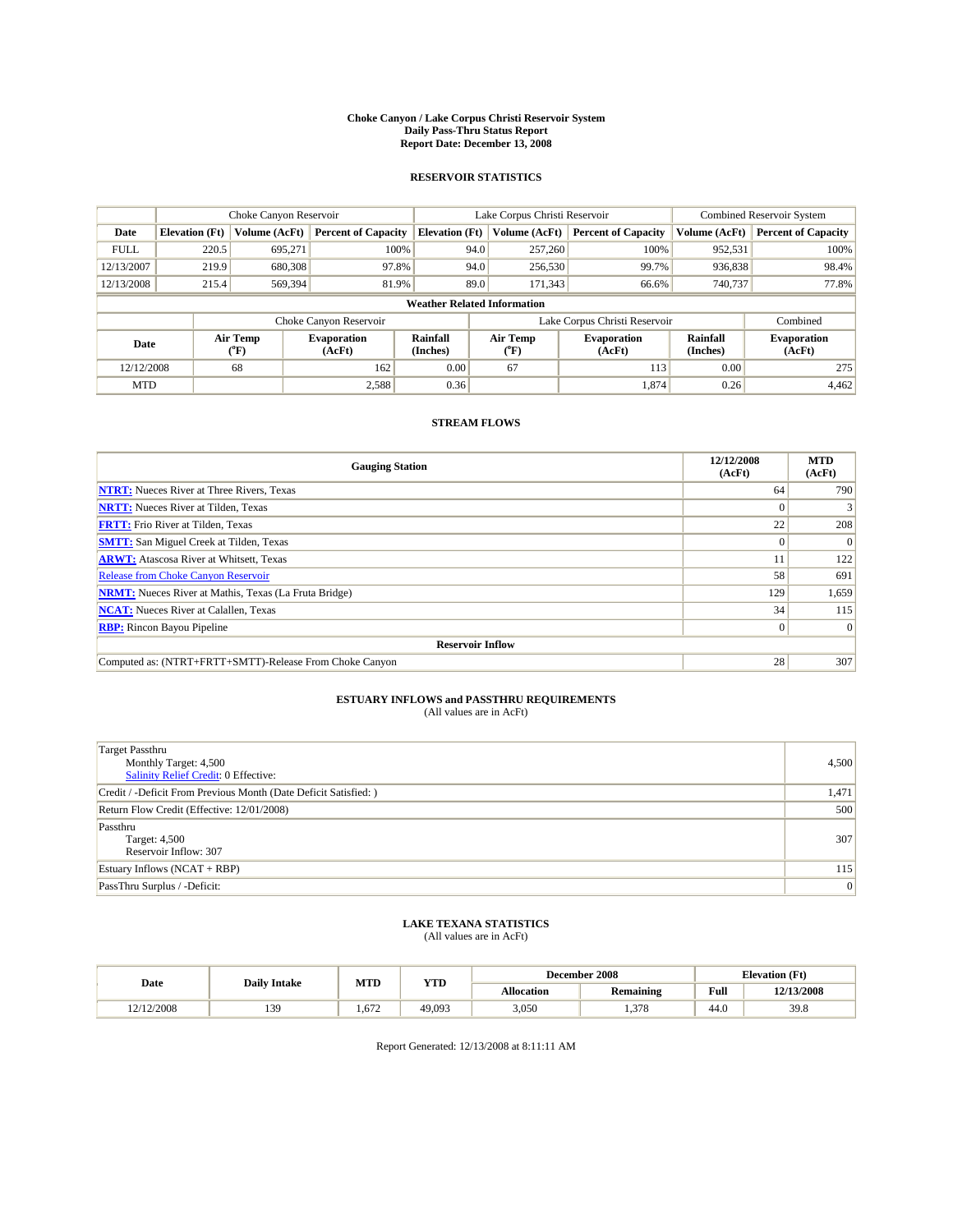#### **Choke Canyon / Lake Corpus Christi Reservoir System Daily Pass-Thru Status Report Report Date: December 14, 2008**

### **RESERVOIR STATISTICS**

|                                    | Choke Canyon Reservoir |                             |                              |                             | Lake Corpus Christi Reservoir |                  |                               |                      | Combined Reservoir System    |  |
|------------------------------------|------------------------|-----------------------------|------------------------------|-----------------------------|-------------------------------|------------------|-------------------------------|----------------------|------------------------------|--|
| Date                               | <b>Elevation</b> (Ft)  | Volume (AcFt)               | <b>Percent of Capacity</b>   | <b>Elevation</b> (Ft)       |                               | Volume (AcFt)    | <b>Percent of Capacity</b>    | Volume (AcFt)        | <b>Percent of Capacity</b>   |  |
| <b>FULL</b>                        | 220.5                  | 695,271                     | 100%                         |                             | 94.0                          | 257,260          | 100%                          | 952,531              | 100%                         |  |
| 12/14/2007                         | 219.9                  | 680,308                     | 97.8%                        |                             | 93.9                          | 255,801          | 99.4%                         | 936.109              | 98.3%                        |  |
| 12/14/2008                         | 215.4                  | 568,930                     | 81.8%                        |                             | 89.0                          | 170,696          | 66.4%                         | 739,626              | 77.6%                        |  |
| <b>Weather Related Information</b> |                        |                             |                              |                             |                               |                  |                               |                      |                              |  |
|                                    |                        |                             | Choke Canyon Reservoir       |                             |                               |                  | Lake Corpus Christi Reservoir |                      | Combined                     |  |
| Date                               |                        | Air Temp<br>${}^{\circ}$ F) | <b>Evaporation</b><br>(AcFt) | <b>Rainfall</b><br>(Inches) |                               | Air Temp<br>(°F) | <b>Evaporation</b><br>(AcFt)  | Rainfall<br>(Inches) | <b>Evaporation</b><br>(AcFt) |  |
| 12/13/2008                         |                        | 76                          | 176                          | 0.00                        |                               | 76               | 113                           | 0.00                 | 289                          |  |
| <b>MTD</b>                         |                        |                             | 2.764                        | 0.36                        |                               |                  | 1,987                         | 0.26                 | 4,751                        |  |

## **STREAM FLOWS**

| <b>Gauging Station</b>                                       | 12/13/2008<br>(AcFt) | <b>MTD</b><br>(AcFt) |  |  |  |  |  |
|--------------------------------------------------------------|----------------------|----------------------|--|--|--|--|--|
| <b>NTRT:</b> Nueces River at Three Rivers, Texas             | 62                   | 852                  |  |  |  |  |  |
| <b>NRTT:</b> Nueces River at Tilden, Texas                   |                      |                      |  |  |  |  |  |
| <b>FRTT:</b> Frio River at Tilden, Texas                     | 22                   | 230                  |  |  |  |  |  |
| <b>SMTT:</b> San Miguel Creek at Tilden, Texas               | $\Omega$             | $\Omega$             |  |  |  |  |  |
| <b>ARWT:</b> Atascosa River at Whitsett, Texas               | 12                   | 134                  |  |  |  |  |  |
| <b>Release from Choke Canyon Reservoir</b>                   | 58                   | 748                  |  |  |  |  |  |
| <b>NRMT:</b> Nueces River at Mathis, Texas (La Fruta Bridge) | 129                  | 1,788                |  |  |  |  |  |
| <b>NCAT:</b> Nueces River at Calallen, Texas                 | 38                   | 153                  |  |  |  |  |  |
| <b>RBP:</b> Rincon Bayou Pipeline                            | $\overline{0}$       | $\Omega$             |  |  |  |  |  |
| <b>Reservoir Inflow</b>                                      |                      |                      |  |  |  |  |  |
| Computed as: (NTRT+FRTT+SMTT)-Release From Choke Canyon      | 26                   | 333                  |  |  |  |  |  |

# **ESTUARY INFLOWS and PASSTHRU REQUIREMENTS**<br>(All values are in AcFt)

| <b>Target Passthru</b><br>Monthly Target: 4,500<br>Salinity Relief Credit: 0 Effective: | 4,500 |
|-----------------------------------------------------------------------------------------|-------|
| Credit / -Deficit From Previous Month (Date Deficit Satisfied: )                        | 1,471 |
| Return Flow Credit (Effective: 12/01/2008)                                              | 500   |
| Passthru<br>Target: 4,500<br>Reservoir Inflow: 333                                      | 333   |
| Estuary Inflows $(NCAT + RBP)$                                                          | 153   |
| PassThru Surplus / -Deficit:                                                            | 0     |

## **LAKE TEXANA STATISTICS** (All values are in AcFt)

|            | <b>Daily Intake</b> | MTD   | <b>YTD</b> |            | December 2008       | <b>Elevation</b> (Ft)                       |            |
|------------|---------------------|-------|------------|------------|---------------------|---------------------------------------------|------------|
| Date       |                     |       |            | Allocation | <b>Remaining</b>    | Full<br>the contract of the contract of the | 12/14/2008 |
| 12/13/2008 | 139                 | 1.811 | 49.231     | 3,050      | 230<br>. <i>.</i> . | 44.0                                        | 39.8       |

Report Generated: 12/14/2008 at 8:13:06 AM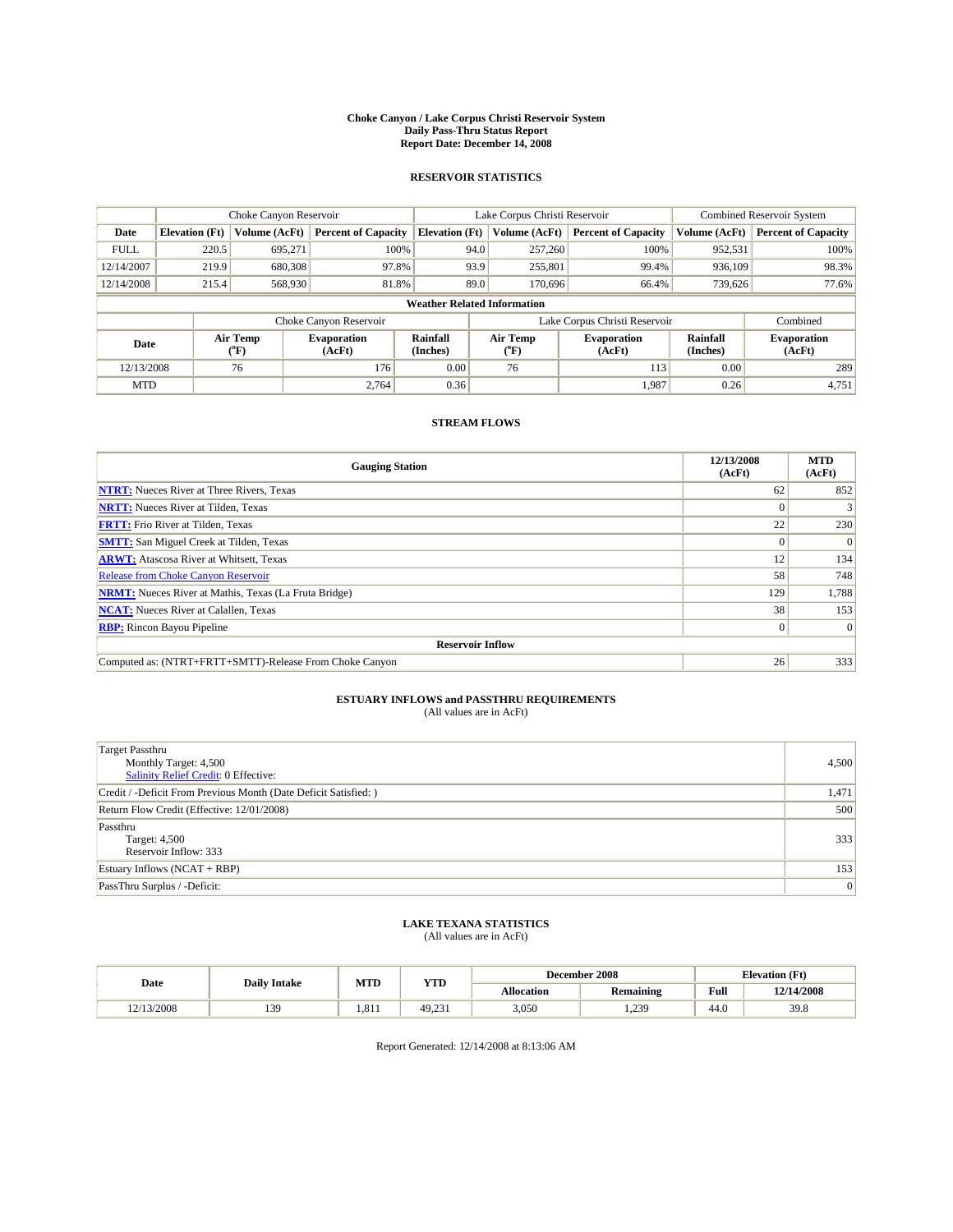#### **Choke Canyon / Lake Corpus Christi Reservoir System Daily Pass-Thru Status Report Report Date: December 15, 2008**

### **RESERVOIR STATISTICS**

|             | Choke Canyon Reservoir             |                  |                              |                       | Lake Corpus Christi Reservoir | <b>Combined Reservoir System</b> |                             |                              |  |
|-------------|------------------------------------|------------------|------------------------------|-----------------------|-------------------------------|----------------------------------|-----------------------------|------------------------------|--|
| Date        | <b>Elevation</b> (Ft)              | Volume (AcFt)    | <b>Percent of Capacity</b>   | <b>Elevation (Ft)</b> | Volume (AcFt)                 | <b>Percent of Capacity</b>       | Volume (AcFt)               | <b>Percent of Capacity</b>   |  |
| <b>FULL</b> | 220.5                              | 695,271          | 100%                         |                       | 94.0<br>257,260               | 100%                             | 952,531                     | 100%                         |  |
| 12/15/2007  | 219.9                              | 680,562          | 97.9%                        |                       | 93.9<br>255,072               | 99.1%                            | 935,634                     | 98.2%                        |  |
| 12/15/2008  | 215.4                              | 568,699          | 81.8%                        |                       | 89.0<br>171,181               | 66.5%                            | 739,880                     | 77.7%                        |  |
|             | <b>Weather Related Information</b> |                  |                              |                       |                               |                                  |                             |                              |  |
|             |                                    |                  | Choke Canyon Reservoir       |                       |                               | Lake Corpus Christi Reservoir    |                             | Combined                     |  |
| Date        |                                    | Air Temp<br>(°F) | <b>Evaporation</b><br>(AcFt) | Rainfall<br>(Inches)  | Air Temp<br>("F)              | <b>Evaporation</b><br>(AcFt)     | <b>Rainfall</b><br>(Inches) | <b>Evaporation</b><br>(AcFt) |  |
| 12/14/2008  |                                    | 67               | 189                          | 0.00                  | 83                            | 141                              | 0.00                        | 330                          |  |
| <b>MTD</b>  |                                    |                  | 2.953                        | 0.36                  |                               | 2,128                            | 0.26                        | 5,081                        |  |

## **STREAM FLOWS**

| <b>Gauging Station</b>                                       | 12/14/2008<br>(AcFt) | <b>MTD</b><br>(AcFt) |
|--------------------------------------------------------------|----------------------|----------------------|
| <b>NTRT:</b> Nueces River at Three Rivers, Texas             | 60                   | 911                  |
| <b>NRTT:</b> Nueces River at Tilden, Texas                   |                      |                      |
| <b>FRTT:</b> Frio River at Tilden, Texas                     | 22                   | 252                  |
| <b>SMTT:</b> San Miguel Creek at Tilden, Texas               |                      | $\Omega$             |
| <b>ARWT:</b> Atascosa River at Whitsett, Texas               | 12                   | 146                  |
| Release from Choke Canyon Reservoir                          | 58                   | 806                  |
| <b>NRMT:</b> Nueces River at Mathis, Texas (La Fruta Bridge) | 129                  | 1,918                |
| <b>NCAT:</b> Nueces River at Calallen, Texas                 | 66                   | 218                  |
| <b>RBP:</b> Rincon Bayou Pipeline                            | $\overline{0}$       | $\Omega$             |
| <b>Reservoir Inflow</b>                                      |                      |                      |
| Computed as: (NTRT+FRTT+SMTT)-Release From Choke Canyon      | 24                   | 357                  |

# **ESTUARY INFLOWS and PASSTHRU REQUIREMENTS**<br>(All values are in AcFt)

| <b>Target Passthru</b><br>Monthly Target: 4,500<br>Salinity Relief Credit: 0 Effective: | 4,500 |
|-----------------------------------------------------------------------------------------|-------|
| Credit / -Deficit From Previous Month (Date Deficit Satisfied: )                        | 1,471 |
| Return Flow Credit (Effective: 12/01/2008)                                              | 500   |
| Passthru<br>Target: 4,500<br>Reservoir Inflow: 357                                      | 357   |
| Estuary Inflows (NCAT + RBP)                                                            | 218   |
| PassThru Surplus / -Deficit:                                                            | 0     |

## **LAKE TEXANA STATISTICS** (All values are in AcFt)

|            | <b>Daily Intake</b> | MTD  | <b>YTD</b> |            | December 2008    | <b>Elevation</b> (Ft)                       |            |
|------------|---------------------|------|------------|------------|------------------|---------------------------------------------|------------|
| Date       |                     |      |            | Allocation | <b>Remaining</b> | Full<br>the contract of the contract of the | 12/15/2008 |
| 12/14/2008 | 139                 | .950 | 49.370     | 3,050      | .100             | 44.0                                        | 39.8       |

Report Generated: 12/15/2008 at 8:15:48 AM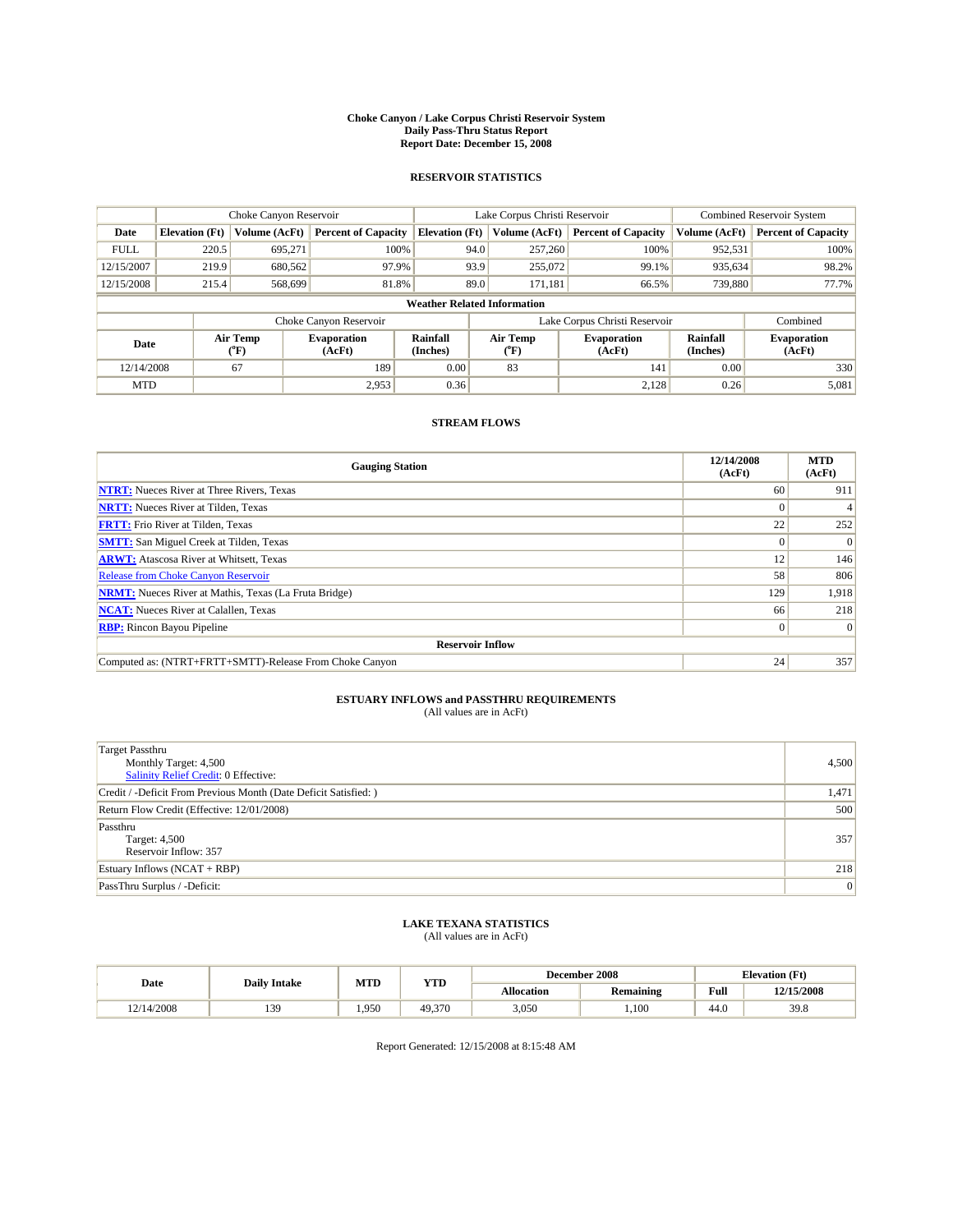#### **Choke Canyon / Lake Corpus Christi Reservoir System Daily Pass-Thru Status Report Report Date: December 16, 2008**

### **RESERVOIR STATISTICS**

|             | Choke Canyon Reservoir             |                  |                              |                             | Lake Corpus Christi Reservoir | <b>Combined Reservoir System</b> |                      |                              |  |
|-------------|------------------------------------|------------------|------------------------------|-----------------------------|-------------------------------|----------------------------------|----------------------|------------------------------|--|
| Date        | <b>Elevation</b> (Ft)              | Volume (AcFt)    | <b>Percent of Capacity</b>   | <b>Elevation</b> (Ft)       | Volume (AcFt)                 | <b>Percent of Capacity</b>       | Volume (AcFt)        | <b>Percent of Capacity</b>   |  |
| <b>FULL</b> | 220.5                              | 695,271          | 100%                         | 94.0                        | 257,260                       | 100%                             | 952,531              | 100%                         |  |
| 12/16/2007  | 219.9                              | 680,053          | 97.8%                        | 93.8                        | 253,980                       | 98.7%                            | 934,033              | 98.1%                        |  |
| 12/16/2008  | 215.3                              | 568,467          | 81.8%                        | 89.0                        | 171,343                       | 66.6%                            | 739,810              | 77.7%                        |  |
|             | <b>Weather Related Information</b> |                  |                              |                             |                               |                                  |                      |                              |  |
|             |                                    |                  | Choke Canyon Reservoir       |                             |                               | Lake Corpus Christi Reservoir    |                      | Combined                     |  |
| Date        |                                    | Air Temp<br>(°F) | <b>Evaporation</b><br>(AcFt) | <b>Rainfall</b><br>(Inches) | Air Temp<br>(°F)              | <b>Evaporation</b><br>(AcFt)     | Rainfall<br>(Inches) | <b>Evaporation</b><br>(AcFt) |  |
| 12/15/2008  |                                    | 68               | 189                          | 0.00                        | 70                            | 170                              | 0.00                 | 359                          |  |
| <b>MTD</b>  |                                    |                  | 3,142                        | 0.36                        |                               | 2.298                            | 0.26                 | 5.440                        |  |

## **STREAM FLOWS**

| <b>Gauging Station</b>                                       | 12/15/2008<br>(AcFt) | <b>MTD</b><br>(AcFt) |  |  |  |  |
|--------------------------------------------------------------|----------------------|----------------------|--|--|--|--|
| <b>NTRT:</b> Nueces River at Three Rivers, Texas             | 60                   | 971                  |  |  |  |  |
| <b>NRTT:</b> Nueces River at Tilden, Texas                   |                      |                      |  |  |  |  |
| <b>FRTT:</b> Frio River at Tilden, Texas                     | 22                   | 274                  |  |  |  |  |
| <b>SMTT:</b> San Miguel Creek at Tilden, Texas               | $\Omega$             | $\Omega$             |  |  |  |  |
| <b>ARWT:</b> Atascosa River at Whitsett, Texas               | 13                   | 159                  |  |  |  |  |
| <b>Release from Choke Canyon Reservoir</b>                   | 58                   | 863                  |  |  |  |  |
| <b>NRMT:</b> Nueces River at Mathis, Texas (La Fruta Bridge) | 131                  | 2,049                |  |  |  |  |
| <b>NCAT:</b> Nueces River at Calallen, Texas                 | 28                   | 246                  |  |  |  |  |
| <b>RBP:</b> Rincon Bayou Pipeline                            | $\overline{0}$       |                      |  |  |  |  |
| <b>Reservoir Inflow</b>                                      |                      |                      |  |  |  |  |
| Computed as: (NTRT+FRTT+SMTT)-Release From Choke Canyon      | 24                   | 381                  |  |  |  |  |

# **ESTUARY INFLOWS and PASSTHRU REQUIREMENTS**<br>(All values are in AcFt)

| <b>Target Passthru</b><br>Monthly Target: 4,500<br>Salinity Relief Credit: 0 Effective: | 4,500 |
|-----------------------------------------------------------------------------------------|-------|
| Credit / -Deficit From Previous Month (Date Deficit Satisfied: )                        | 1,471 |
| Return Flow Credit (Effective: 12/01/2008)                                              | 500   |
| Passthru<br>Target: 4,500<br>Reservoir Inflow: 381                                      | 381   |
| Estuary Inflows $(NCAT + RBP)$                                                          | 246   |
| PassThru Surplus / -Deficit:                                                            | 0     |

## **LAKE TEXANA STATISTICS** (All values are in AcFt)

|           | <b>Daily Intake</b> | MTD   | <b>YTD</b> |            | December 2008    | <b>Elevation</b> (Ft)                       |            |
|-----------|---------------------|-------|------------|------------|------------------|---------------------------------------------|------------|
| Date      |                     |       |            | Allocation | <b>Remaining</b> | Full<br>the contract of the contract of the | 12/16/2008 |
| 2/15/2008 | 138                 | 2.088 | 49.508     | 3,050      | 962              | 44.0                                        | 39.8       |

Report Generated: 12/16/2008 at 8:55:01 AM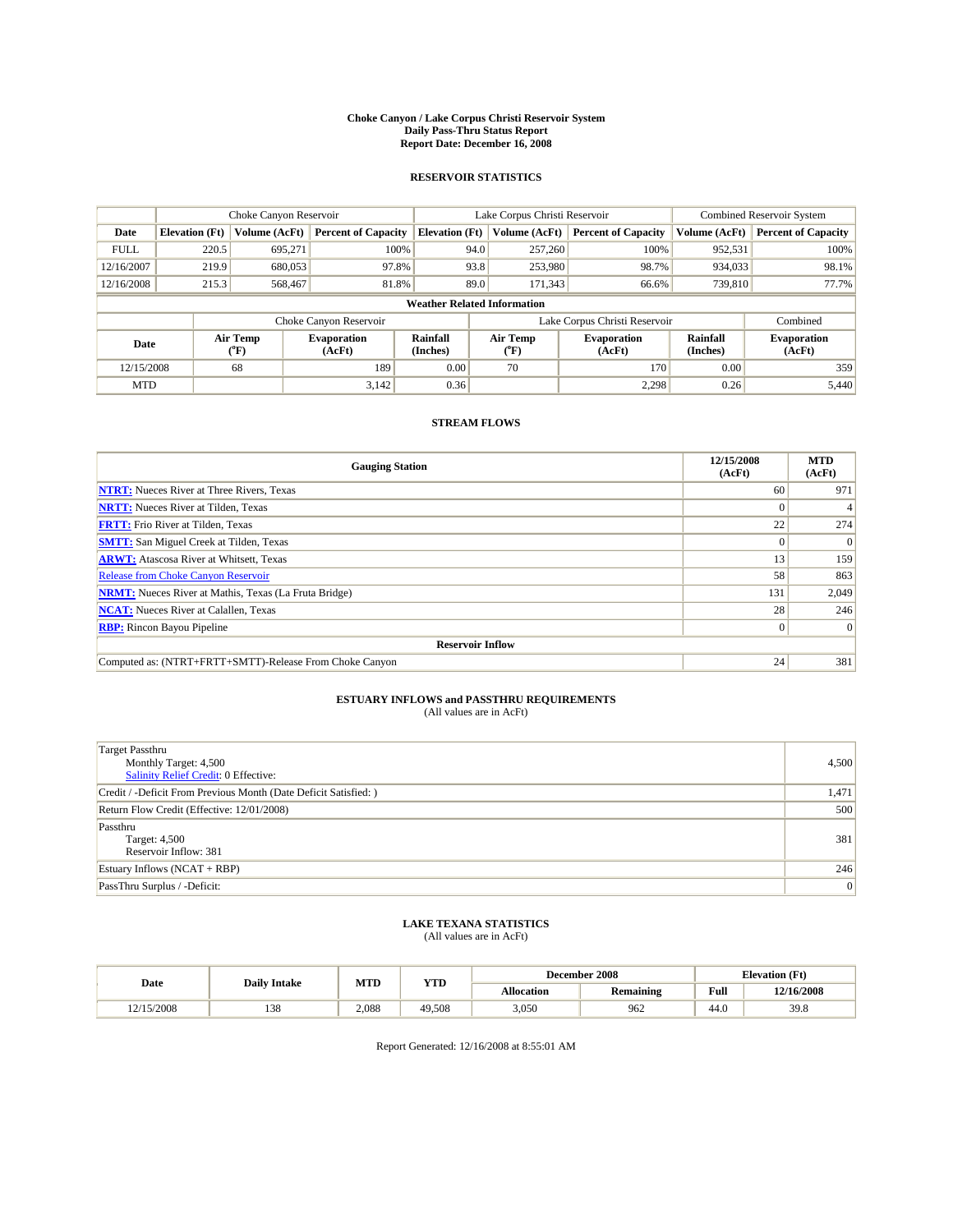#### **Choke Canyon / Lake Corpus Christi Reservoir System Daily Pass-Thru Status Report Report Date: December 17, 2008**

### **RESERVOIR STATISTICS**

|             | Choke Canyon Reservoir             |                  |                              |                             | Lake Corpus Christi Reservoir |                  |                               |                      | <b>Combined Reservoir System</b> |  |
|-------------|------------------------------------|------------------|------------------------------|-----------------------------|-------------------------------|------------------|-------------------------------|----------------------|----------------------------------|--|
| Date        | <b>Elevation</b> (Ft)              | Volume (AcFt)    | <b>Percent of Capacity</b>   | <b>Elevation</b> (Ft)       |                               | Volume (AcFt)    | <b>Percent of Capacity</b>    | Volume (AcFt)        | <b>Percent of Capacity</b>       |  |
| <b>FULL</b> | 220.5                              | 695,271          | 100%                         |                             | 94.0                          | 257,260          | 100%                          | 952,531              | 100%                             |  |
| 12/17/2007  | 219.9                              | 678,770          | 97.6%                        |                             | 93.8                          | 254,162          | 98.8%                         | 932,932              | 97.9%                            |  |
| 12/17/2008  | 215.3                              | 568,235          | 81.7%                        |                             | 89.0                          | 171,019          | 66.5%                         | 739,254              | 77.6%                            |  |
|             | <b>Weather Related Information</b> |                  |                              |                             |                               |                  |                               |                      |                                  |  |
|             |                                    |                  | Choke Canyon Reservoir       |                             |                               |                  | Lake Corpus Christi Reservoir |                      | Combined                         |  |
| Date        |                                    | Air Temp<br>(°F) | <b>Evaporation</b><br>(AcFt) | <b>Rainfall</b><br>(Inches) |                               | Air Temp<br>(°F) | <b>Evaporation</b><br>(AcFt)  | Rainfall<br>(Inches) | <b>Evaporation</b><br>(AcFt)     |  |
| 12/16/2008  |                                    | 41               | 41                           | 0.04                        |                               | 43               | 28                            | 0.00                 | 69                               |  |
| <b>MTD</b>  |                                    |                  | 3,183                        | 0.40                        |                               |                  | 2.326                         | 0.26                 | 5,509                            |  |

## **STREAM FLOWS**

| <b>Gauging Station</b>                                       | 12/16/2008<br>(AcFt) | <b>MTD</b><br>(AcFt) |  |  |  |  |
|--------------------------------------------------------------|----------------------|----------------------|--|--|--|--|
| <b>NTRT:</b> Nueces River at Three Rivers, Texas             | 66                   | 1,036                |  |  |  |  |
| <b>NRTT:</b> Nueces River at Tilden, Texas                   |                      |                      |  |  |  |  |
| <b>FRTT:</b> Frio River at Tilden, Texas                     | 24                   | 297                  |  |  |  |  |
| <b>SMTT:</b> San Miguel Creek at Tilden, Texas               | $\Omega$             | $\Omega$             |  |  |  |  |
| <b>ARWT:</b> Atascosa River at Whitsett, Texas               | 13                   | 172                  |  |  |  |  |
| <b>Release from Choke Canyon Reservoir</b>                   | 58                   | 921                  |  |  |  |  |
| <b>NRMT:</b> Nueces River at Mathis, Texas (La Fruta Bridge) | 133                  | 2,182                |  |  |  |  |
| <b>NCAT:</b> Nueces River at Calallen, Texas                 | 10                   | 256                  |  |  |  |  |
| <b>RBP:</b> Rincon Bayou Pipeline                            | $\overline{0}$       | $\Omega$             |  |  |  |  |
| <b>Reservoir Inflow</b>                                      |                      |                      |  |  |  |  |
| Computed as: (NTRT+FRTT+SMTT)-Release From Choke Canyon      | 32                   | 412                  |  |  |  |  |

# **ESTUARY INFLOWS and PASSTHRU REQUIREMENTS**<br>(All values are in AcFt)

| <b>Target Passthru</b><br>Monthly Target: 4,500<br>Salinity Relief Credit: 0 Effective: | 4,500 |
|-----------------------------------------------------------------------------------------|-------|
| Credit / -Deficit From Previous Month (Date Deficit Satisfied: )                        | 1,471 |
| Return Flow Credit (Effective: 12/01/2008)                                              | 500   |
| Passthru<br>Target: 4,500<br>Reservoir Inflow: 412                                      | 412   |
| Estuary Inflows (NCAT + RBP)                                                            | 256   |
| PassThru Surplus / -Deficit:                                                            | 0     |

## **LAKE TEXANA STATISTICS** (All values are in AcFt)

| Date       | <b>Daily Intake</b> | MTD         | <b>YTD</b> | December 2008 |                   | <b>Elevation</b> (Ft) |                            |
|------------|---------------------|-------------|------------|---------------|-------------------|-----------------------|----------------------------|
|            |                     |             |            | Allocation    | <b>Remaining</b>  | Full                  | 12/17/2008                 |
| 12/16/2008 | 139<br>             | 0.22<br>___ | 49.648     | 3,050         | $Q \cap 2$<br>643 | 44.0                  | 30 <sup>7</sup><br><i></i> |

Report Generated: 12/17/2008 at 9:09:38 AM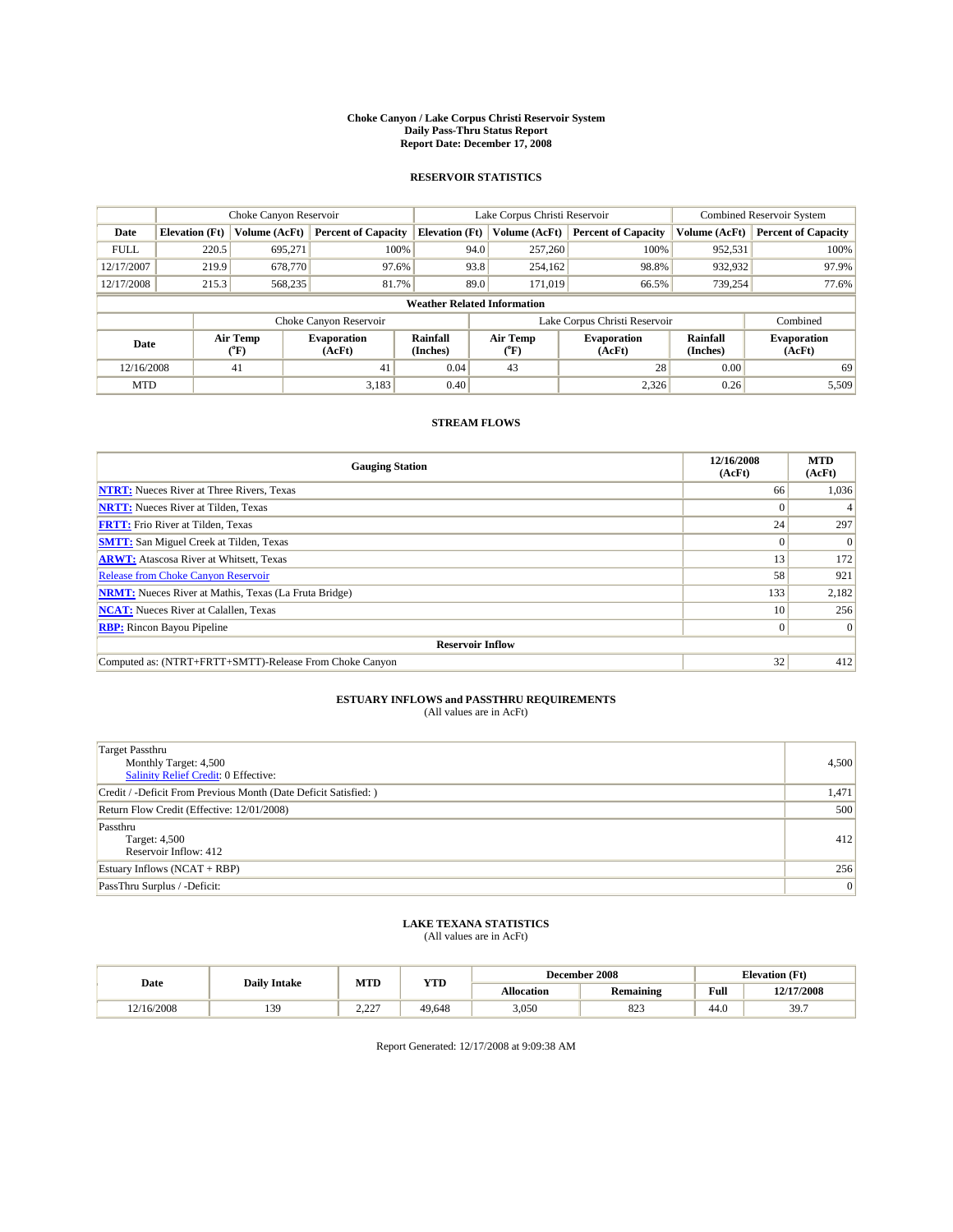#### **Choke Canyon / Lake Corpus Christi Reservoir System Daily Pass-Thru Status Report Report Date: December 18, 2008**

### **RESERVOIR STATISTICS**

|             | Choke Canyon Reservoir             |                  |                              |                             | Lake Corpus Christi Reservoir | <b>Combined Reservoir System</b> |                      |                              |  |
|-------------|------------------------------------|------------------|------------------------------|-----------------------------|-------------------------------|----------------------------------|----------------------|------------------------------|--|
| Date        | <b>Elevation</b> (Ft)              | Volume (AcFt)    | <b>Percent of Capacity</b>   | <b>Elevation</b> (Ft)       | Volume (AcFt)                 | <b>Percent of Capacity</b>       | Volume (AcFt)        | <b>Percent of Capacity</b>   |  |
| <b>FULL</b> | 220.5                              | 695,271          | 100%                         | 94.0                        | 257,260                       | 100%                             | 952,531              | 100%                         |  |
| 12/18/2007  | 219.9                              | 678,770          | 97.6%                        | 93.8                        | 254,344                       | 98.9%                            | 933,114              | 98.0%                        |  |
| 12/18/2008  | 215.3                              | 567,771          | 81.7%                        | 89.0                        | 170,535                       | 66.3%                            | 738,306              | 77.5%                        |  |
|             | <b>Weather Related Information</b> |                  |                              |                             |                               |                                  |                      |                              |  |
|             |                                    |                  | Choke Canyon Reservoir       |                             |                               | Lake Corpus Christi Reservoir    |                      | Combined                     |  |
| Date        |                                    | Air Temp<br>(°F) | <b>Evaporation</b><br>(AcFt) | <b>Rainfall</b><br>(Inches) | Air Temp<br>(°F)              | <b>Evaporation</b><br>(AcFt)     | Rainfall<br>(Inches) | <b>Evaporation</b><br>(AcFt) |  |
| 12/17/2008  |                                    | 57               | 13                           | 0.02                        | 57                            | $\Omega$                         | 0.01                 | 13                           |  |
| <b>MTD</b>  |                                    |                  | 3.196                        | 0.42                        |                               | 2.326                            | 0.27                 | 5,522                        |  |

## **STREAM FLOWS**

| <b>Gauging Station</b>                                       | 12/17/2008<br>(AcFt) | <b>MTD</b><br>(AcFt) |  |  |  |  |
|--------------------------------------------------------------|----------------------|----------------------|--|--|--|--|
| <b>NTRT:</b> Nueces River at Three Rivers, Texas             | 67                   | 1,104                |  |  |  |  |
| <b>NRTT:</b> Nueces River at Tilden, Texas                   | $\Omega$             |                      |  |  |  |  |
| <b>FRTT:</b> Frio River at Tilden, Texas                     | 26                   | 323                  |  |  |  |  |
| <b>SMTT:</b> San Miguel Creek at Tilden, Texas               | $\theta$             | $\Omega$             |  |  |  |  |
| <b>ARWT:</b> Atascosa River at Whitsett, Texas               | 14                   | 186                  |  |  |  |  |
| <b>Release from Choke Canyon Reservoir</b>                   | 58                   | 979                  |  |  |  |  |
| <b>NRMT:</b> Nueces River at Mathis, Texas (La Fruta Bridge) | 107                  | 2,289                |  |  |  |  |
| <b>NCAT:</b> Nueces River at Calallen, Texas                 |                      | 266                  |  |  |  |  |
| <b>RBP:</b> Rincon Bayou Pipeline                            | $\overline{0}$       | $\Omega$             |  |  |  |  |
| <b>Reservoir Inflow</b>                                      |                      |                      |  |  |  |  |
| Computed as: (NTRT+FRTT+SMTT)-Release From Choke Canyon      | 36                   | 448                  |  |  |  |  |

# **ESTUARY INFLOWS and PASSTHRU REQUIREMENTS**<br>(All values are in AcFt)

| <b>Target Passthru</b><br>Monthly Target: 4,500<br>Salinity Relief Credit: 0 Effective: | 4,500 |
|-----------------------------------------------------------------------------------------|-------|
| Credit / -Deficit From Previous Month (Date Deficit Satisfied: )                        | 1,471 |
| Return Flow Credit (Effective: 12/01/2008)                                              | 500   |
| Passthru<br>Target: 4,500<br>Reservoir Inflow: 448                                      | 448   |
| Estuary Inflows $(NCAT + RBP)$                                                          | 266   |
| PassThru Surplus / -Deficit:                                                            | 0     |

## **LAKE TEXANA STATISTICS** (All values are in AcFt)

|            | <b>Daily Intake</b> | MTD   | <b>YTD</b> |            | December 2008    | <b>Elevation</b> (Ft)                       |            |
|------------|---------------------|-------|------------|------------|------------------|---------------------------------------------|------------|
| Date       |                     |       |            | Allocation | <b>Remaining</b> | Full<br>the contract of the contract of the | 12/18/2008 |
| 12/17/2008 | 139                 | 2.367 | 49.787     | 3,050      | 683              | 44.0                                        | 39.6       |

Report Generated: 12/18/2008 at 8:45:07 AM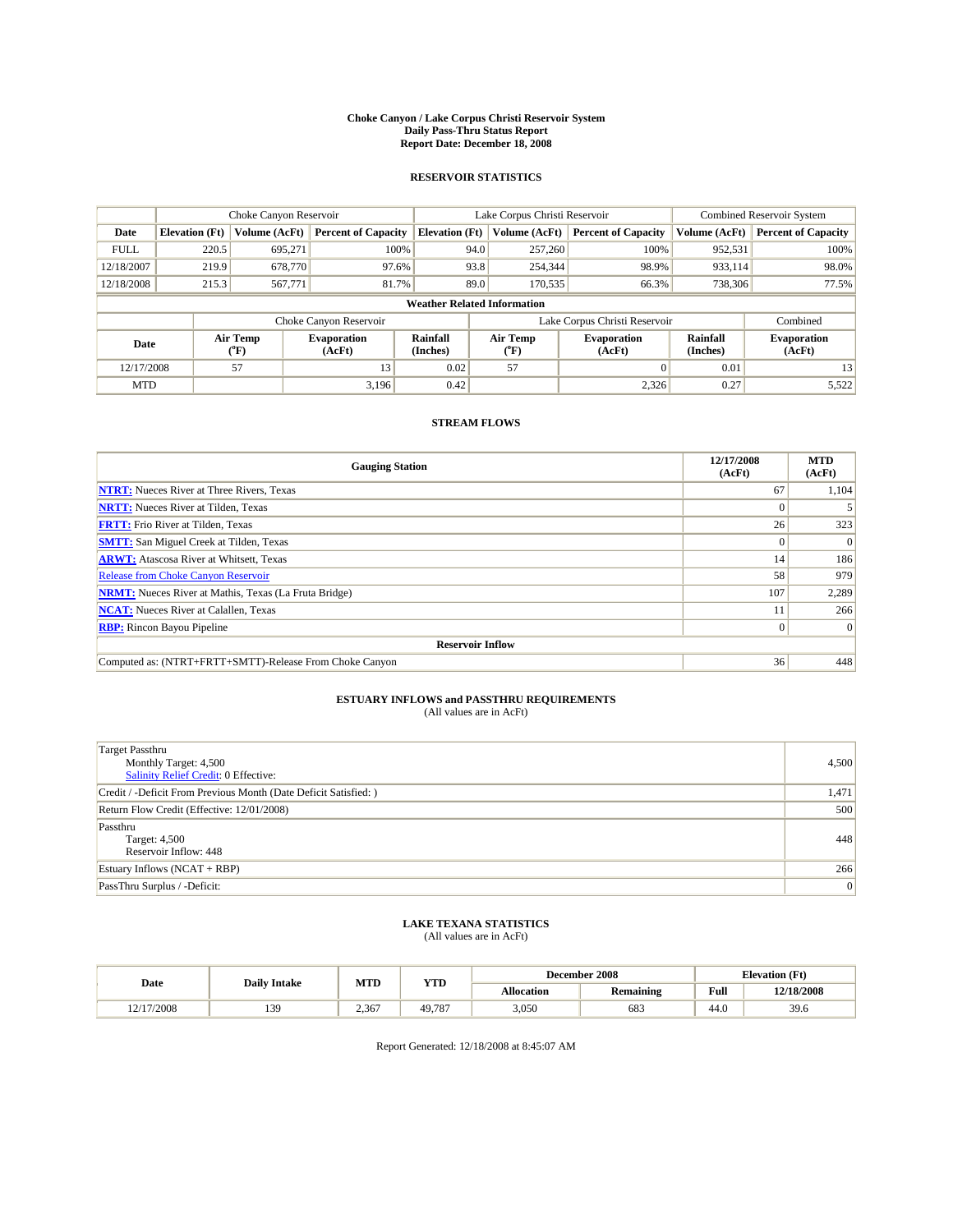#### **Choke Canyon / Lake Corpus Christi Reservoir System Daily Pass-Thru Status Report Report Date: December 19, 2008**

### **RESERVOIR STATISTICS**

|             | Choke Canyon Reservoir             |                  |                              |                             | Lake Corpus Christi Reservoir | <b>Combined Reservoir System</b> |                      |                              |  |
|-------------|------------------------------------|------------------|------------------------------|-----------------------------|-------------------------------|----------------------------------|----------------------|------------------------------|--|
| Date        | <b>Elevation</b> (Ft)              | Volume (AcFt)    | <b>Percent of Capacity</b>   | <b>Elevation</b> (Ft)       | Volume (AcFt)                 | <b>Percent of Capacity</b>       | Volume (AcFt)        | <b>Percent of Capacity</b>   |  |
| <b>FULL</b> | 220.5                              | 695,271          | 100%                         | 94.0                        | 257,260                       | 100%                             | 952,531              | 100%                         |  |
| 12/19/2007  | 219.9                              | 678,513          | 97.6%                        | 93.8                        | 254,162                       | 98.8%                            | 932,675              | 97.9%                        |  |
| 12/19/2008  | 215.3                              | 567,539          | 81.6%                        | 89.0                        | 170,696                       | 66.4%                            | 738,235              | 77.5%                        |  |
|             | <b>Weather Related Information</b> |                  |                              |                             |                               |                                  |                      |                              |  |
|             |                                    |                  | Choke Canyon Reservoir       |                             |                               | Lake Corpus Christi Reservoir    |                      | Combined                     |  |
| Date        |                                    | Air Temp<br>(°F) | <b>Evaporation</b><br>(AcFt) | <b>Rainfall</b><br>(Inches) | Air Temp<br>(°F)              | <b>Evaporation</b><br>(AcFt)     | Rainfall<br>(Inches) | <b>Evaporation</b><br>(AcFt) |  |
| 12/18/2008  |                                    | 74               | 13                           | 0.00                        | 80                            | 47                               | 0.01                 | 60                           |  |
| <b>MTD</b>  |                                    |                  | 3.209                        | 0.42                        |                               | 2,373                            | 0.28                 | 5,582                        |  |

## **STREAM FLOWS**

| <b>Gauging Station</b>                                       | 12/18/2008<br>(AcFt) | <b>MTD</b><br>(AcFt) |  |  |  |  |  |
|--------------------------------------------------------------|----------------------|----------------------|--|--|--|--|--|
| <b>NTRT:</b> Nueces River at Three Rivers, Texas             | 64                   | 1,167                |  |  |  |  |  |
| <b>NRTT:</b> Nueces River at Tilden, Texas                   | $\Omega$             |                      |  |  |  |  |  |
| <b>FRTT:</b> Frio River at Tilden, Texas                     | 26                   | 349                  |  |  |  |  |  |
| <b>SMTT:</b> San Miguel Creek at Tilden, Texas               | $\theta$             | $\Omega$             |  |  |  |  |  |
| <b>ARWT:</b> Atascosa River at Whitsett, Texas               | 14                   | 200                  |  |  |  |  |  |
| <b>Release from Choke Canyon Reservoir</b>                   | 58                   | 1,036                |  |  |  |  |  |
| <b>NRMT:</b> Nueces River at Mathis, Texas (La Fruta Bridge) | 115                  | 2,404                |  |  |  |  |  |
| <b>NCAT:</b> Nueces River at Calallen, Texas                 | 58                   | 324                  |  |  |  |  |  |
| <b>RBP:</b> Rincon Bayou Pipeline                            | $\overline{0}$       | $\Omega$             |  |  |  |  |  |
| <b>Reservoir Inflow</b>                                      |                      |                      |  |  |  |  |  |
| Computed as: (NTRT+FRTT+SMTT)-Release From Choke Canyon      | 32                   | 480                  |  |  |  |  |  |

# **ESTUARY INFLOWS and PASSTHRU REQUIREMENTS**<br>(All values are in AcFt)

| <b>Target Passthru</b><br>Monthly Target: 4,500<br><b>Salinity Relief Credit: 0 Effective:</b> | 4,500 |
|------------------------------------------------------------------------------------------------|-------|
| Credit / -Deficit From Previous Month (Date Deficit Satisfied: )                               | 1,471 |
| Return Flow Credit (Effective: 12/01/2008)                                                     | 500   |
| Passthru<br>Target: 4,500<br>Reservoir Inflow: 480                                             | 480   |
| Estuary Inflows (NCAT + RBP)                                                                   | 324   |
| PassThru Surplus / -Deficit:                                                                   | 0     |

## **LAKE TEXANA STATISTICS** (All values are in AcFt)

|            | <b>Daily Intake</b> | MTD   | <b>YTD</b> |            | December 2008    | <b>Elevation</b> (Ft)                       |            |
|------------|---------------------|-------|------------|------------|------------------|---------------------------------------------|------------|
| Date       |                     |       |            | Allocation | <b>Remaining</b> | Full<br>the contract of the contract of the | 12/19/2008 |
| 12/18/2008 | 139                 | 2.506 | 49.926     | 3,050      | 544              | 44.0                                        | 39.5       |

Report Generated: 12/19/2008 at 8:40:48 AM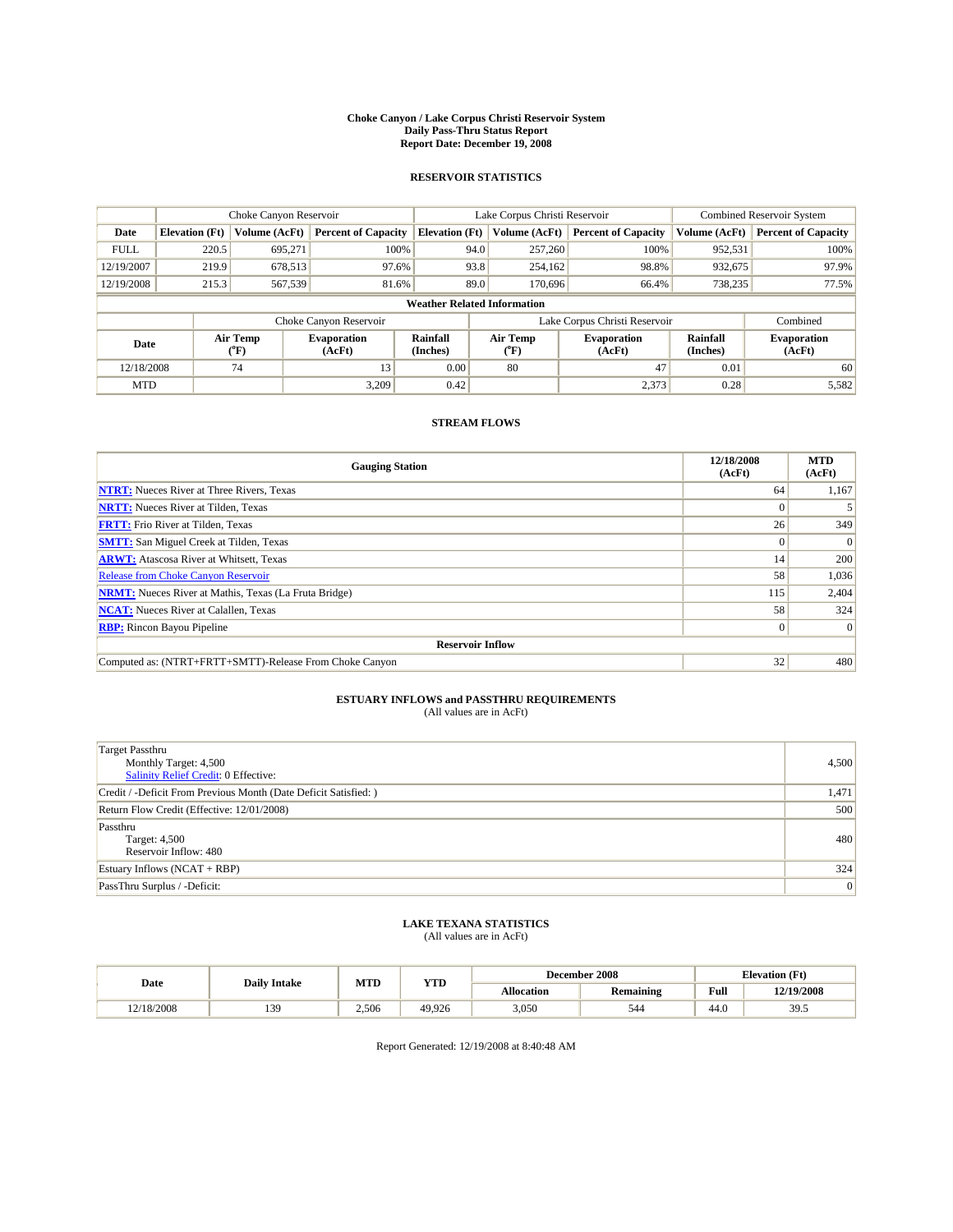#### **Choke Canyon / Lake Corpus Christi Reservoir System Daily Pass-Thru Status Report Report Date: December 20, 2008**

### **RESERVOIR STATISTICS**

|             | Choke Canyon Reservoir             |                  |                              |                             | Lake Corpus Christi Reservoir | <b>Combined Reservoir System</b> |                      |                              |  |
|-------------|------------------------------------|------------------|------------------------------|-----------------------------|-------------------------------|----------------------------------|----------------------|------------------------------|--|
| Date        | <b>Elevation</b> (Ft)              | Volume (AcFt)    | <b>Percent of Capacity</b>   | <b>Elevation</b> (Ft)       | Volume (AcFt)                 | <b>Percent of Capacity</b>       | Volume (AcFt)        | <b>Percent of Capacity</b>   |  |
| <b>FULL</b> | 220.5                              | 695,271          | 100%                         | 94.0                        | 257,260                       | 100%                             | 952,531              | 100%                         |  |
| 12/20/2007  | 219.9                              | 679,541          | 97.7%                        | 93.9                        | 254,526                       | 98.9%                            | 934,067              | 98.1%                        |  |
| 12/20/2008  | 215.3                              | 567,307          | 81.6%                        | 89.0                        | 170,535                       | 66.3%                            | 737,842              | 77.5%                        |  |
|             | <b>Weather Related Information</b> |                  |                              |                             |                               |                                  |                      |                              |  |
|             |                                    |                  | Choke Canyon Reservoir       |                             |                               | Lake Corpus Christi Reservoir    |                      | Combined                     |  |
| Date        |                                    | Air Temp<br>(°F) | <b>Evaporation</b><br>(AcFt) | <b>Rainfall</b><br>(Inches) | Air Temp<br>(°F)              | <b>Evaporation</b><br>(AcFt)     | Rainfall<br>(Inches) | <b>Evaporation</b><br>(AcFt) |  |
| 12/19/2008  |                                    | 80               | 94                           | 0.00                        | 78                            | 113                              | 0.00                 | 207                          |  |
| <b>MTD</b>  |                                    |                  | 3,303                        | 0.42                        |                               | 2.486                            | 0.28                 | 5.789                        |  |

## **STREAM FLOWS**

| <b>Gauging Station</b>                                       | 12/19/2008<br>(AcFt) | <b>MTD</b><br>(AcFt) |  |  |  |  |
|--------------------------------------------------------------|----------------------|----------------------|--|--|--|--|
| <b>NTRT:</b> Nueces River at Three Rivers, Texas             | 62                   | 1,229                |  |  |  |  |
| <b>NRTT:</b> Nueces River at Tilden, Texas                   | $\Omega$             |                      |  |  |  |  |
| <b>FRTT:</b> Frio River at Tilden, Texas                     | 24                   | 373                  |  |  |  |  |
| <b>SMTT:</b> San Miguel Creek at Tilden, Texas               | $\Omega$             | $\Omega$             |  |  |  |  |
| <b>ARWT:</b> Atascosa River at Whitsett, Texas               | 14 <sub>1</sub>      | 214                  |  |  |  |  |
| <b>Release from Choke Canyon Reservoir</b>                   | 58                   | 1,094                |  |  |  |  |
| <b>NRMT:</b> Nueces River at Mathis, Texas (La Fruta Bridge) | 93                   | 2,497                |  |  |  |  |
| <b>NCAT:</b> Nueces River at Calallen, Texas                 | 87                   | 411                  |  |  |  |  |
| <b>RBP:</b> Rincon Bayou Pipeline                            | $\overline{0}$       | $\Omega$             |  |  |  |  |
| <b>Reservoir Inflow</b>                                      |                      |                      |  |  |  |  |
| Computed as: (NTRT+FRTT+SMTT)-Release From Choke Canyon      | 28                   | 508                  |  |  |  |  |

# **ESTUARY INFLOWS and PASSTHRU REQUIREMENTS**<br>(All values are in AcFt)

| <b>Target Passthru</b><br>Monthly Target: 4,500<br>Salinity Relief Credit: 0 Effective: | 4,500 |
|-----------------------------------------------------------------------------------------|-------|
| Credit / -Deficit From Previous Month (Date Deficit Satisfied: )                        | 1,471 |
| Return Flow Credit (Effective: 12/01/2008)                                              | 500   |
| Passthru<br>Target: 4,500<br>Reservoir Inflow: 508                                      | 508   |
| Estuary Inflows $(NCAT + RBP)$                                                          | 411   |
| PassThru Surplus / -Deficit:                                                            | 0     |

## **LAKE TEXANA STATISTICS** (All values are in AcFt)

|            | <b>Daily Intake</b> | MTD   | <b>YTD</b> |                   | December 2008    | <b>Elevation</b> (Ft)                       |            |
|------------|---------------------|-------|------------|-------------------|------------------|---------------------------------------------|------------|
| Date       |                     |       |            | <b>Allocation</b> | <b>Remaining</b> | Full<br>the contract of the contract of the | 12/20/2008 |
| 12/19/2008 | 139                 | 2.646 | 50.066     | 3,050             | 404              | 44.0                                        | 39.5       |

Report Generated: 12/20/2008 at 8:23:47 AM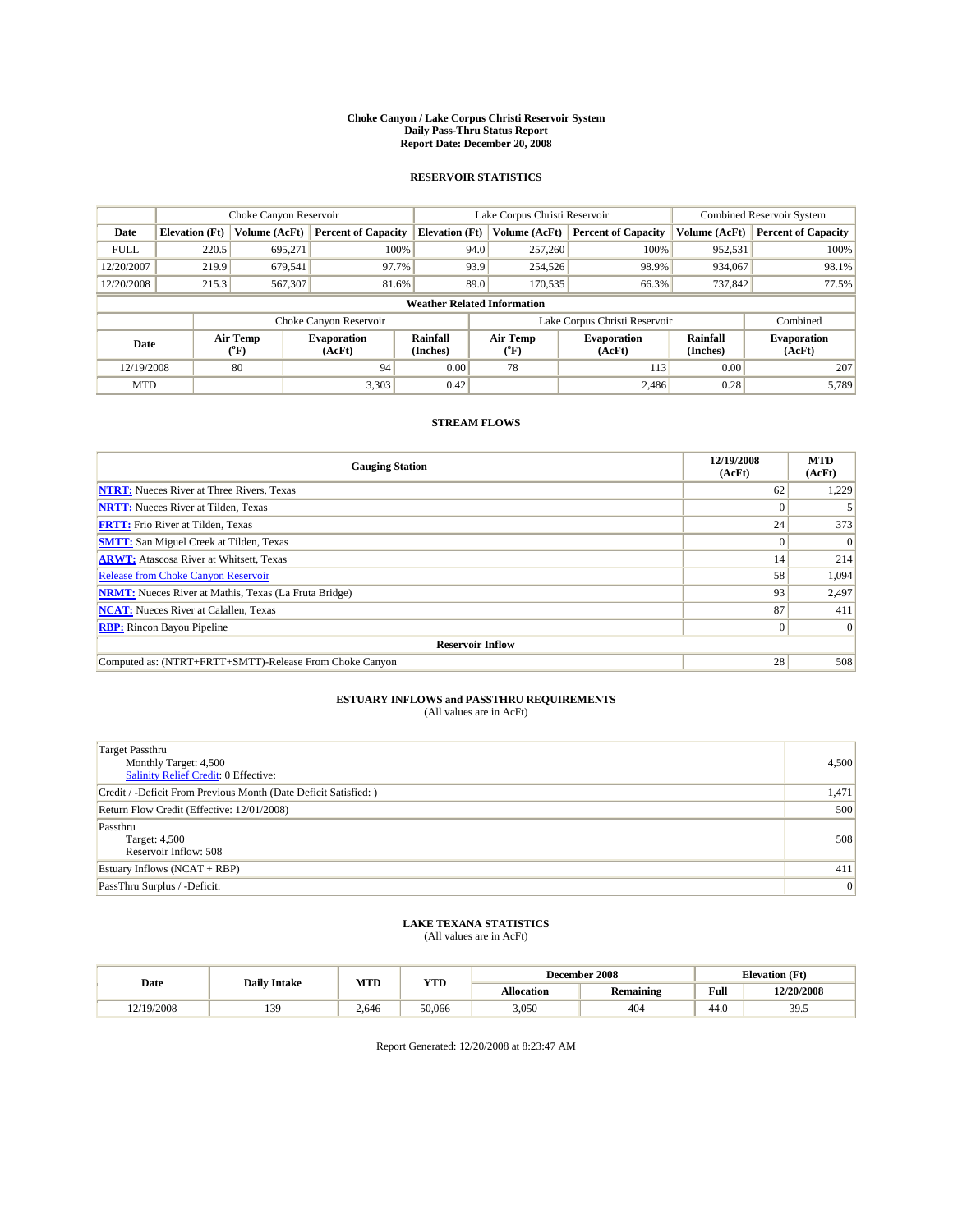#### **Choke Canyon / Lake Corpus Christi Reservoir System Daily Pass-Thru Status Report Report Date: December 21, 2008**

### **RESERVOIR STATISTICS**

|             | Choke Canyon Reservoir             |                  |                              |                       | Lake Corpus Christi Reservoir |                               | Combined Reservoir System |                              |  |
|-------------|------------------------------------|------------------|------------------------------|-----------------------|-------------------------------|-------------------------------|---------------------------|------------------------------|--|
| Date        | <b>Elevation</b> (Ft)              | Volume (AcFt)    | <b>Percent of Capacity</b>   | <b>Elevation</b> (Ft) | Volume (AcFt)                 | <b>Percent of Capacity</b>    | Volume (AcFt)             | <b>Percent of Capacity</b>   |  |
| <b>FULL</b> | 220.5                              | 695,271          | 100%                         |                       | 257,260<br>94.0               | 100%                          | 952,531                   | 100%                         |  |
| 12/21/2007  | 219.9                              | 679.284          | 97.7%                        |                       | 93.8<br>254,344               | 98.9%                         | 933,628                   | 98.0%                        |  |
| 12/21/2008  | 215.3                              | 566,843          | 81.5%                        | 89.1                  | 172,963                       | 67.2%                         | 739,806                   | 77.7%                        |  |
|             | <b>Weather Related Information</b> |                  |                              |                       |                               |                               |                           |                              |  |
|             |                                    |                  | Choke Canyon Reservoir       |                       |                               | Lake Corpus Christi Reservoir |                           | Combined                     |  |
| Date        |                                    | Air Temp<br>(°F) | <b>Evaporation</b><br>(AcFt) | Rainfall<br>(Inches)  | Air Temp<br>("F)              | <b>Evaporation</b><br>(AcFt)  | Rainfall<br>(Inches)      | <b>Evaporation</b><br>(AcFt) |  |
| 12/20/2008  |                                    | 76               | 189                          | 0.00                  | 81                            | 104                           | 0.00                      | 293                          |  |
| <b>MTD</b>  |                                    |                  | 3,492                        | 0.42                  |                               | 2,590                         | 0.28                      | 6,082                        |  |

## **STREAM FLOWS**

| <b>Gauging Station</b>                                       | 12/20/2008<br>(AcFt) | <b>MTD</b><br>(AcFt) |  |  |  |  |  |
|--------------------------------------------------------------|----------------------|----------------------|--|--|--|--|--|
| <b>NTRT:</b> Nueces River at Three Rivers, Texas             | 60                   | 1,288                |  |  |  |  |  |
| <b>NRTT:</b> Nueces River at Tilden, Texas                   |                      | 6                    |  |  |  |  |  |
| <b>FRTT:</b> Frio River at Tilden, Texas                     | 24                   | 397                  |  |  |  |  |  |
| <b>SMTT:</b> San Miguel Creek at Tilden, Texas               | $\Omega$             | $\Omega$             |  |  |  |  |  |
| <b>ARWT:</b> Atascosa River at Whitsett, Texas               | 14                   | 228                  |  |  |  |  |  |
| <b>Release from Choke Canyon Reservoir</b>                   | 58                   | 1,151                |  |  |  |  |  |
| <b>NRMT:</b> Nueces River at Mathis, Texas (La Fruta Bridge) | 89                   | 2,586                |  |  |  |  |  |
| <b>NCAT:</b> Nueces River at Calallen, Texas                 | 54                   | 465                  |  |  |  |  |  |
| <b>RBP:</b> Rincon Bayou Pipeline                            | $\overline{0}$       | $\Omega$             |  |  |  |  |  |
| <b>Reservoir Inflow</b>                                      |                      |                      |  |  |  |  |  |
| Computed as: (NTRT+FRTT+SMTT)-Release From Choke Canyon      | 26                   | 534                  |  |  |  |  |  |

# **ESTUARY INFLOWS and PASSTHRU REQUIREMENTS**<br>(All values are in AcFt)

| <b>Target Passthru</b><br>Monthly Target: 4,500<br><b>Salinity Relief Credit: 0 Effective:</b> | 4,500 |
|------------------------------------------------------------------------------------------------|-------|
| Credit / -Deficit From Previous Month (Date Deficit Satisfied: )                               | 1,471 |
| Return Flow Credit (Effective: 12/01/2008)                                                     | 500   |
| Passthru<br>Target: 4,500<br>Reservoir Inflow: 534                                             | 534   |
| Estuary Inflows $(NCAT + RBP)$                                                                 | 465   |
| PassThru Surplus / -Deficit:                                                                   | 0     |

## **LAKE TEXANA STATISTICS** (All values are in AcFt)

|            | <b>Daily Intake</b> | MTD   | <b>YTD</b> |            | December 2008    | <b>Elevation</b> (Ft)                       |            |
|------------|---------------------|-------|------------|------------|------------------|---------------------------------------------|------------|
| Date       |                     |       |            | Allocation | <b>Remaining</b> | Full<br>the contract of the contract of the | 12/21/2008 |
| 12/20/2008 | 140                 | 2.785 | 50.205     | 3,050      | 265              | 44.0                                        | 39.5       |

Report Generated: 12/21/2008 at 8:22:18 AM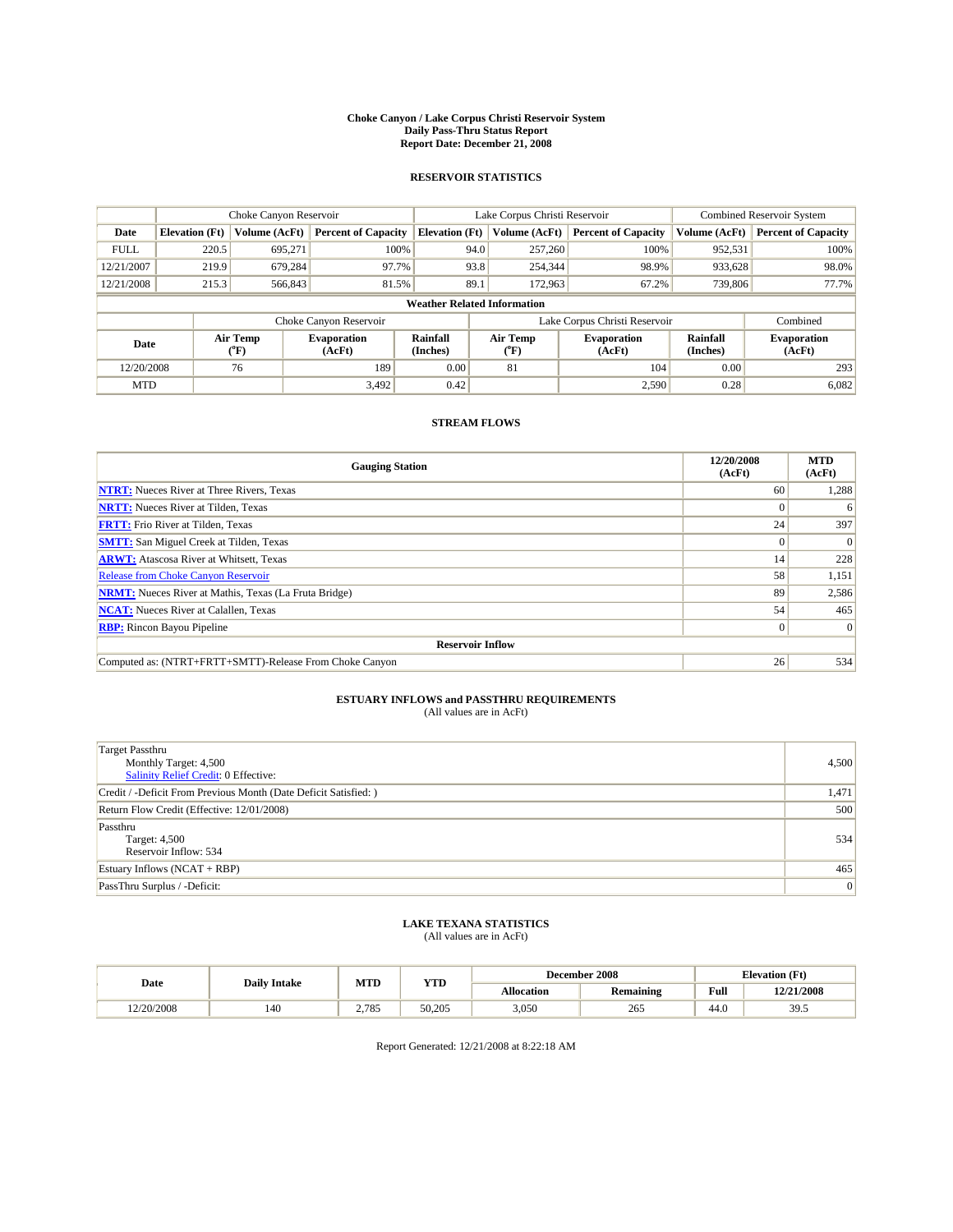#### **Choke Canyon / Lake Corpus Christi Reservoir System Daily Pass-Thru Status Report Report Date: December 22, 2008**

### **RESERVOIR STATISTICS**

|             | Choke Canyon Reservoir             |                  | Lake Corpus Christi Reservoir |                             |                  |  | <b>Combined Reservoir System</b> |                      |                              |  |
|-------------|------------------------------------|------------------|-------------------------------|-----------------------------|------------------|--|----------------------------------|----------------------|------------------------------|--|
| Date        | <b>Elevation</b> (Ft)              | Volume (AcFt)    | <b>Percent of Capacity</b>    | <b>Elevation</b> (Ft)       | Volume (AcFt)    |  | <b>Percent of Capacity</b>       | Volume (AcFt)        | <b>Percent of Capacity</b>   |  |
| <b>FULL</b> | 220.5                              | 695,271          | 100%                          |                             | 94.0<br>257,260  |  | 100%                             | 952,531              | 100%                         |  |
| 12/22/2007  | 219.9                              | 679,541          | 97.7%                         |                             | 93.8<br>253,980  |  | 98.7%                            | 933,521              | 98.0%                        |  |
| 12/22/2008  | 215.3                              | 566,611          | 81.5%                         |                             | 89.0<br>171,343  |  | 66.6%                            | 737,954              | 77.5%                        |  |
|             | <b>Weather Related Information</b> |                  |                               |                             |                  |  |                                  |                      |                              |  |
|             |                                    |                  | Choke Canyon Reservoir        |                             |                  |  | Lake Corpus Christi Reservoir    |                      | Combined                     |  |
| Date        |                                    | Air Temp<br>(°F) | <b>Evaporation</b><br>(AcFt)  | <b>Rainfall</b><br>(Inches) | Air Temp<br>(°F) |  | <b>Evaporation</b><br>(AcFt)     | Rainfall<br>(Inches) | <b>Evaporation</b><br>(AcFt) |  |
| 12/21/2008  |                                    | 48               | 256                           | 0.00                        | 53               |  | 179                              | 0.00                 | 435                          |  |
| <b>MTD</b>  |                                    |                  | 3.748                         | 0.42                        |                  |  | 2.769                            | 0.28                 | 6,517                        |  |

## **STREAM FLOWS**

| <b>Gauging Station</b>                                       | 12/21/2008<br>(AcFt) | <b>MTD</b><br>(AcFt) |  |  |  |  |  |
|--------------------------------------------------------------|----------------------|----------------------|--|--|--|--|--|
| <b>NTRT:</b> Nueces River at Three Rivers, Texas             | 62                   | 1,350                |  |  |  |  |  |
| <b>NRTT:</b> Nueces River at Tilden, Texas                   |                      | 6                    |  |  |  |  |  |
| <b>FRTT:</b> Frio River at Tilden, Texas                     | 26                   | 422                  |  |  |  |  |  |
| <b>SMTT:</b> San Miguel Creek at Tilden, Texas               | $\Omega$             | $\Omega$             |  |  |  |  |  |
| <b>ARWT:</b> Atascosa River at Whitsett, Texas               | 14                   | 242                  |  |  |  |  |  |
| <b>Release from Choke Canyon Reservoir</b>                   | 58                   | 1,209                |  |  |  |  |  |
| <b>NRMT:</b> Nueces River at Mathis, Texas (La Fruta Bridge) | 89                   | 2,676                |  |  |  |  |  |
| <b>NCAT:</b> Nueces River at Calallen, Texas                 | 48                   | 513                  |  |  |  |  |  |
| <b>RBP:</b> Rincon Bayou Pipeline                            | $\overline{0}$       | $\Omega$             |  |  |  |  |  |
| <b>Reservoir Inflow</b>                                      |                      |                      |  |  |  |  |  |
| Computed as: (NTRT+FRTT+SMTT)-Release From Choke Canyon      | 30                   | 563                  |  |  |  |  |  |

# **ESTUARY INFLOWS and PASSTHRU REQUIREMENTS**<br>(All values are in AcFt)

| <b>Target Passthru</b><br>Monthly Target: 4,500<br><b>Salinity Relief Credit: 0 Effective:</b> | 4,500 |
|------------------------------------------------------------------------------------------------|-------|
| Credit / -Deficit From Previous Month (Date Deficit Satisfied: )                               | 1,471 |
| Return Flow Credit (Effective: 12/01/2008)                                                     | 500   |
| Passthru<br>Target: 4,500<br>Reservoir Inflow: 563                                             | 563   |
| Estuary Inflows (NCAT + RBP)                                                                   | 513   |
| PassThru Surplus / -Deficit:                                                                   | 0     |

## **LAKE TEXANA STATISTICS** (All values are in AcFt)

|            | <b>Daily Intake</b> | MTD   | <b>YTD</b> |                   | December 2008    | <b>Elevation</b> (Ft)                       |            |
|------------|---------------------|-------|------------|-------------------|------------------|---------------------------------------------|------------|
| Date       |                     |       |            | <b>Allocation</b> | <b>Remaining</b> | Full<br>the contract of the contract of the | 12/22/2008 |
| 12/21/2008 | 140                 | 2.925 | 50.345     | 3,050             | ۵ - ۱<br>ل کے ا  | 44.0                                        | 39.5       |

Report Generated: 12/22/2008 at 8:56:36 AM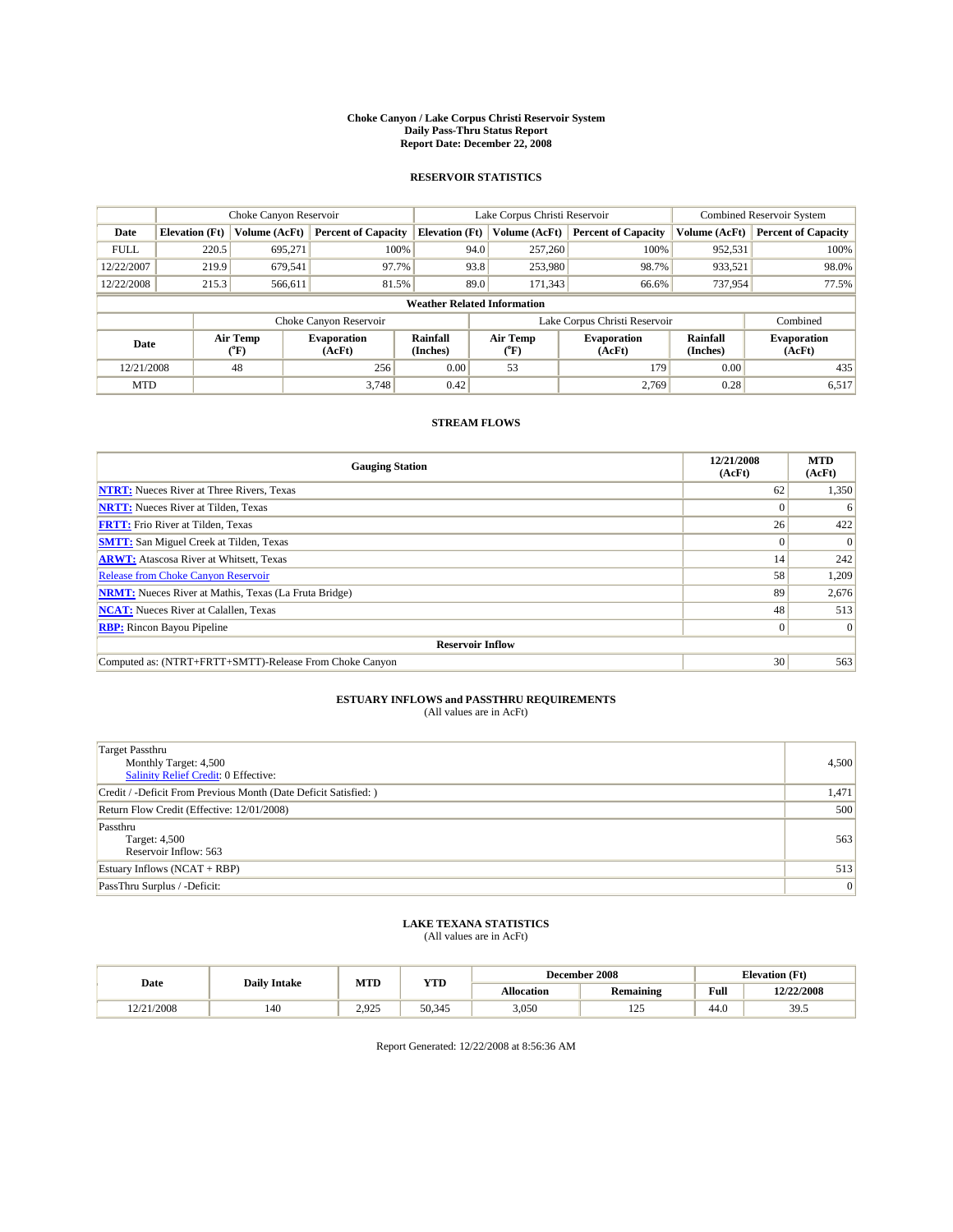#### **Choke Canyon / Lake Corpus Christi Reservoir System Daily Pass-Thru Status Report Report Date: December 23, 2008**

### **RESERVOIR STATISTICS**

|             |                                    | Choke Canyon Reservoir      |                              |                             | Lake Corpus Christi Reservoir | Combined Reservoir System     |                      |                              |  |
|-------------|------------------------------------|-----------------------------|------------------------------|-----------------------------|-------------------------------|-------------------------------|----------------------|------------------------------|--|
| Date        | <b>Elevation</b> (Ft)              | Volume (AcFt)               | <b>Percent of Capacity</b>   | <b>Elevation</b> (Ft)       | Volume (AcFt)                 | <b>Percent of Capacity</b>    | Volume (AcFt)        | <b>Percent of Capacity</b>   |  |
| <b>FULL</b> | 220.5                              | 695,271                     | 100%                         | 94.0                        | 257,260                       | 100%                          | 952,531              | 100%                         |  |
| 12/23/2007  | 219.8                              | 678,255                     | 97.6%                        |                             | 93.8<br>253,798               | 98.7%                         | 932,053              | 97.9%                        |  |
| 12/23/2008  | 215.3                              | 566,380                     | 81.5%                        |                             | 89.0<br>170,373               | 66.2%                         | 736,753              | 77.3%                        |  |
|             | <b>Weather Related Information</b> |                             |                              |                             |                               |                               |                      |                              |  |
|             |                                    |                             | Choke Canyon Reservoir       |                             |                               | Lake Corpus Christi Reservoir |                      | Combined                     |  |
| Date        |                                    | Air Temp<br>${}^{\circ}$ F) | <b>Evaporation</b><br>(AcFt) | <b>Rainfall</b><br>(Inches) | Air Temp<br>$(^oF)$           | <b>Evaporation</b><br>(AcFt)  | Rainfall<br>(Inches) | <b>Evaporation</b><br>(AcFt) |  |
| 12/22/2008  |                                    | 40                          | 94                           | 0.02                        | 43                            | $\Omega$                      | 0.07                 | 94                           |  |
| <b>MTD</b>  |                                    |                             | 3,842                        | 0.44                        |                               | 2.769                         | 0.35                 | 6,611                        |  |

## **STREAM FLOWS**

| <b>Gauging Station</b>                                       | 12/22/2008<br>(AcFt) | <b>MTD</b><br>(AcFt) |  |  |  |  |
|--------------------------------------------------------------|----------------------|----------------------|--|--|--|--|
| <b>NTRT:</b> Nueces River at Three Rivers, Texas             | 64                   | 1,413                |  |  |  |  |
| <b>NRTT:</b> Nueces River at Tilden, Texas                   | $\Omega$             | 6                    |  |  |  |  |
| <b>FRTT:</b> Frio River at Tilden, Texas                     | 30                   | 452                  |  |  |  |  |
| <b>SMTT:</b> San Miguel Creek at Tilden, Texas               | $\Omega$             | $\Omega$             |  |  |  |  |
| <b>ARWT:</b> Atascosa River at Whitsett, Texas               | 13                   | 256                  |  |  |  |  |
| <b>Release from Choke Canyon Reservoir</b>                   | 58                   | 1,266                |  |  |  |  |
| <b>NRMT:</b> Nueces River at Mathis, Texas (La Fruta Bridge) | 83                   | 2,759                |  |  |  |  |
| <b>NCAT:</b> Nueces River at Calallen, Texas                 | 34                   | 546                  |  |  |  |  |
| <b>RBP:</b> Rincon Bayou Pipeline                            | $\overline{0}$       | $\Omega$             |  |  |  |  |
| <b>Reservoir Inflow</b>                                      |                      |                      |  |  |  |  |
| Computed as: (NTRT+FRTT+SMTT)-Release From Choke Canyon      | 36                   | 599                  |  |  |  |  |

# **ESTUARY INFLOWS and PASSTHRU REQUIREMENTS**<br>(All values are in AcFt)

| <b>Target Passthru</b><br>Monthly Target: 4,500<br>Salinity Relief Credit: 0 Effective: | 4,500 |
|-----------------------------------------------------------------------------------------|-------|
| Credit / -Deficit From Previous Month (Date Deficit Satisfied: )                        | 1,471 |
| Return Flow Credit (Effective: 12/01/2008)                                              | 500   |
| Passthru<br>Target: 4,500<br>Reservoir Inflow: 599                                      | 599   |
| Estuary Inflows $(NCAT + RBP)$                                                          | 546   |
| PassThru Surplus / -Deficit:                                                            | 0     |

## **LAKE TEXANA STATISTICS** (All values are in AcFt)

|            | <b>Daily Intake</b> | MTD   | <b>YTD</b> |                   | December 2008    | <b>Elevation</b> (Ft)                       |            |
|------------|---------------------|-------|------------|-------------------|------------------|---------------------------------------------|------------|
| Date       |                     |       |            | <b>Allocation</b> | <b>Remaining</b> | Full<br>the contract of the contract of the | 12/23/2008 |
| 12/22/2008 | 140                 | 3.064 | 50.485     | 3,050             | . .              | 44.0                                        | 39.7       |

Report Generated: 12/23/2008 at 9:15:23 AM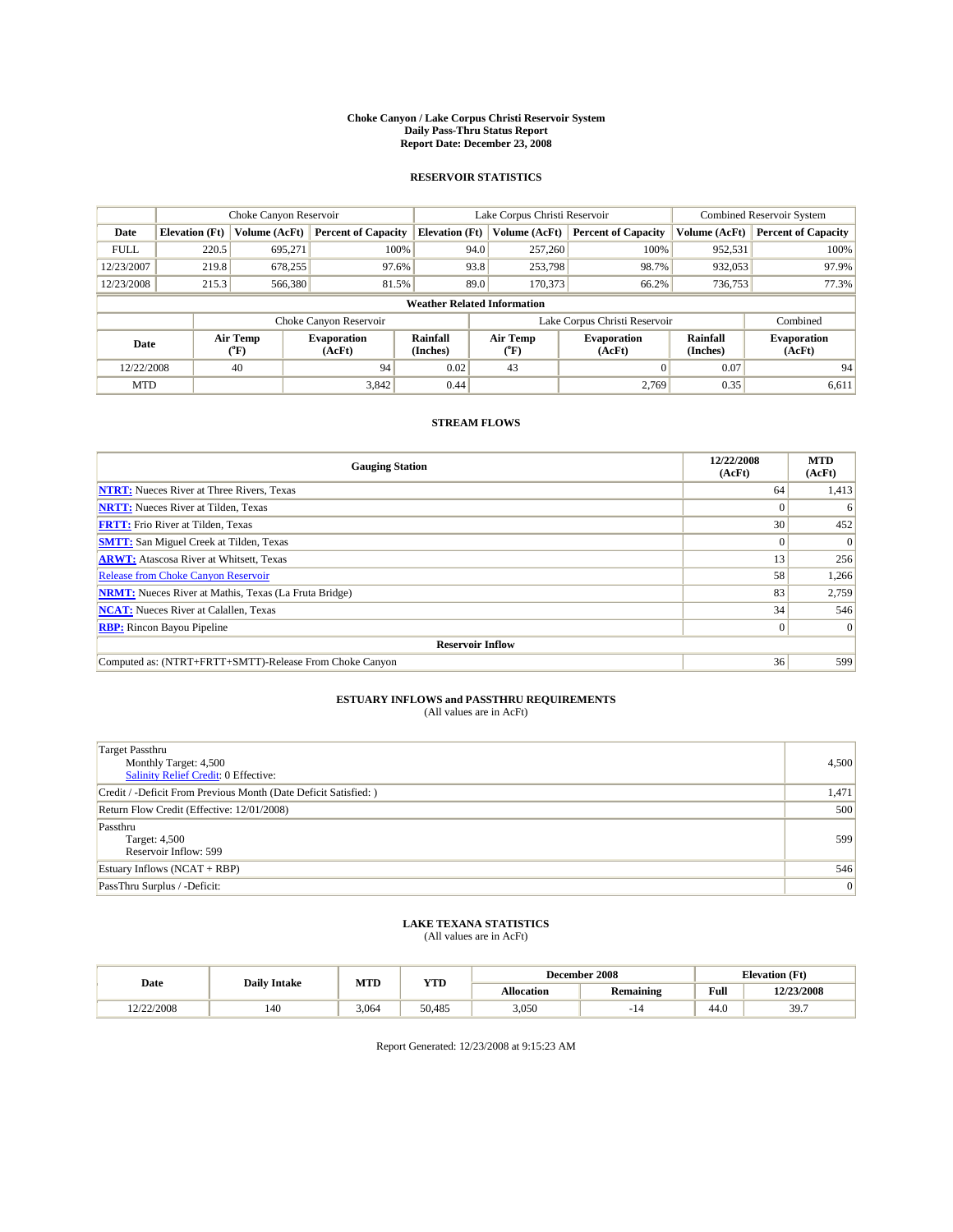#### **Choke Canyon / Lake Corpus Christi Reservoir System Daily Pass-Thru Status Report Report Date: December 24, 2008**

### **RESERVOIR STATISTICS**

|                                    | Choke Canyon Reservoir |                             |                              |                             | Lake Corpus Christi Reservoir | Combined Reservoir System     |                      |                              |
|------------------------------------|------------------------|-----------------------------|------------------------------|-----------------------------|-------------------------------|-------------------------------|----------------------|------------------------------|
| Date                               | <b>Elevation</b> (Ft)  | Volume (AcFt)               | <b>Percent of Capacity</b>   | <b>Elevation</b> (Ft)       | Volume (AcFt)                 | <b>Percent of Capacity</b>    | Volume (AcFt)        | <b>Percent of Capacity</b>   |
| <b>FULL</b>                        | 220.5                  | 695,271                     | 100%                         | 94.0                        | 257,260                       | 100%                          | 952,531              | 100%                         |
| 12/24/2007                         | 219.8                  | 677.741                     | 97.5%                        | 93.8                        | 253,435                       | 98.5%                         | 931,176              | 97.8%                        |
| 12/24/2008                         | 215.2                  | 566,148                     | 81.4%                        | 89.0                        | 170.212                       | 66.2%                         | 736,360              | 77.3%                        |
| <b>Weather Related Information</b> |                        |                             |                              |                             |                               |                               |                      |                              |
|                                    |                        |                             | Choke Canyon Reservoir       |                             |                               | Lake Corpus Christi Reservoir |                      | Combined                     |
| Date                               |                        | Air Temp<br>${}^{\circ}$ F) | <b>Evaporation</b><br>(AcFt) | <b>Rainfall</b><br>(Inches) | Air Temp<br>(°F)              | <b>Evaporation</b><br>(AcFt)  | Rainfall<br>(Inches) | <b>Evaporation</b><br>(AcFt) |
| 12/23/2008                         |                        | 64                          | 27                           | 0.00                        | 66                            | 38                            | 0.00                 | 65                           |
| <b>MTD</b>                         |                        |                             | 3,869                        | 0.44                        |                               | 2,807                         | 0.35                 | 6,676                        |

## **STREAM FLOWS**

| <b>Gauging Station</b>                                       | 12/23/2008<br>(AcFt) | <b>MTD</b><br>(AcFt) |  |  |  |  |  |
|--------------------------------------------------------------|----------------------|----------------------|--|--|--|--|--|
| <b>NTRT:</b> Nueces River at Three Rivers, Texas             | 62                   | 1,475                |  |  |  |  |  |
| <b>NRTT:</b> Nueces River at Tilden, Texas                   |                      |                      |  |  |  |  |  |
| <b>FRTT:</b> Frio River at Tilden, Texas                     | 30                   | 482                  |  |  |  |  |  |
| <b>SMTT:</b> San Miguel Creek at Tilden, Texas               | $\Omega$             | $\Omega$             |  |  |  |  |  |
| <b>ARWT:</b> Atascosa River at Whitsett, Texas               | 14                   | 269                  |  |  |  |  |  |
| <b>Release from Choke Canyon Reservoir</b>                   | 58                   | 1,324                |  |  |  |  |  |
| <b>NRMT:</b> Nueces River at Mathis, Texas (La Fruta Bridge) | 105                  | 2,864                |  |  |  |  |  |
| <b>NCAT:</b> Nueces River at Calallen, Texas                 |                      | 548                  |  |  |  |  |  |
| <b>RBP:</b> Rincon Bayou Pipeline                            | $\overline{0}$       | $\Omega$             |  |  |  |  |  |
| <b>Reservoir Inflow</b>                                      |                      |                      |  |  |  |  |  |
| Computed as: (NTRT+FRTT+SMTT)-Release From Choke Canyon      | 34                   | 633                  |  |  |  |  |  |

# **ESTUARY INFLOWS and PASSTHRU REQUIREMENTS**<br>(All values are in AcFt)

| <b>Target Passthru</b><br>Monthly Target: 4,500<br>Salinity Relief Credit: 0 Effective: | 4,500 |
|-----------------------------------------------------------------------------------------|-------|
| Credit / -Deficit From Previous Month (Date Deficit Satisfied: )                        | 1,471 |
| Return Flow Credit (Effective: 12/01/2008)                                              | 500   |
| Passthru<br>Target: 4,500<br>Reservoir Inflow: 633                                      | 633   |
| Estuary Inflows $(NCAT + RBP)$                                                          | 548   |
| PassThru Surplus / -Deficit:                                                            | 0     |

# **LAKE TEXANA STATISTICS** (All values are in AcFt)

|            | <b>Daily Intake</b> | MTD   | <b>YTD</b> |                   | December 2008    | <b>Elevation</b> (Ft)                       |            |
|------------|---------------------|-------|------------|-------------------|------------------|---------------------------------------------|------------|
| Date       |                     |       |            | <b>Allocation</b> | <b>Remaining</b> | Full<br>the contract of the contract of the | 12/24/2008 |
| 12/23/2008 | 140                 | 3.204 | 50.624     | 3,050             | 154              | 44.0                                        | 39.4       |

Report Generated: 12/24/2008 at 8:25:24 AM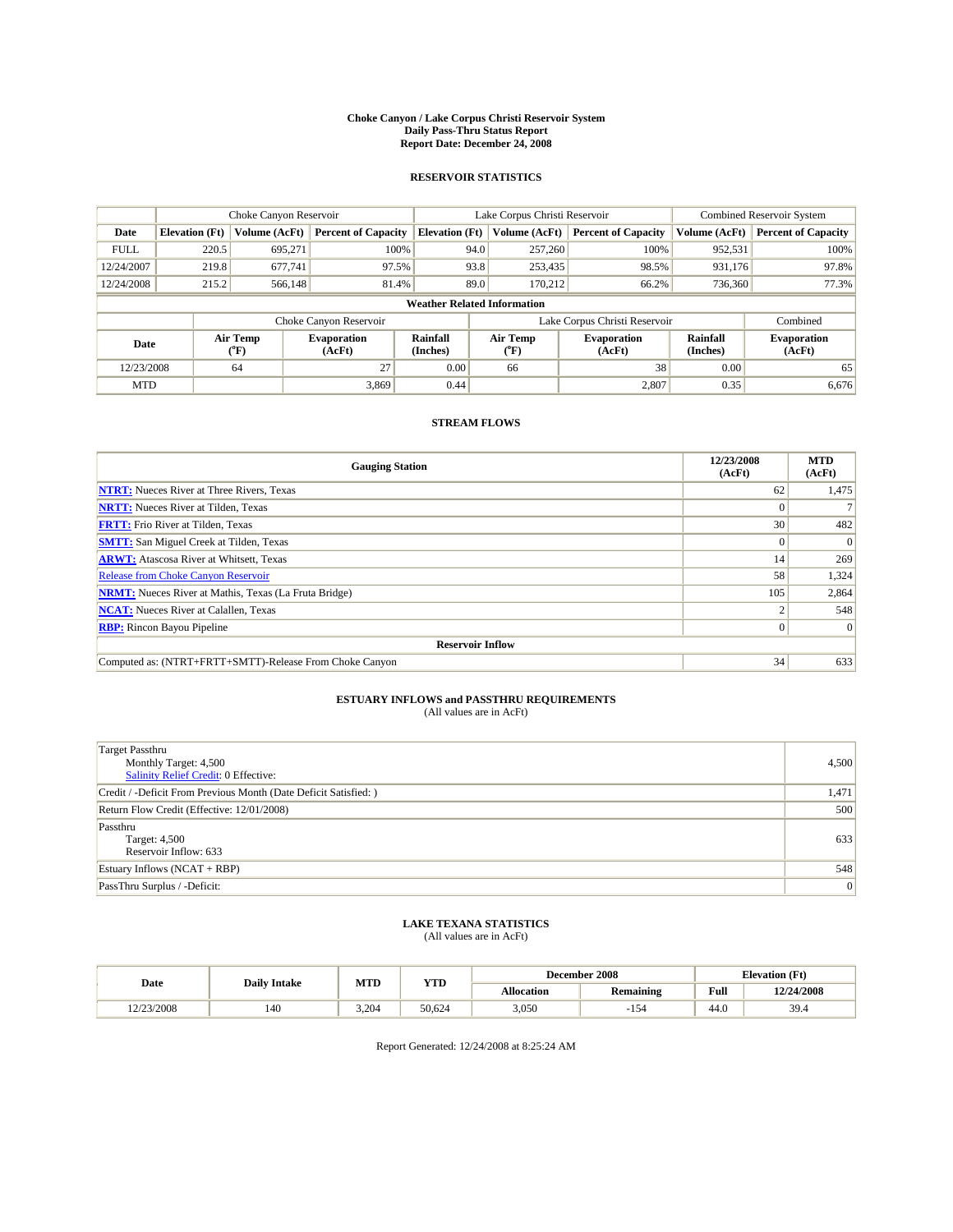#### **Choke Canyon / Lake Corpus Christi Reservoir System Daily Pass-Thru Status Report Report Date: December 25, 2008**

### **RESERVOIR STATISTICS**

|             | Choke Canyon Reservoir             |                            |                              |                       | Lake Corpus Christi Reservoir |                                         |                               |                             | Combined Reservoir System    |  |
|-------------|------------------------------------|----------------------------|------------------------------|-----------------------|-------------------------------|-----------------------------------------|-------------------------------|-----------------------------|------------------------------|--|
| Date        | <b>Elevation</b> (Ft)              | Volume (AcFt)              | <b>Percent of Capacity</b>   | <b>Elevation (Ft)</b> |                               | Volume (AcFt)                           | <b>Percent of Capacity</b>    | Volume (AcFt)               | <b>Percent of Capacity</b>   |  |
| <b>FULL</b> | 220.5                              | 695,271                    | 100%                         |                       | 94.0                          | 257,260                                 | 100%                          | 952,531                     | 100%                         |  |
| 12/25/2007  | 219.8                              | 677,484                    | 97.4%                        |                       | 93.8                          | 253,617                                 | 98.6%                         | 931,101                     | 97.8%                        |  |
| 12/25/2008  | 215.2                              | 566,148                    | 81.4%                        |                       | 88.9                          | 169.889                                 | 66.0%                         | 736,037                     | 77.3%                        |  |
|             | <b>Weather Related Information</b> |                            |                              |                       |                               |                                         |                               |                             |                              |  |
|             |                                    |                            | Choke Canyon Reservoir       |                       |                               |                                         | Lake Corpus Christi Reservoir |                             | Combined                     |  |
| Date        |                                    | Air Temp<br>${}^{\circ}F)$ | <b>Evaporation</b><br>(AcFt) | Rainfall<br>(Inches)  |                               | Air Temp<br>$(^{\mathrm{o}}\mathrm{F})$ | <b>Evaporation</b><br>(AcFt)  | <b>Rainfall</b><br>(Inches) | <b>Evaporation</b><br>(AcFt) |  |
| 12/24/2008  |                                    | 70                         | 94                           | 0.00                  |                               | 66                                      | 56                            | 0.00                        | 150                          |  |
| <b>MTD</b>  |                                    |                            | 3,963                        | 0.44                  |                               |                                         | 2,863                         | 0.35                        | 6,826                        |  |

## **STREAM FLOWS**

| <b>Gauging Station</b>                                       | 12/24/2008<br>(AcFt) | <b>MTD</b><br>(AcFt) |  |  |  |  |
|--------------------------------------------------------------|----------------------|----------------------|--|--|--|--|
| <b>NTRT:</b> Nueces River at Three Rivers, Texas             | 62                   | 1,536                |  |  |  |  |
| <b>NRTT:</b> Nueces River at Tilden, Texas                   |                      |                      |  |  |  |  |
| <b>FRTT:</b> Frio River at Tilden, Texas                     | 32                   | 514                  |  |  |  |  |
| <b>SMTT:</b> San Miguel Creek at Tilden, Texas               |                      | $\Omega$             |  |  |  |  |
| <b>ARWT:</b> Atascosa River at Whitsett, Texas               | 14                   | 283                  |  |  |  |  |
| <b>Release from Choke Canyon Reservoir</b>                   | 58                   | 1,382                |  |  |  |  |
| <b>NRMT:</b> Nueces River at Mathis, Texas (La Fruta Bridge) | 143                  | 3,007                |  |  |  |  |
| <b>NCAT:</b> Nueces River at Calallen, Texas                 |                      | 548                  |  |  |  |  |
| <b>RBP:</b> Rincon Bayou Pipeline                            | 0                    | $\Omega$             |  |  |  |  |
| <b>Reservoir Inflow</b>                                      |                      |                      |  |  |  |  |
| Computed as: (NTRT+FRTT+SMTT)-Release From Choke Canyon      | 36                   | 669                  |  |  |  |  |

# **ESTUARY INFLOWS and PASSTHRU REQUIREMENTS**<br>(All values are in AcFt)

| <b>Target Passthru</b><br>Monthly Target: 4,500<br>Salinity Relief Credit: 0 Effective: | 4,500 |
|-----------------------------------------------------------------------------------------|-------|
| Credit / -Deficit From Previous Month (Date Deficit Satisfied: )                        | 1,471 |
| Return Flow Credit (Effective: 12/01/2008)                                              | 500   |
| Passthru<br>Target: 4,500<br>Reservoir Inflow: 669                                      | 669   |
| Estuary Inflows $(NCAT + RBP)$                                                          | 548   |
| PassThru Surplus / -Deficit:                                                            | 0     |

## **LAKE TEXANA STATISTICS** (All values are in AcFt)

|            | <b>Daily Intake</b> | MTD   | <b>YTD</b> |            | December 2008    |                                             | <b>Elevation</b> (Ft) |
|------------|---------------------|-------|------------|------------|------------------|---------------------------------------------|-----------------------|
| Date       |                     |       |            | Allocation | <b>Remaining</b> | Full<br>the contract of the contract of the | 12/25/2008            |
| 12/24/2008 | 140                 | 3.343 | 50.764     | 3,050      | $-29.2$          | 44.0                                        | 39.4                  |

Report Generated: 12/25/2008 at 8:21:39 AM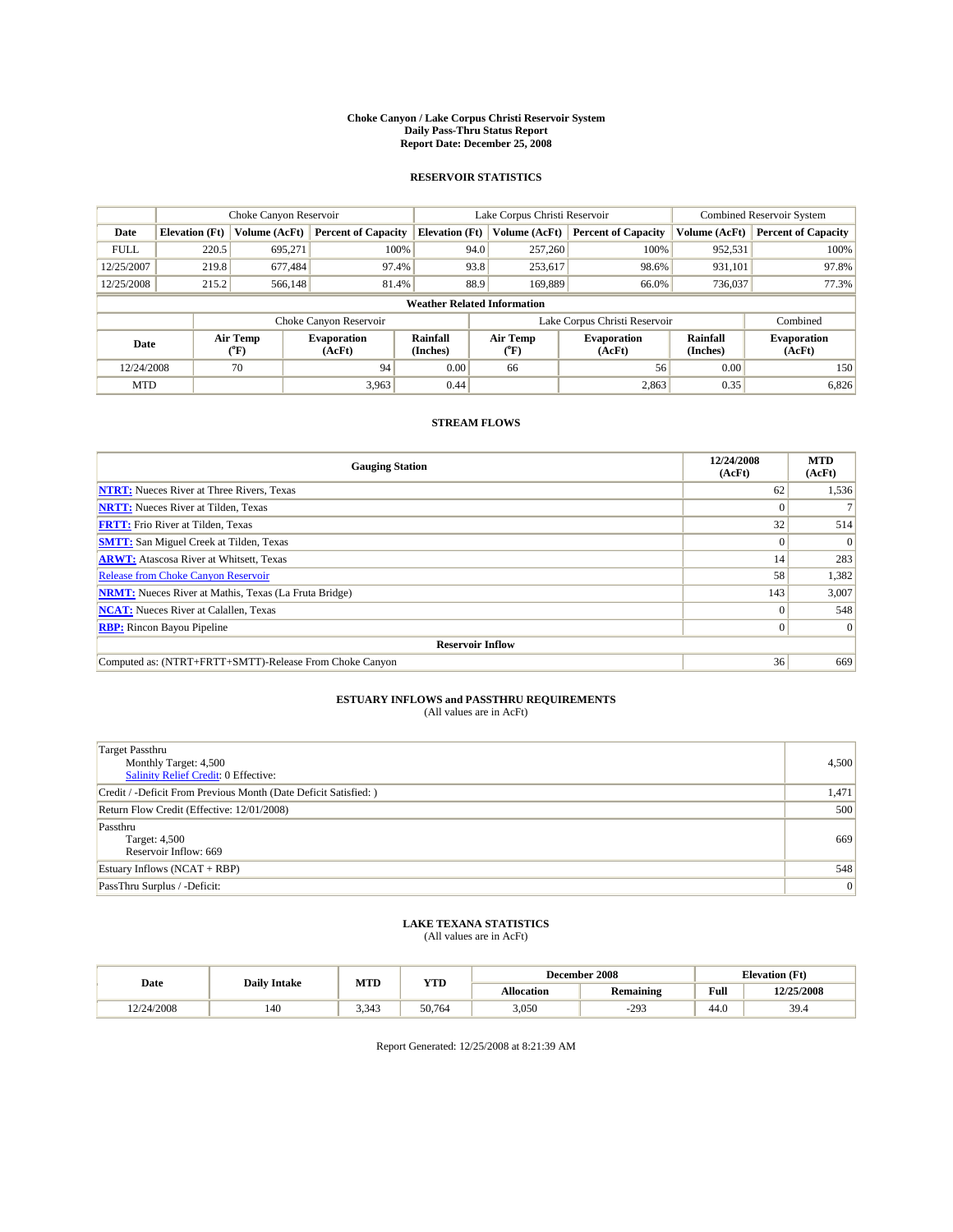#### **Choke Canyon / Lake Corpus Christi Reservoir System Daily Pass-Thru Status Report Report Date: December 26, 2008**

### **RESERVOIR STATISTICS**

|             | Choke Canyon Reservoir             |                          |                              |                       | Lake Corpus Christi Reservoir | <b>Combined Reservoir System</b> |                      |                              |  |
|-------------|------------------------------------|--------------------------|------------------------------|-----------------------|-------------------------------|----------------------------------|----------------------|------------------------------|--|
| Date        | <b>Elevation</b> (Ft)              | Volume (AcFt)            | <b>Percent of Capacity</b>   | <b>Elevation</b> (Ft) | Volume (AcFt)                 | <b>Percent of Capacity</b>       | Volume (AcFt)        | <b>Percent of Capacity</b>   |  |
| <b>FULL</b> | 220.5                              | 695,271                  | 100%                         | 94.0                  | 257,260                       | 100%                             | 952,531              | 100%                         |  |
| 12/26/2007  | 219.8                              | 677,227                  | 97.4%                        |                       | 93.9<br>254,708               | 99.0%                            | 931,935              | 97.8%                        |  |
| 12/26/2008  | 215.2                              | 565,684                  | 81.4%                        | 88.9                  | 169.245                       | 65.8%                            | 734,929              | 77.2%                        |  |
|             | <b>Weather Related Information</b> |                          |                              |                       |                               |                                  |                      |                              |  |
|             |                                    |                          | Choke Canyon Reservoir       |                       |                               | Lake Corpus Christi Reservoir    |                      | Combined                     |  |
| Date        |                                    | Air Temp<br>$\rm ^{o}F)$ | <b>Evaporation</b><br>(AcFt) | Rainfall<br>(Inches)  | Air Temp<br>("F)              | <b>Evaporation</b><br>(AcFt)     | Rainfall<br>(Inches) | <b>Evaporation</b><br>(AcFt) |  |
| 12/25/2008  |                                    | 76                       | 54                           | 0.00                  | 79                            | 66                               | 0.00                 | 120                          |  |
| <b>MTD</b>  |                                    |                          | 4,017                        | 0.44                  |                               | 2,929                            | 0.35                 | 6,946                        |  |

## **STREAM FLOWS**

| <b>Gauging Station</b>                                       | 12/25/2008<br>(AcFt) | <b>MTD</b><br>(AcFt) |
|--------------------------------------------------------------|----------------------|----------------------|
| <b>NTRT:</b> Nueces River at Three Rivers, Texas             | 58                   | 1,594                |
| <b>NRTT:</b> Nueces River at Tilden, Texas                   |                      |                      |
| <b>FRTT:</b> Frio River at Tilden, Texas                     | 32                   | 545                  |
| <b>SMTT:</b> San Miguel Creek at Tilden, Texas               | $\theta$             | $\Omega$             |
| <b>ARWT:</b> Atascosa River at Whitsett, Texas               | 15                   | 298                  |
| <b>Release from Choke Canyon Reservoir</b>                   | 58                   | 1,439                |
| <b>NRMT:</b> Nueces River at Mathis, Texas (La Fruta Bridge) | 143                  | 3,150                |
| <b>NCAT:</b> Nueces River at Calallen, Texas                 | 17                   | 565                  |
| <b>RBP:</b> Rincon Bayou Pipeline                            | $\overline{0}$       | $\Omega$             |
| <b>Reservoir Inflow</b>                                      |                      |                      |
| Computed as: (NTRT+FRTT+SMTT)-Release From Choke Canyon      | 32                   | 700                  |

# **ESTUARY INFLOWS and PASSTHRU REQUIREMENTS**<br>(All values are in AcFt)

| <b>Target Passthru</b><br>Monthly Target: 4,500<br><b>Salinity Relief Credit: 0 Effective:</b> | 4,500 |
|------------------------------------------------------------------------------------------------|-------|
| Credit / -Deficit From Previous Month (Date Deficit Satisfied: )                               | 1,471 |
| Return Flow Credit (Effective: 12/01/2008)                                                     | 500   |
| Passthru<br>Target: 4,500<br>Reservoir Inflow: 700                                             | 700   |
| Estuary Inflows (NCAT + RBP)                                                                   | 565   |
| PassThru Surplus / -Deficit:                                                                   | 0     |

## **LAKE TEXANA STATISTICS** (All values are in AcFt)

|            | <b>Daily Intake</b> | MTD   | <b>YTD</b> |            | December 2008    | <b>Elevation</b> (Ft)                       |            |
|------------|---------------------|-------|------------|------------|------------------|---------------------------------------------|------------|
| Date       |                     |       |            | Allocation | <b>Remaining</b> | Full<br>the contract of the contract of the | 12/26/2008 |
| 12/25/2008 | 140                 | 3.483 | 50.903     | 3,050      | $-433$           | 44.0                                        | 39.4       |

Report Generated: 12/26/2008 at 8:34:41 AM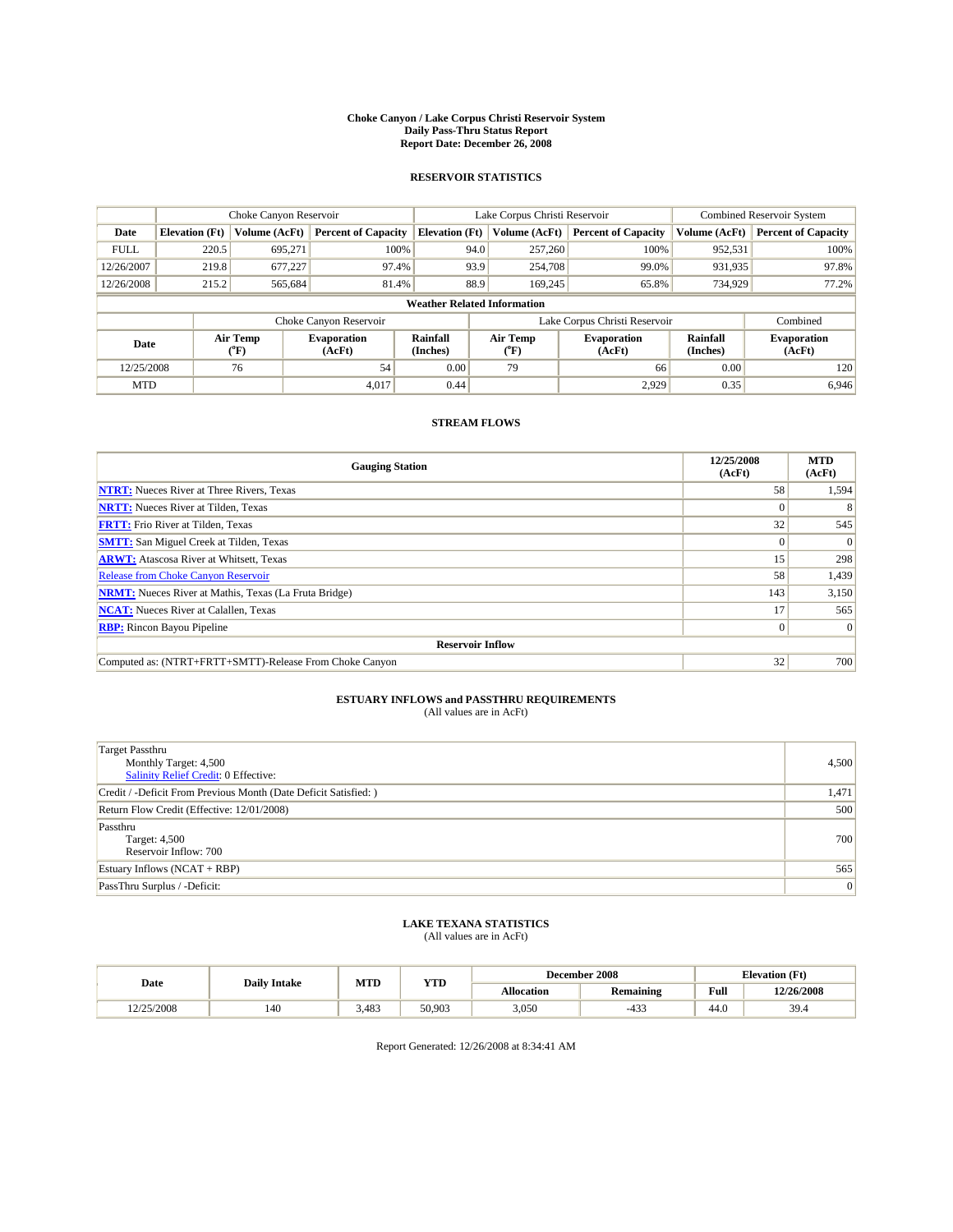#### **Choke Canyon / Lake Corpus Christi Reservoir System Daily Pass-Thru Status Report Report Date: December 27, 2008**

### **RESERVOIR STATISTICS**

|             | Choke Canyon Reservoir             |                            |                              |                       | Lake Corpus Christi Reservoir |                                         |                               |                             | Combined Reservoir System    |  |
|-------------|------------------------------------|----------------------------|------------------------------|-----------------------|-------------------------------|-----------------------------------------|-------------------------------|-----------------------------|------------------------------|--|
| Date        | <b>Elevation</b> (Ft)              | Volume (AcFt)              | <b>Percent of Capacity</b>   | <b>Elevation (Ft)</b> |                               | Volume (AcFt)                           | <b>Percent of Capacity</b>    | Volume (AcFt)               | <b>Percent of Capacity</b>   |  |
| <b>FULL</b> | 220.5                              | 695,271                    | 100%                         |                       | 94.0                          | 257,260                                 | 100%                          | 952,531                     | 100%                         |  |
| 12/27/2007  | 219.8                              | 676,972                    | 97.4%                        |                       | 93.8                          | 253,435                                 | 98.5%                         | 930.407                     | 97.7%                        |  |
| 12/27/2008  | 215.2                              | 565,452                    | 81.3%                        |                       | 88.9                          | 169.245                                 | 65.8%                         | 734,697                     | 77.1%                        |  |
|             | <b>Weather Related Information</b> |                            |                              |                       |                               |                                         |                               |                             |                              |  |
|             |                                    |                            | Choke Canyon Reservoir       |                       |                               |                                         | Lake Corpus Christi Reservoir |                             | Combined                     |  |
| Date        |                                    | Air Temp<br>${}^{\circ}F)$ | <b>Evaporation</b><br>(AcFt) | Rainfall<br>(Inches)  |                               | Air Temp<br>$(^{\mathrm{o}}\mathrm{F})$ | <b>Evaporation</b><br>(AcFt)  | <b>Rainfall</b><br>(Inches) | <b>Evaporation</b><br>(AcFt) |  |
| 12/26/2008  |                                    | 86                         | 202                          | 0.00                  |                               | 82                                      | 141                           | 0.00                        | 343                          |  |
| <b>MTD</b>  |                                    |                            | 4,219                        | 0.44                  |                               |                                         | 3,070                         | 0.35                        | 7,289                        |  |

## **STREAM FLOWS**

| <b>Gauging Station</b>                                       | 12/26/2008<br>(AcFt) | <b>MTD</b><br>(AcFt) |
|--------------------------------------------------------------|----------------------|----------------------|
| <b>NTRT:</b> Nueces River at Three Rivers, Texas             | 58                   | 1,652                |
| <b>NRTT:</b> Nueces River at Tilden, Texas                   | $\Omega$             |                      |
| <b>FRTT:</b> Frio River at Tilden, Texas                     | 30                   | 575                  |
| <b>SMTT:</b> San Miguel Creek at Tilden, Texas               | $\Omega$             | $\Omega$             |
| <b>ARWT:</b> Atascosa River at Whitsett, Texas               | 16 <sup>1</sup>      | 314                  |
| <b>Release from Choke Canyon Reservoir</b>                   | 58                   | 1,497                |
| <b>NRMT:</b> Nueces River at Mathis, Texas (La Fruta Bridge) | 145                  | 3,295                |
| <b>NCAT:</b> Nueces River at Calallen, Texas                 | 66                   | 631                  |
| <b>RBP:</b> Rincon Bayou Pipeline                            | $\overline{0}$       | $\Omega$             |
| <b>Reservoir Inflow</b>                                      |                      |                      |
| Computed as: (NTRT+FRTT+SMTT)-Release From Choke Canyon      | 30                   | 730                  |

# **ESTUARY INFLOWS and PASSTHRU REQUIREMENTS**<br>(All values are in AcFt)

| <b>Target Passthru</b><br>Monthly Target: 4,500<br>Salinity Relief Credit: 0 Effective: | 4,500 |
|-----------------------------------------------------------------------------------------|-------|
| Credit / -Deficit From Previous Month (Date Deficit Satisfied: )                        | 1,471 |
| Return Flow Credit (Effective: 12/01/2008)                                              | 500   |
| Passthru<br>Target: 4,500<br>Reservoir Inflow: 730                                      | 730   |
| Estuary Inflows $(NCAT + RBP)$                                                          | 631   |
| PassThru Surplus / -Deficit:                                                            | 0     |

## **LAKE TEXANA STATISTICS** (All values are in AcFt)

|            | <b>Daily Intake</b> | MTD   | <b>YTD</b>   |                   | December 2008    | <b>Elevation</b> (Ft)                       |            |
|------------|---------------------|-------|--------------|-------------------|------------------|---------------------------------------------|------------|
| Date       |                     |       |              | <b>Allocation</b> | <b>Remaining</b> | Full<br>the contract of the contract of the | 12/27/2008 |
| 12/26/2008 | 140                 | 3.622 | 51.043<br>51 | 3,050             | $\tau$ $\tau$    | 44.0                                        | 39.4       |

Report Generated: 12/27/2008 at 8:27:17 AM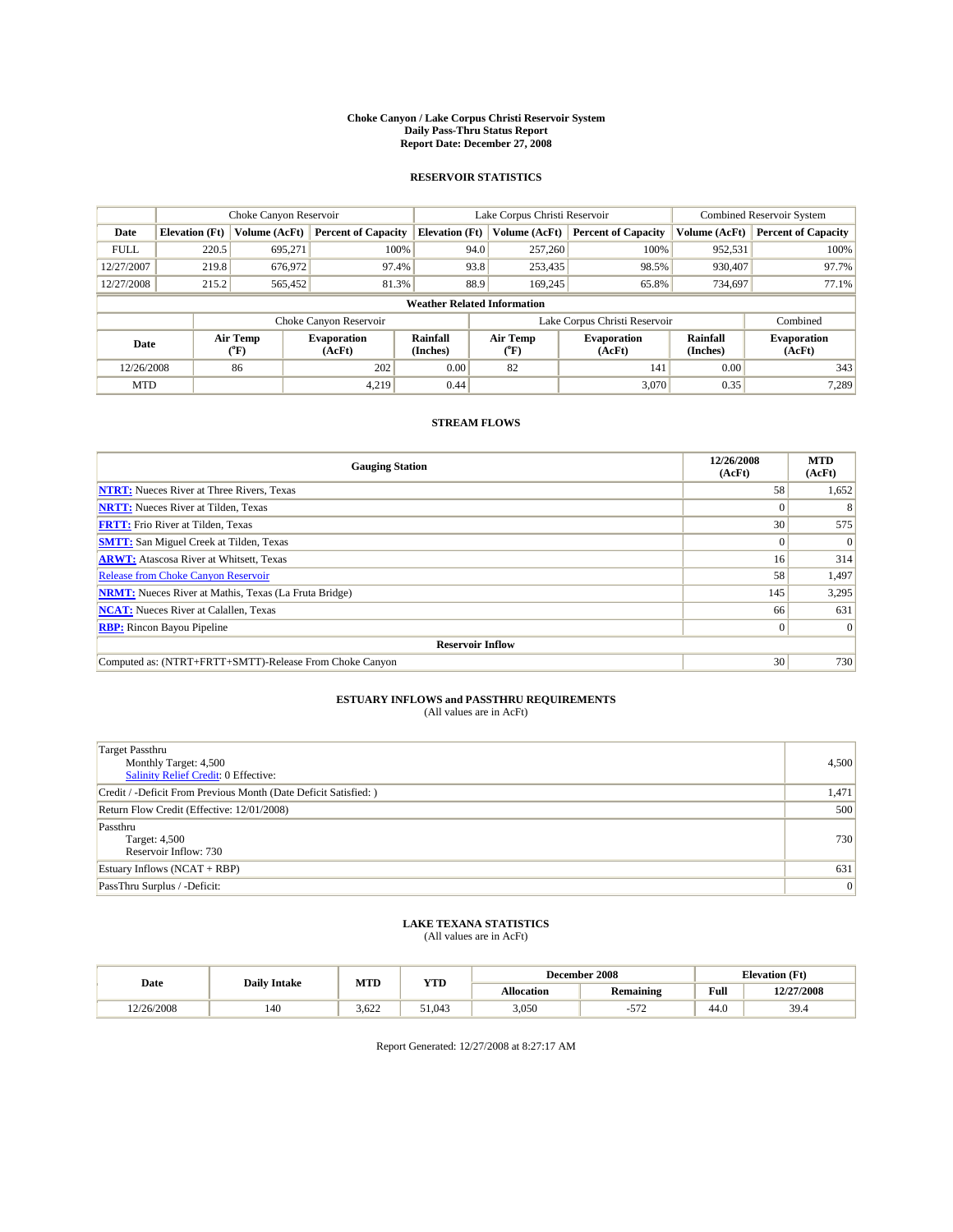#### **Choke Canyon / Lake Corpus Christi Reservoir System Daily Pass-Thru Status Report Report Date: December 28, 2008**

### **RESERVOIR STATISTICS**

|             |                                    | Choke Canyon Reservoir |                              |                       | Lake Corpus Christi Reservoir | <b>Combined Reservoir System</b> |                      |                              |  |  |
|-------------|------------------------------------|------------------------|------------------------------|-----------------------|-------------------------------|----------------------------------|----------------------|------------------------------|--|--|
| Date        | <b>Elevation</b> (Ft)              | Volume (AcFt)          | <b>Percent of Capacity</b>   | <b>Elevation</b> (Ft) | Volume (AcFt)                 | <b>Percent of Capacity</b>       | Volume (AcFt)        | <b>Percent of Capacity</b>   |  |  |
| <b>FULL</b> | 220.5                              | 695,271                | 100%                         | 94.0                  | 257,260                       | 100%                             | 952,531              | 100%                         |  |  |
| 12/28/2007  | 219.8                              | 676,972                | 97.4%                        | 93.8                  | 253,980                       | 98.7%                            | 930,952              | 97.7%                        |  |  |
| 12/28/2008  | 215.2                              | 564,991                | 81.3%                        | 89.0                  | 170,212                       | 66.2%                            | 735,203              | 77.2%                        |  |  |
|             | <b>Weather Related Information</b> |                        |                              |                       |                               |                                  |                      |                              |  |  |
|             |                                    |                        | Choke Canyon Reservoir       |                       |                               | Lake Corpus Christi Reservoir    |                      | Combined                     |  |  |
| Date        |                                    | Air Temp<br>(°F)       | <b>Evaporation</b><br>(AcFt) | Rainfall<br>(Inches)  | Air Temp<br>(°F)              | <b>Evaporation</b><br>(AcFt)     | Rainfall<br>(Inches) | <b>Evaporation</b><br>(AcFt) |  |  |
| 12/27/2008  |                                    | 82                     | 444                          | 0.00                  | 89                            | 235                              | 0.00                 | 679                          |  |  |
| <b>MTD</b>  |                                    |                        | 4.663                        | 0.44                  |                               | 3,305                            | 0.35                 | 7.968                        |  |  |

## **STREAM FLOWS**

| <b>Gauging Station</b>                                       | 12/27/2008<br>(AcFt) | <b>MTD</b><br>(AcFt) |  |  |  |  |
|--------------------------------------------------------------|----------------------|----------------------|--|--|--|--|
| <b>NTRT:</b> Nueces River at Three Rivers, Texas             | 67                   | 1,719                |  |  |  |  |
| <b>NRTT:</b> Nueces River at Tilden, Texas                   | $\Omega$             |                      |  |  |  |  |
| <b>FRTT:</b> Frio River at Tilden, Texas                     | 28                   | 603                  |  |  |  |  |
| <b>SMTT:</b> San Miguel Creek at Tilden, Texas               | $\Omega$             | $\Omega$             |  |  |  |  |
| <b>ARWT:</b> Atascosa River at Whitsett, Texas               | 15                   | 330                  |  |  |  |  |
| <b>Release from Choke Canyon Reservoir</b>                   | 58                   | 1,554                |  |  |  |  |
| <b>NRMT:</b> Nueces River at Mathis, Texas (La Fruta Bridge) | 123                  | 3,418                |  |  |  |  |
| <b>NCAT:</b> Nueces River at Calallen, Texas                 | 42                   | 672                  |  |  |  |  |
| <b>RBP:</b> Rincon Bayou Pipeline                            | $\overline{0}$       | $\Omega$             |  |  |  |  |
| <b>Reservoir Inflow</b>                                      |                      |                      |  |  |  |  |
| Computed as: (NTRT+FRTT+SMTT)-Release From Choke Canyon      | 38                   | 768                  |  |  |  |  |

# **ESTUARY INFLOWS and PASSTHRU REQUIREMENTS**<br>(All values are in AcFt)

| <b>Target Passthru</b><br>Monthly Target: 4,500<br>Salinity Relief Credit: 0 Effective: | 4,500 |
|-----------------------------------------------------------------------------------------|-------|
| Credit / -Deficit From Previous Month (Date Deficit Satisfied: )                        | 1,471 |
| Return Flow Credit (Effective: 12/01/2008)                                              | 500   |
| Passthru<br>Target: 4,500<br>Reservoir Inflow: 768                                      | 768   |
| Estuary Inflows $(NCAT + RBP)$                                                          | 672   |
| PassThru Surplus / -Deficit:                                                            | 0     |

# **LAKE TEXANA STATISTICS** (All values are in AcFt)

|           | <b>Daily Intake</b> | MTD   | <b>YTD</b> |            | December 2008            | <b>Elevation</b> (Ft)                       |            |
|-----------|---------------------|-------|------------|------------|--------------------------|---------------------------------------------|------------|
| Date      |                     |       |            | Allocation | <b>Remaining</b>         | Full<br>the contract of the contract of the | 12/28/2008 |
| 2/27/2008 | 139                 | 3.762 | 51.182     | 3,050      | 71 <sup>7</sup><br>1 L Z | 44.0                                        | 39.4       |

Report Generated: 12/28/2008 at 8:32:15 AM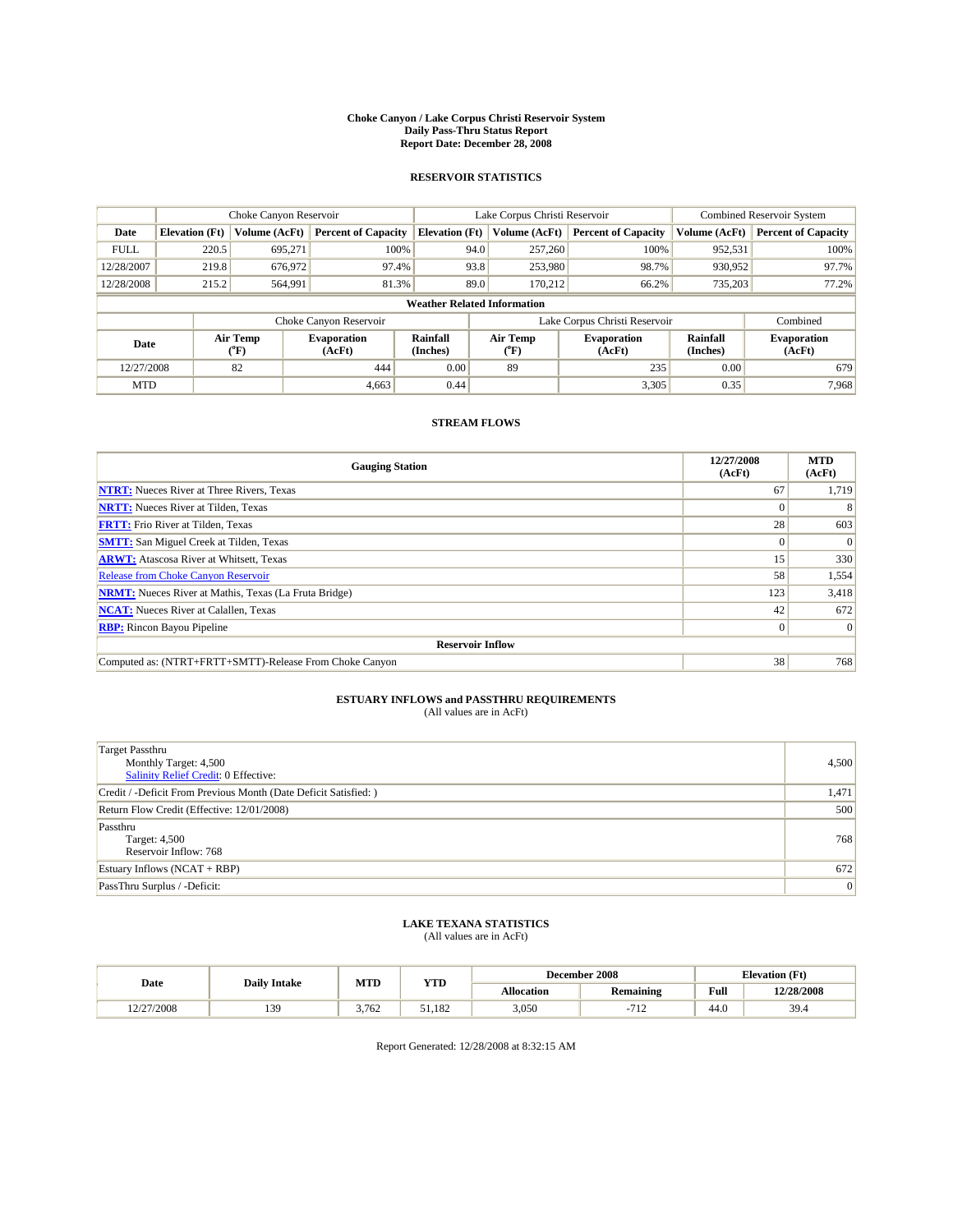#### **Choke Canyon / Lake Corpus Christi Reservoir System Daily Pass-Thru Status Report Report Date: December 29, 2008**

### **RESERVOIR STATISTICS**

|             | Choke Canyon Reservoir             |                  |                              |                       | Lake Corpus Christi Reservoir | <b>Combined Reservoir System</b> |                             |                              |  |  |
|-------------|------------------------------------|------------------|------------------------------|-----------------------|-------------------------------|----------------------------------|-----------------------------|------------------------------|--|--|
| Date        | <b>Elevation</b> (Ft)              | Volume (AcFt)    | <b>Percent of Capacity</b>   | <b>Elevation</b> (Ft) | Volume (AcFt)                 | <b>Percent of Capacity</b>       | Volume (AcFt)               | <b>Percent of Capacity</b>   |  |  |
| <b>FULL</b> | 220.5                              | 695,271          | 100%                         | 94.0                  | 257,260                       | 100%                             | 952,531                     | 100%                         |  |  |
| 12/29/2007  | 219.8                              | 677,741          | 97.5%                        | 93.8                  | 253,435                       | 98.5%                            | 931,176                     | 97.8%                        |  |  |
| 12/29/2008  | 215.2                              | 564,761          | 81.2%                        | 88.9                  | 169,728                       | 66.0%                            | 734,489                     | 77.1%                        |  |  |
|             | <b>Weather Related Information</b> |                  |                              |                       |                               |                                  |                             |                              |  |  |
|             |                                    |                  | Choke Canyon Reservoir       |                       |                               | Lake Corpus Christi Reservoir    |                             | Combined                     |  |  |
| Date        |                                    | Air Temp<br>(°F) | <b>Evaporation</b><br>(AcFt) | Rainfall<br>(Inches)  | Air Temp<br>(°F)              | <b>Evaporation</b><br>(AcFt)     | <b>Rainfall</b><br>(Inches) | <b>Evaporation</b><br>(AcFt) |  |  |
| 12/28/2008  |                                    | 58               | 215                          | 0.00                  | 58                            | 207                              | 0.00                        | 422                          |  |  |
| <b>MTD</b>  |                                    |                  | 4.878                        | 0.44                  |                               | 3,512                            | 0.35                        | 8,390                        |  |  |

## **STREAM FLOWS**

| <b>Gauging Station</b>                                       | 12/28/2008<br>(AcFt) | <b>MTD</b><br>(AcFt) |  |  |  |  |  |
|--------------------------------------------------------------|----------------------|----------------------|--|--|--|--|--|
| <b>NTRT:</b> Nueces River at Three Rivers, Texas             | 71                   | 1,790                |  |  |  |  |  |
| <b>NRTT:</b> Nueces River at Tilden, Texas                   |                      |                      |  |  |  |  |  |
| <b>FRTT:</b> Frio River at Tilden, Texas                     | 28                   | 631                  |  |  |  |  |  |
| <b>SMTT:</b> San Miguel Creek at Tilden, Texas               | $\theta$             | $\Omega$             |  |  |  |  |  |
| <b>ARWT:</b> Atascosa River at Whitsett, Texas               | 15                   | 345                  |  |  |  |  |  |
| <b>Release from Choke Canyon Reservoir</b>                   | 58                   | 1,612                |  |  |  |  |  |
| <b>NRMT:</b> Nueces River at Mathis, Texas (La Fruta Bridge) | 99                   | 3,517                |  |  |  |  |  |
| <b>NCAT:</b> Nueces River at Calallen, Texas                 | 83                   | 756                  |  |  |  |  |  |
| <b>RBP:</b> Rincon Bayou Pipeline                            | $\overline{0}$       | $\Omega$             |  |  |  |  |  |
| <b>Reservoir Inflow</b>                                      |                      |                      |  |  |  |  |  |
| Computed as: (NTRT+FRTT+SMTT)-Release From Choke Canyon      | 42                   | 809                  |  |  |  |  |  |

# **ESTUARY INFLOWS and PASSTHRU REQUIREMENTS**<br>(All values are in AcFt)

| <b>Target Passthru</b><br>Monthly Target: 4,500<br>Salinity Relief Credit: 0 Effective: | 4,500 |
|-----------------------------------------------------------------------------------------|-------|
| Credit / -Deficit From Previous Month (Date Deficit Satisfied: )                        | 1,471 |
| Return Flow Credit (Effective: 12/01/2008)                                              | 500   |
| Passthru<br>Target: 4,500<br>Reservoir Inflow: 809                                      | 809   |
| Estuary Inflows $(NCAT + RBP)$                                                          | 756   |
| PassThru Surplus / -Deficit:                                                            | 0     |

## **LAKE TEXANA STATISTICS** (All values are in AcFt)

|            | <b>Daily Intake</b> | MTD   | <b>YTD</b>                  |            | December 2008    | <b>Elevation</b> (Ft)                       |            |
|------------|---------------------|-------|-----------------------------|------------|------------------|---------------------------------------------|------------|
| Date       |                     |       |                             | Allocation | <b>Remaining</b> | Full<br>the contract of the contract of the | 12/29/2008 |
| 12/28/2008 | 139                 | 3.901 | 221<br>$\epsilon$ 1<br>1521 | 3,050      | oς<br>$-0.31$    | 44.0                                        | 39.4       |

Report Generated: 12/29/2008 at 8:41:50 AM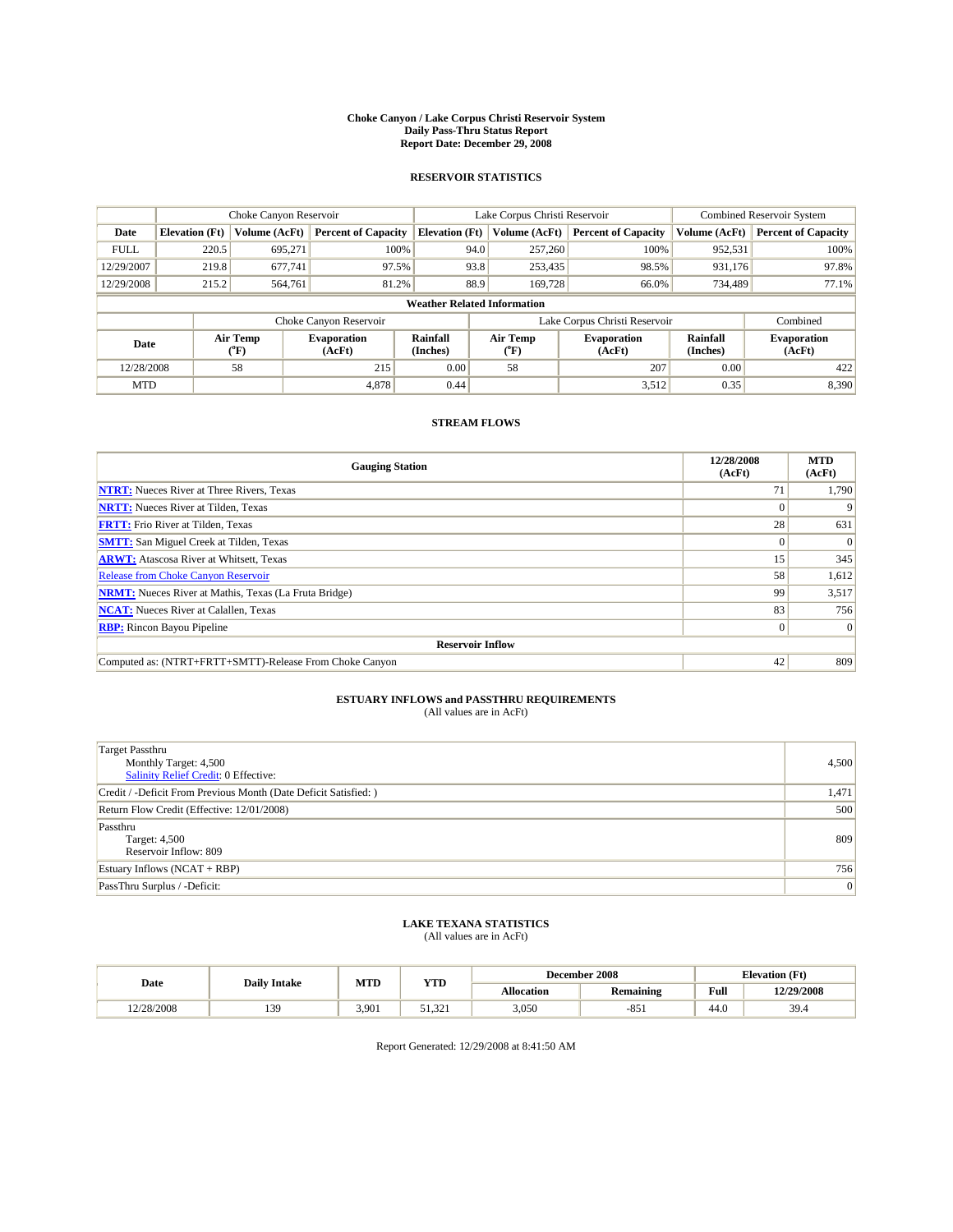#### **Choke Canyon / Lake Corpus Christi Reservoir System Daily Pass-Thru Status Report Report Date: December 30, 2008**

### **RESERVOIR STATISTICS**

|                                    | Choke Canyon Reservoir |                  |                              |                       | Lake Corpus Christi Reservoir |  |                               |                             | <b>Combined Reservoir System</b> |  |
|------------------------------------|------------------------|------------------|------------------------------|-----------------------|-------------------------------|--|-------------------------------|-----------------------------|----------------------------------|--|
| Date                               | <b>Elevation</b> (Ft)  | Volume (AcFt)    | <b>Percent of Capacity</b>   | <b>Elevation</b> (Ft) | Volume (AcFt)                 |  | <b>Percent of Capacity</b>    | Volume (AcFt)               | <b>Percent of Capacity</b>       |  |
| <b>FULL</b>                        | 220.5                  | 695,271          | 100%                         |                       | 94.0<br>257,260               |  | 100%                          | 952,531                     | 100%                             |  |
| 12/30/2007                         | 219.8                  | 677.227          | 97.4%                        |                       | 93.8<br>252,890               |  | 98.3%                         | 930,117                     | 97.6%                            |  |
| 12/30/2008                         | 215.2                  | 564,761          | 81.2%                        |                       | 88.9<br>169,406               |  | 65.9%                         | 734,167                     | 77.1%                            |  |
| <b>Weather Related Information</b> |                        |                  |                              |                       |                               |  |                               |                             |                                  |  |
|                                    |                        |                  | Choke Canyon Reservoir       |                       |                               |  | Lake Corpus Christi Reservoir |                             | Combined                         |  |
| Date                               |                        | Air Temp<br>(°F) | <b>Evaporation</b><br>(AcFt) | Rainfall<br>(Inches)  | Air Temp<br>("F)              |  | <b>Evaporation</b><br>(AcFt)  | <b>Rainfall</b><br>(Inches) | <b>Evaporation</b><br>(AcFt)     |  |
| 12/29/2008                         |                        | 69               | 188                          | 0.00                  | 69                            |  | 103                           | 0.00                        | 291                              |  |
| <b>MTD</b>                         |                        |                  | 5,066                        | 0.44                  |                               |  | 3,615                         | 0.35                        | 8,681                            |  |

## **STREAM FLOWS**

| <b>Gauging Station</b>                                       | 12/29/2008<br>(AcFt) | <b>MTD</b><br>(AcFt) |  |  |  |  |
|--------------------------------------------------------------|----------------------|----------------------|--|--|--|--|
| <b>NTRT:</b> Nueces River at Three Rivers, Texas             | 73                   | 1,864                |  |  |  |  |
| <b>NRTT:</b> Nueces River at Tilden, Texas                   |                      |                      |  |  |  |  |
| <b>FRTT:</b> Frio River at Tilden, Texas                     | 26                   | 657                  |  |  |  |  |
| <b>SMTT:</b> San Miguel Creek at Tilden, Texas               | $\Omega$             | $\Omega$             |  |  |  |  |
| <b>ARWT:</b> Atascosa River at Whitsett, Texas               | 14                   | 359                  |  |  |  |  |
| <b>Release from Choke Canyon Reservoir</b>                   | 58                   | 1,669                |  |  |  |  |
| <b>NRMT:</b> Nueces River at Mathis, Texas (La Fruta Bridge) | 107                  | 3,625                |  |  |  |  |
| <b>NCAT:</b> Nueces River at Calallen, Texas                 | 52                   | 807                  |  |  |  |  |
| <b>RBP:</b> Rincon Bayou Pipeline                            | $\overline{0}$       | $\Omega$             |  |  |  |  |
| <b>Reservoir Inflow</b>                                      |                      |                      |  |  |  |  |
| Computed as: (NTRT+FRTT+SMTT)-Release From Choke Canyon      | 42                   | 851                  |  |  |  |  |

# **ESTUARY INFLOWS and PASSTHRU REQUIREMENTS**<br>(All values are in AcFt)

| <b>Target Passthru</b><br>Monthly Target: 4,500<br>Salinity Relief Credit: 0 Effective: | 4,500 |
|-----------------------------------------------------------------------------------------|-------|
| Credit / -Deficit From Previous Month (Date Deficit Satisfied: )                        | 1,471 |
| Return Flow Credit (Effective: 12/01/2008)                                              | 500   |
| Passthru<br>Target: 4,500<br>Reservoir Inflow: 851                                      | 851   |
| Estuary Inflows $(NCAT + RBP)$                                                          | 807   |
| PassThru Surplus / -Deficit:                                                            | 0     |

## **LAKE TEXANA STATISTICS** (All values are in AcFt)

|           | <b>Daily Intake</b> | MTD   | <b>YTD</b>   |            | December 2008    | <b>Elevation</b> (Ft)                       |            |
|-----------|---------------------|-------|--------------|------------|------------------|---------------------------------------------|------------|
| Date      |                     |       |              | Allocation | <b>Remaining</b> | Full<br>the contract of the contract of the | 12/30/2008 |
| 2/29/2008 | 139                 | 4.040 | 51.461<br>51 | 3,050      | $-990$           | 44.0                                        | 39.3       |

Report Generated: 12/30/2008 at 10:29:38 AM